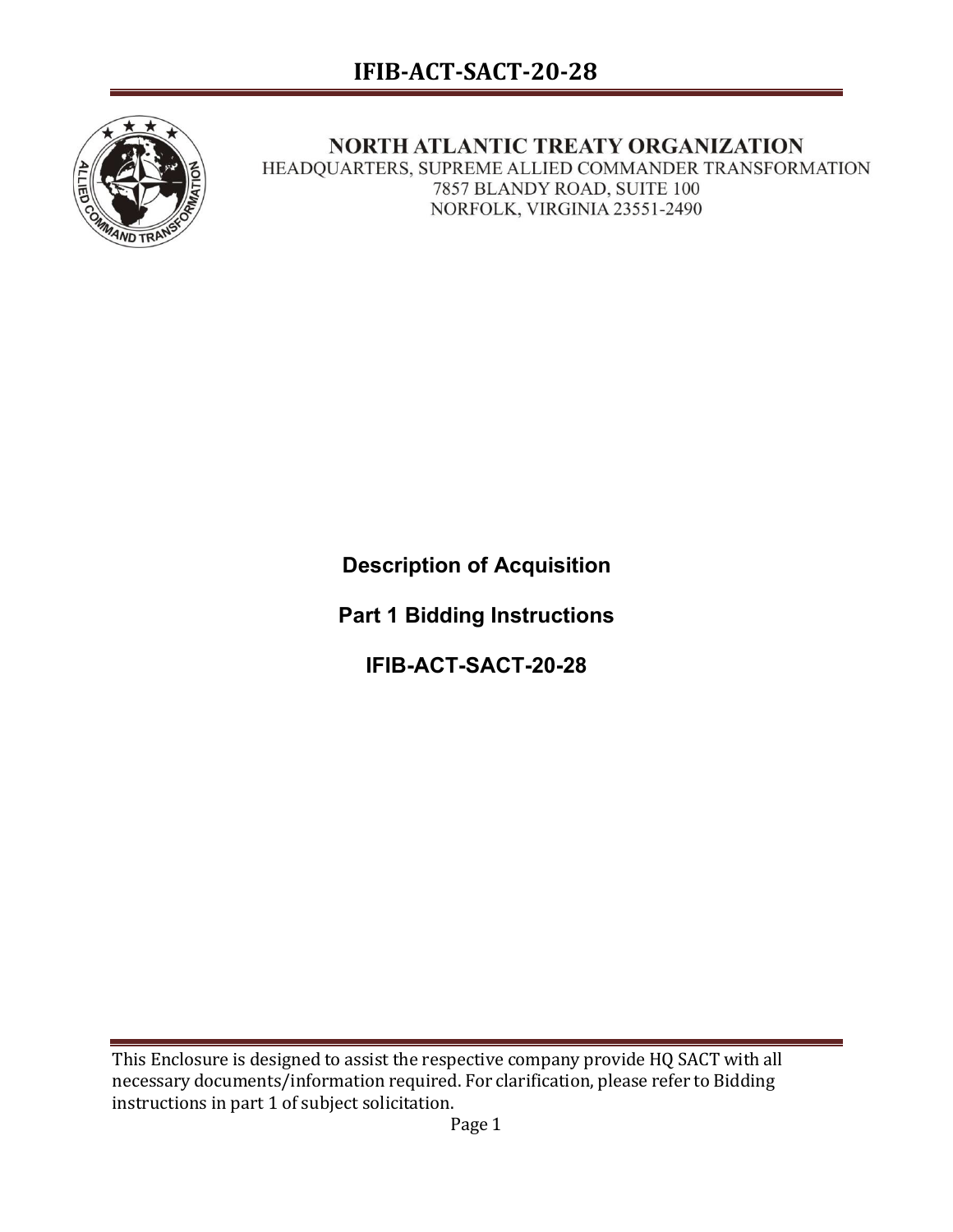## **TABLE OF CONTENTS**

- **1.** GENERAL
- **2. Classification**
- **3. Definitions**
- **4. Eligibility**
- **5.** DURATION OF THE CONTRACT
- **6. Exemption of Taxes**
- **7. Amendment or Cancellations**
- **8. Bidder Clarifications**
- **9. Bid Closing Date**
- **10. Bid Validity**
- **11. Contents of Proposal**
- **12. Proposal Submission**
- **13. Late Proposal**
- **14. Bid Withdrawal**
- **15. Bid Evaluation**
- **16. Proposal Clarifications**
- **17. Award**
- **18. Communications and Contacts**
- **19. Point of Contact**

**ENCLOSURES:**

- **1. Proposal/Content Checklist**
- **2. Address Label**
- **3. Compliance Statement**
- **4. Past Performance**
- **5. Mandatory Price Proposal format**
- **6. SOW for Requirements Management Support**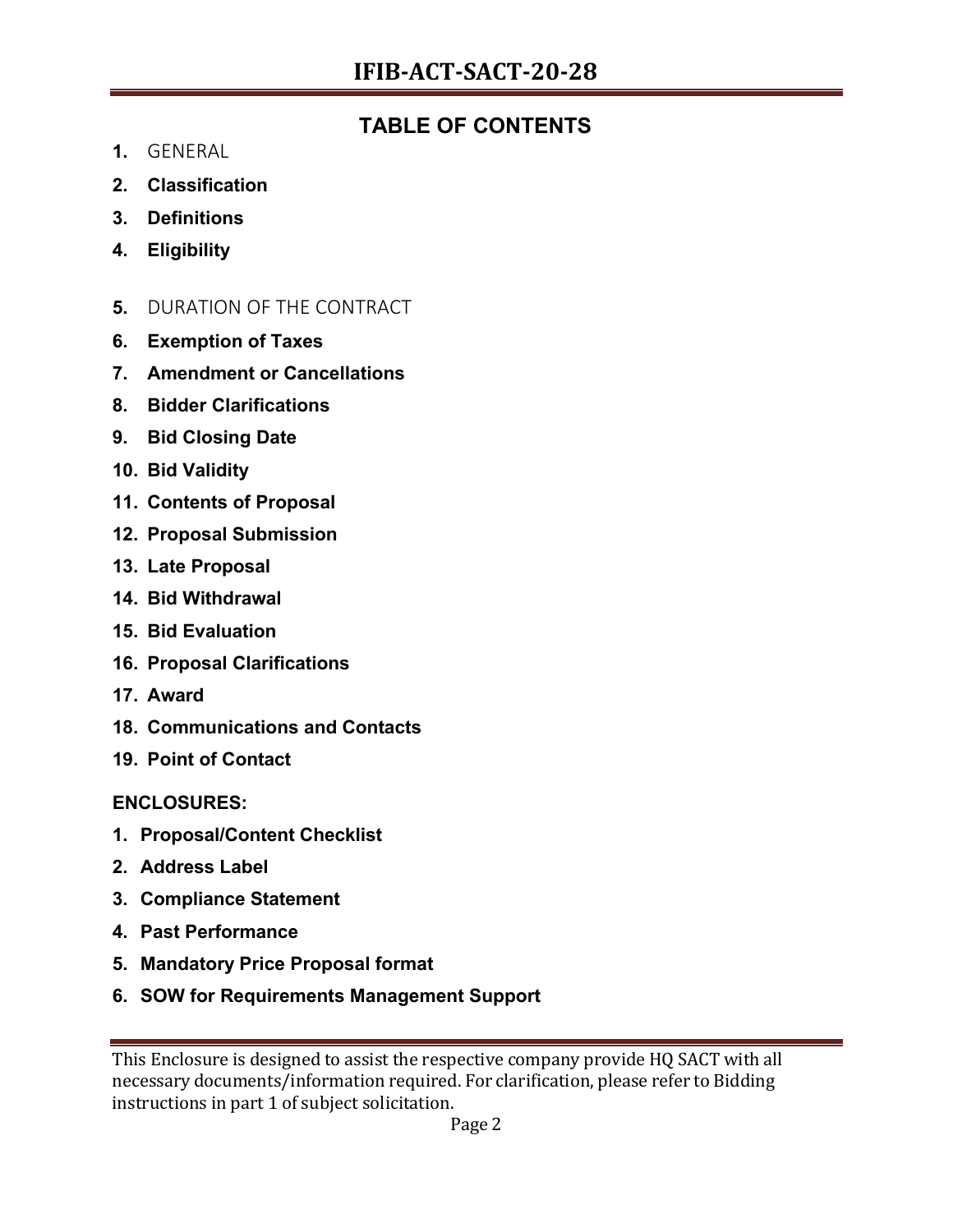# **PART 1 BIDDING INSTRUCTIONS**

## **1. General**

This is a Firm Fixed Price Level of Effort contract in accordance the General and Special Terms and Conditions; **Contract Award is contingent upon funding availability; Partial bidding is allowed.**

## **2.** CLASSIFICATION

This IFIB is a NATO UNCLASSIFIED document.

## **3.** DEFINITIONS

- (a) The "Prospective Bidder", shall refer to the entity that has completed and returned the Enclosure of the transmittal letter of this IFIB, and has indicated thereon its intention without commitment, to participate in this IFIB.
- (b) The term "Bidder", shall refer to the bidding entity that has completed a bid in response to this IFIB.
- (c) The term Contractor shall refer to the bidding entity to whom the contract is awarded.
- (d) The term "Contracting Officer" designates the official who executes this IFIB on behalf of HQ SACT.
- (e) "Contracting Officer`s Technical Representative" or "COTR" is the official who is appointed for the purpose of determining compliance of the successful bid, per the technical specifications.
- (f) The term "HQ SACT" shall refer to Supreme Headquarters Allied Command Transformation.
- (g) The term "ACT" shall refer to Allied Commander Transformation.
- (h) The term "NATO", shall refer to the North Atlantic Treaty Organisation.
- (i) The term "days" as used in this IFIB shall, unless otherwise stated, be interpreted as meaning calendar days.
- (j) The term "Habitual Residence", means HQ SACT, Norfolk, Virginia, VA 23511.

## **4.** ELIGIBILITY

This IFIB is open to companies:

(a) Established in a North Atlantic Treaty Organisation Alliance member nation.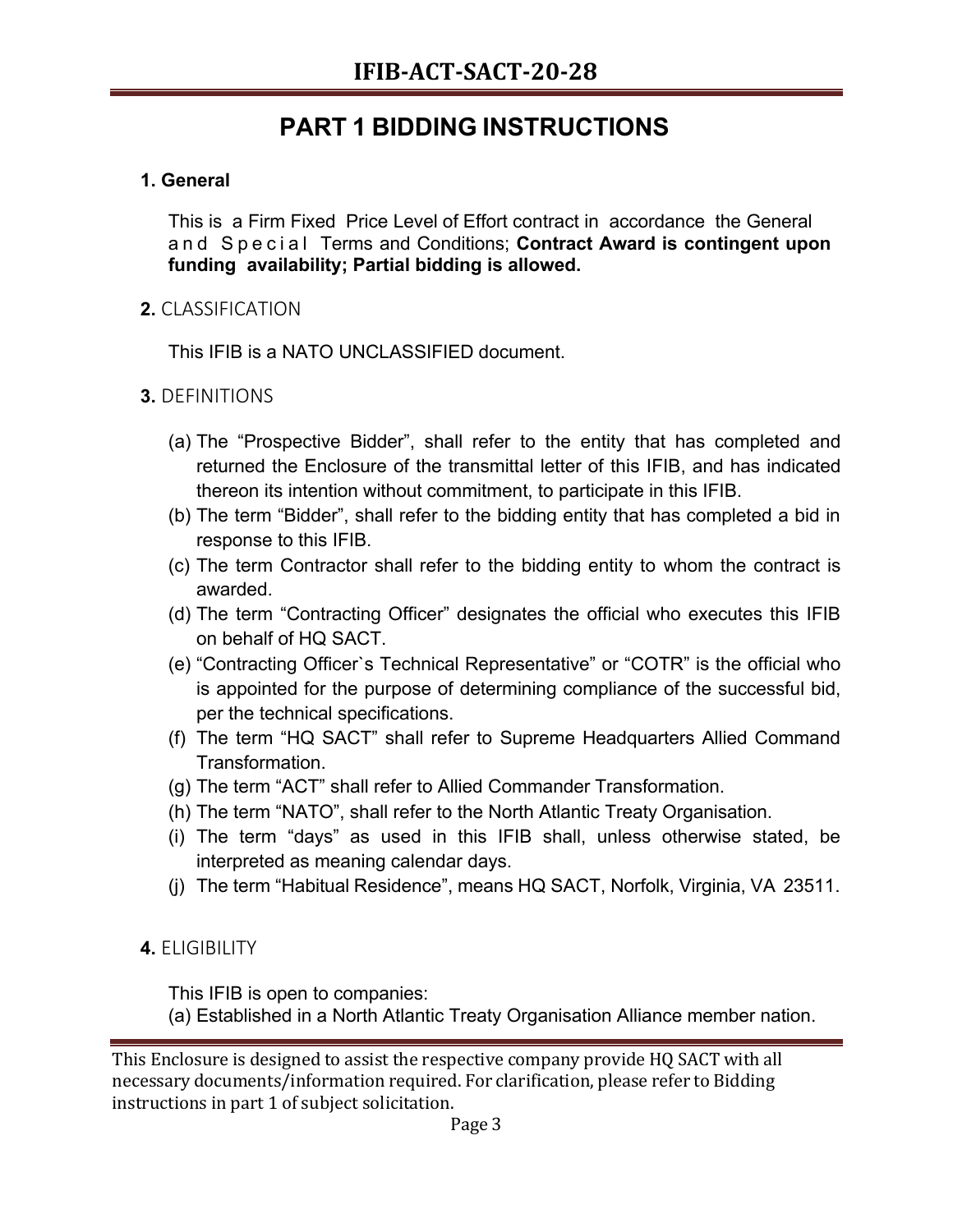- (b) Working in the required field of study and legally authorised to operate in the United States of America, at the time of bidding.
- (c) Has performed the desired past performance including size, cost and scope, as described in this IFIB.
- **5.** DURATION OF CONTRACT
	- (a) The contract awarded shall be effective upon date of award.

Period of Performance:

Base Period is on or about 15 June 2020 – 31 December 2020 with one possible 12 month option period; 1 January 2021 – 31 December 2021 and two possible 6 month option periods; 1 January 2022 – 30 June 2022 and 1 July 2022 – 31 December 2022.

## **6.** EXEMPTION OF TAXES

- (a) In accordance with the agreements (Article VIII of the Paris Protocol dated, 25 August 1952) goods and services under this contract are exempt from taxes, duties and similar charges.
- **7.** AMENDMENT OR CANCELLATION
	- (a) HQ SACT reserves the right to amend or delete any one or more of the terms, conditions or provisions of the IFIB prior to the date set for bid closing. A solicitation amendment or amendments shall announce such action.
	- (b) HQ SACT reserves the right to cancel, at any time, this IFIB either partially of in its entirety. No legal liability on the part of HQ SACT shall be considered for recovery of costs in connection to bid preparation. All efforts undertaken by any bidder shall be done considering and accepting, that no costs shall be recovered from HQ SACT. If this IFIB is cancelled any/all received bids shall be returned unopened, per the bidder's request.

## **8.** BIDDER CLARIFICATIONS

(a) Prospective Bidders should seek clarification at their earliest convenience. Any explanation regarding the meaning or interpretation of this IFIB, terms, clause, provision or specifications, shall be requested in writing, from the Contracting Officer. The Contracting Officer must receive such requests for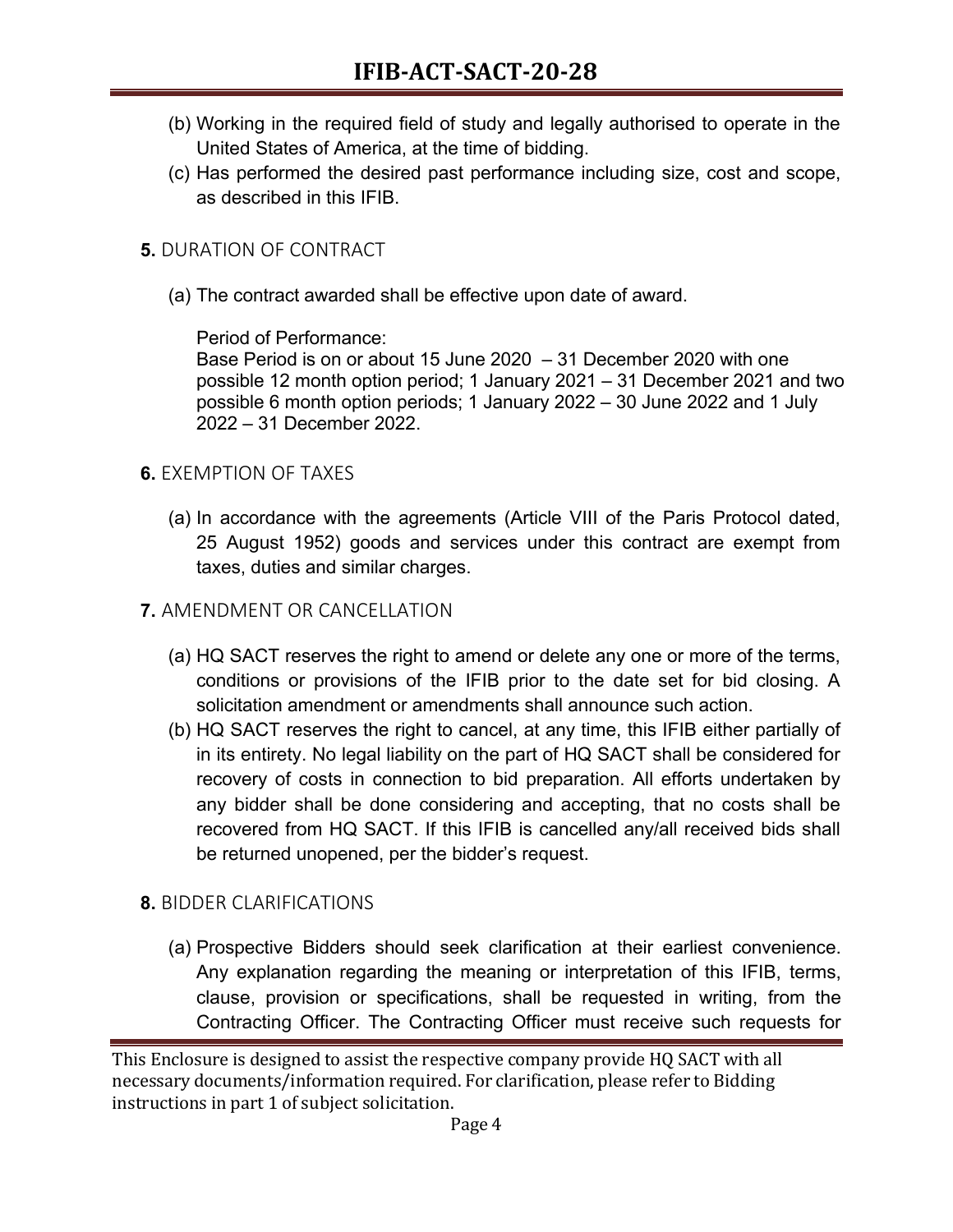## **IFIB-ACT-SACT-20-28**

#### clarification no later than **10 days prior to closing.**

- (b) In lieu of a bidder's conference, HQ SACT invites bidders to submit initial technical questions not later than **29 May 2020.**
- (c) Information in response to all inquiries / requests for clarification to a prospective bidder shall be furnished to all prospective bidders at the following link: http://www.act.nato.int/contracting-procurements as a Question and Answer addendum. All such addendums and any necessary solicitation amendments shall be incorporated into this IFIB. Oral Interpretations shall not be binding.

### **9.** BID CLOSING DATE

Bids shall be received at HQ SACT, Purchasing and Contracting Office, no later than **05 Jun 2020, 1200 hours, Eastern Standard Time, Norfolk, Virginia, USA.** No bids shall be accepted after this time and date.

#### **10.** BID VALIDITY

Bids shall be remain valid for a period of one hundred and twenty days (120) form the applicable closing date set forth within this IFIB. HQ SACT reserves the right to request an extension of validity. Bidder shall be entitled to either grant or deny this extension of validity; HQ SACT shall automatically consider a denial to extend the validity as a withdrawal of the bid.

#### **11.** CONTENT OF PROPOSAL

The proposal shall consist of one **electronic copy (e- mailed PDF version)** of the technical documents and one **electronic copy (e - mailed PDF version)** of the price proposal no later than 05 Jun 2020, **1200 hours, Eastern Standard Time, Norfolk, Virginia, USA**.

#### **NO PAPER COPY PROPOSALS ARE REQUIRED! Any further statements to the contrary are superseded by this paragraph.**

A table of contents for the entire proposal (Checklist provided as Enclosure #1)

- (a) The bidder's full name address, Point of Contacts, Telephone, Fax number and Internet site, (See Enclosure #2);
- (b) Compliance statement (See Enclosure #3);

This Enclosure is designed to assist the respective company provide HQ SACT with all necessary documents/information required. For clarification, please refer to Bidding instructions in part 1 of subject solicitation.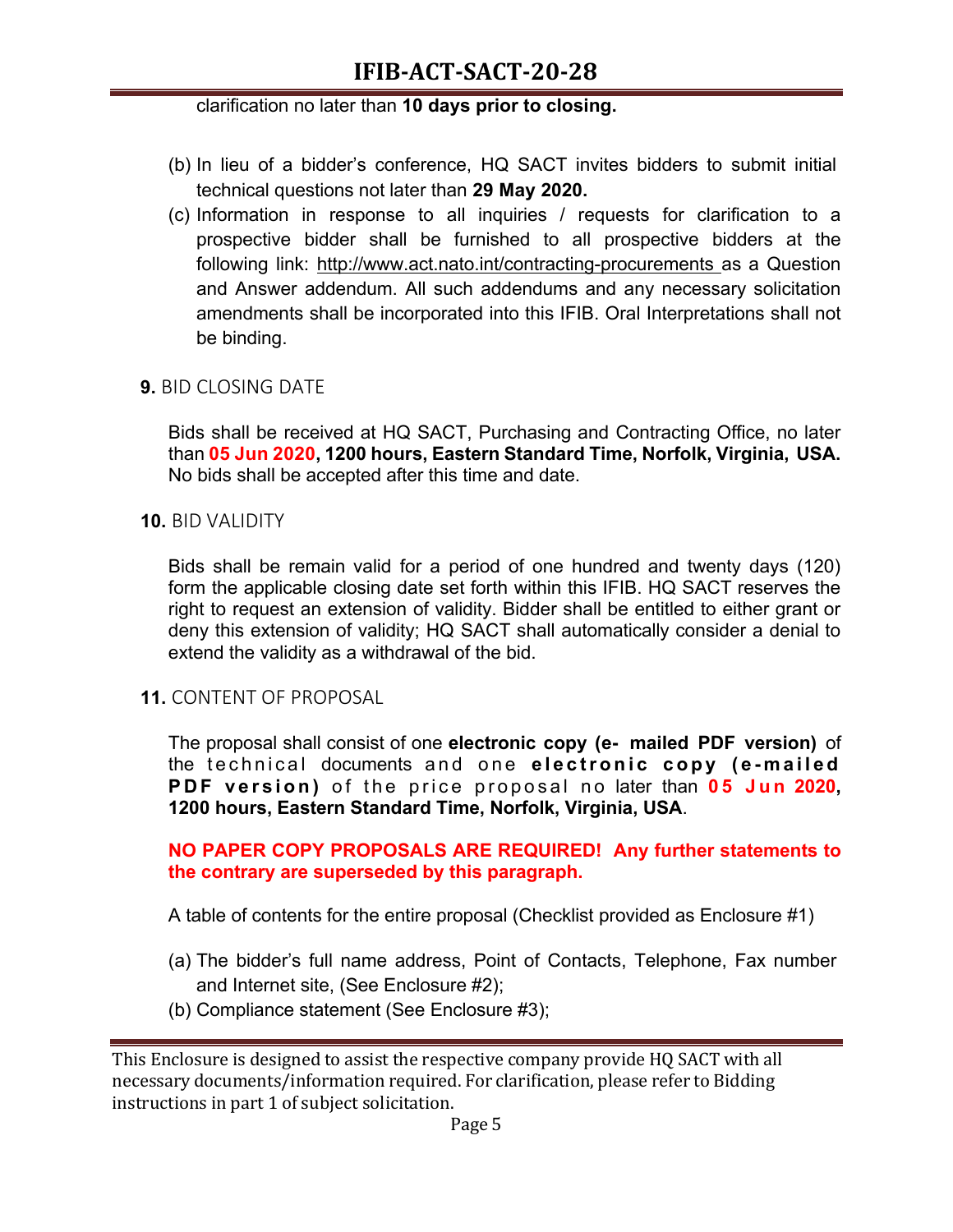- (c) Provision of administrative, financial and technical volumes
- (d) Best Value Matrix
- (e) Past performance (See Enclosure #4)
- (f) Company price proposal (Enclosure #5)

## **12.** PROPOSAL SUBMISSION

- (a) Proposals shall be submitted in via two separate e-mails, one containing a single PDF Technical volume and one containing a single PDF Price volume. The e-mail title shall be clearly cite the IFIB Solicitation reference number and identify if it is Technical or Pricing. E-mails should be sent to the identified Contracting Officers and internal company personnel ONLY. **It is the sole responsibility of the interested company to ensure that submitted e-mails have been properly received.**
- (b) **Price proposals shall be in U.S. Dollar currency.** Contractor may request payment post award in alternate currency based on agreed conversion rate.
- (c) Prices shall be on a Firm Fixed Price Basis and include any relevant discount schedule.
- (d) It is the sole responsibility of the interested company to review any  $Q \& A$  that may be issued in support of this solicitation, prior to bid submission at www.act.nato.int/contracting.
- (e) No oral bids or oral modifications or telephonic bids shall be considered.
- (f) It is the ultimate responsibility prior to submission that all proposal submissions are reviewed to ensure they meet the technical and administrative specifications and that offers meet the limitations and expressed conditions.

## **13.** LATE PROPOSALS

- (a) It is solely the bidder`s responsibility that every effort is made to ensure that the proposal reaches HQ SACT prior to the established closing date and time. All late bids shall be returned to the offering company unopened. Only if it can be unequivocally demonstrated that the late arrival of the bid package was the result of NATO staff negligence (mishandling) shall the bid be considered.
- (b) A delay in a commercial courier service does not constitute a delay by NATO or government channels.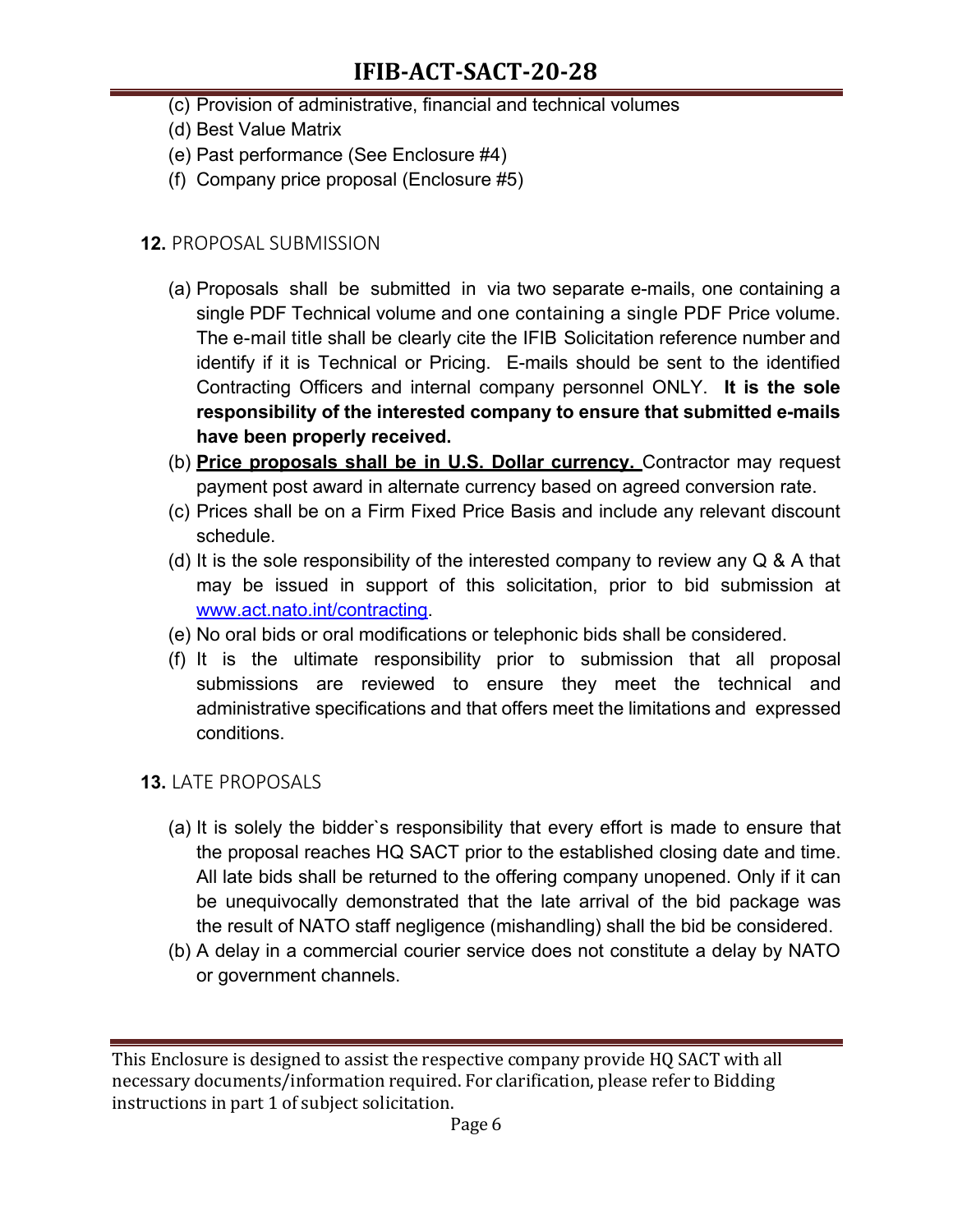### **14.** BID WITHDRAWAL

A bidder may withdraw their bid up to the date and time specified for bid closing. Such a withdrawal must be completed in writing or facsimile, with attention to the HQ SACT Contracting Officer. As this is a best value evaluation, contractor pricing will be opened and held within the contract file, whether considered or not. A bid withdraw will be annotation on the Contract Award Record.

### **15.** BID EVALUATION

- (a) The evaluation of bids and determination as to the responsiveness and technical adequacy or technical compliance, of the products or services requested, shall be the responsibility of HQ SACT. Such determinations shall be consistent with the evaluation criteria specified in the IFIB. HQ SACT is not responsible for any content that is not clearly identified in any proposal package.
- (b) Due to the nature of this requirement, HQ SACT reserves the right conduct preaward discussions with proposed key personnel to accurately assess identified technical competencies. Discussions will be limited to scope of this IFIB and the evaluation criteria identified in Annex A.
- (c) Proposals shall be evaluated and awarded based on best overall value to NATO. The following factors are considerations;
	- Successful administrative submission of bid packages and requested Enclosures, as listed in this IFIB. (Pass/Fail)
	- Technical factors/pricing factors rated the following: Technical/Price=70/30
	- Acceptance of HQ SACT General and Special Terms and Conditions.

#### **16.** PROPOSAL CLARIFICATIONS

During the entire evaluation process HQ SACT reserves the right to discuss any bid with the order to clarify what is offered and interpretation of language within the bid, to resolve in potential areas of non-compliance.

#### **17.** AWARD

HQ SACT intends to award a firm fixed price contract(s) to the Offeror(s) whose proposal(s) represents the overall best value to NATO. Partial awards are authorized.

HQ SACT will collect information from references provided by the Offeror in

This Enclosure is designed to assist the respective company provide HQ SACT with all necessary documents/information required. For clarification, please refer to Bidding instructions in part 1 of subject solicitation.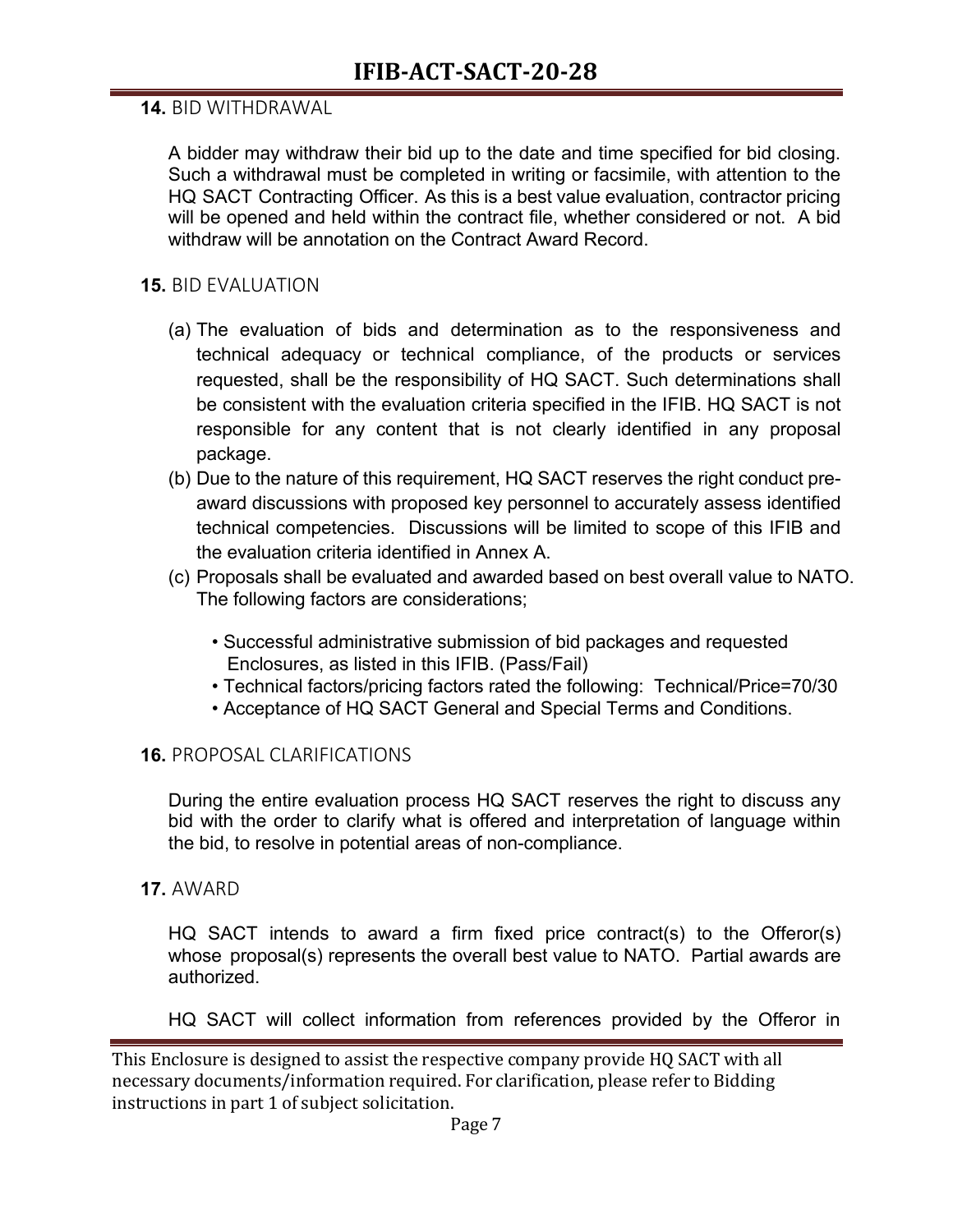## **IFIB-ACT-SACT-20-28**

regard to its past performance. Contractors must provide authorization to contact references.

HQ SACT reserves the right to negotiate minor deviations to the listed General and Special Terms and Conditions to this IFIB.

#### **18.** COMMUNICATIONS

All communication related to this IFIB, between a prospective bidder and HQ SACT shall only be through the nominated HQ SACT Contracting Officer. Designated contracting staff shall assist the HQ SACT Contracting Officer in the administrative process. There shall be no contact with other HQ SACT personnel in regards to this IFIB. Such adherence shall ensure Fair and Open Competition with equal consideration and competitive footing leverage to all interested parties.

**19.** POINT OF CONTACT IS:

Tonya Bonilla, ACT Contracting Officer 757-747-3575, tonya.bonilla@act.nato.int

and

Catherine Giglio, ACT Contracting Officer 757-747-3856, catherine.giglio@act.nato.int

All correspondence shall be forward to:

HQ SACT, BUDFIN BRANCH Purchasing & Contracting, Contracting Officer IFIB-ACT-SACT-20-28 ATTN: Tonya Bonilla/Catherine Giglio 7857 Blandy Road, Suite 100, Norfolk, VA, U.S.A.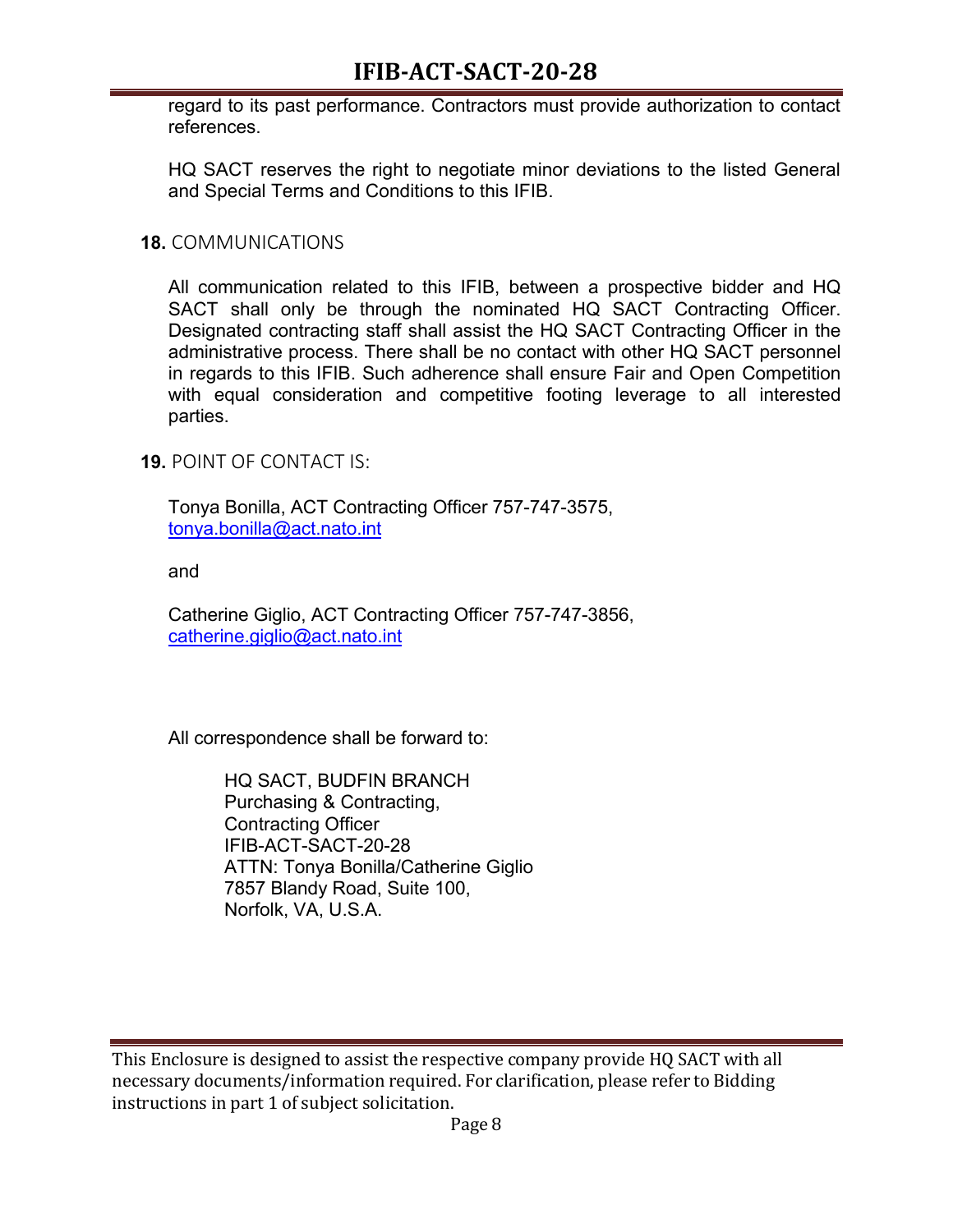## 1.1 ENCLOSURE 1

## **PROPOSAL CONTENT / CHECKLIST**

#### Table of Contents

Bidder`s name, address, POC, Contact numbers, email address.

Compliance Statement.

Past performance (including References).

List of Key personnel.

Technical Proposal.

Price Proposal.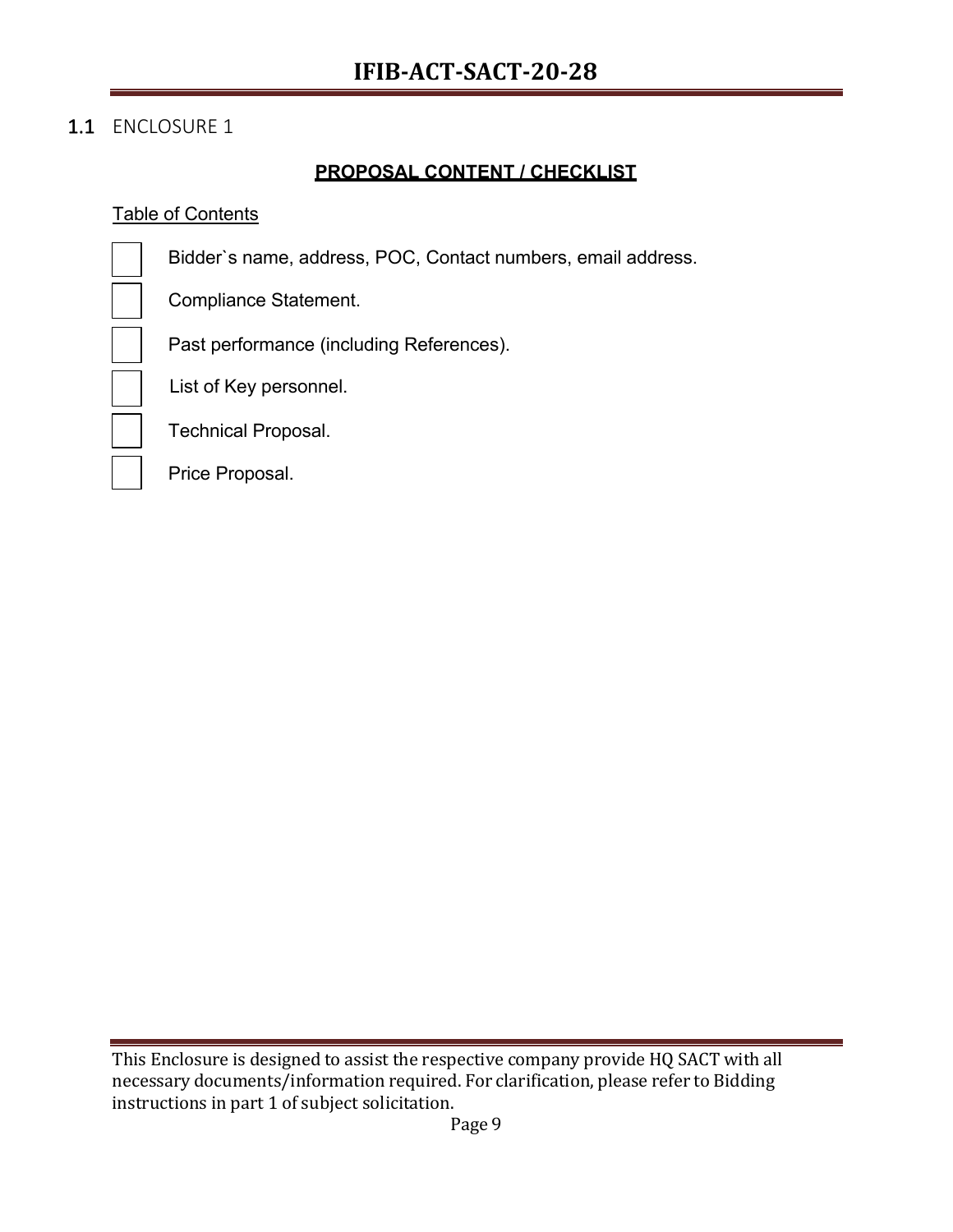### 2.1 ENCLOSURE 3

#### **COMPLIANCE STATEMENT TO SEALED BID IFIB-ACT-SACT-20-28**

It is hereby stated that our company has read and understands all documentation issued as part of IFIB-ACT-SACT-20-28. Our company proposal submitted in response to the referenced solicitation is fully compliant with the provisions of IFIB-ACT-SACT-20- 28 and the intended contract with the following exception(s); such exemptions are considered non-substantial to the HQ SACT solicitation provisions issued.

| Clause                                                           | Description of Minor Deviation.     |  |  |
|------------------------------------------------------------------|-------------------------------------|--|--|
| -------------------------------                                  |                                     |  |  |
| -----------------------------                                    |                                     |  |  |
| ----------------------------                                     |                                     |  |  |
| -----------------------------<br>------------------------------- |                                     |  |  |
| -------------------------------                                  |                                     |  |  |
| -------------------------------                                  |                                     |  |  |
| -------------------------------                                  |                                     |  |  |
|                                                                  | (If applicable, add another page)   |  |  |
|                                                                  | Signature: <u>www.community.com</u> |  |  |
| Name & Title: <u>_______________________</u>                     | Date:                               |  |  |
| Company Bid Reference: _________                                 |                                     |  |  |

Bidder's proposal must be based on full compliance with the terms, conditions and requirements of the IFIB and all future clarifications and/or amendments. The bidder may offer variations in specific implementation and operational details provided that the functional and performance requirements are fully satisfied. In case of conflict between the compliance statement and the detailed evidence or explanation furnished, the detailed evidence/comments shall take precedence/priority for the actual determination of compliance. Minor or non-substantial deviations may be accepted. Substantial changes shall be considered non-responsive.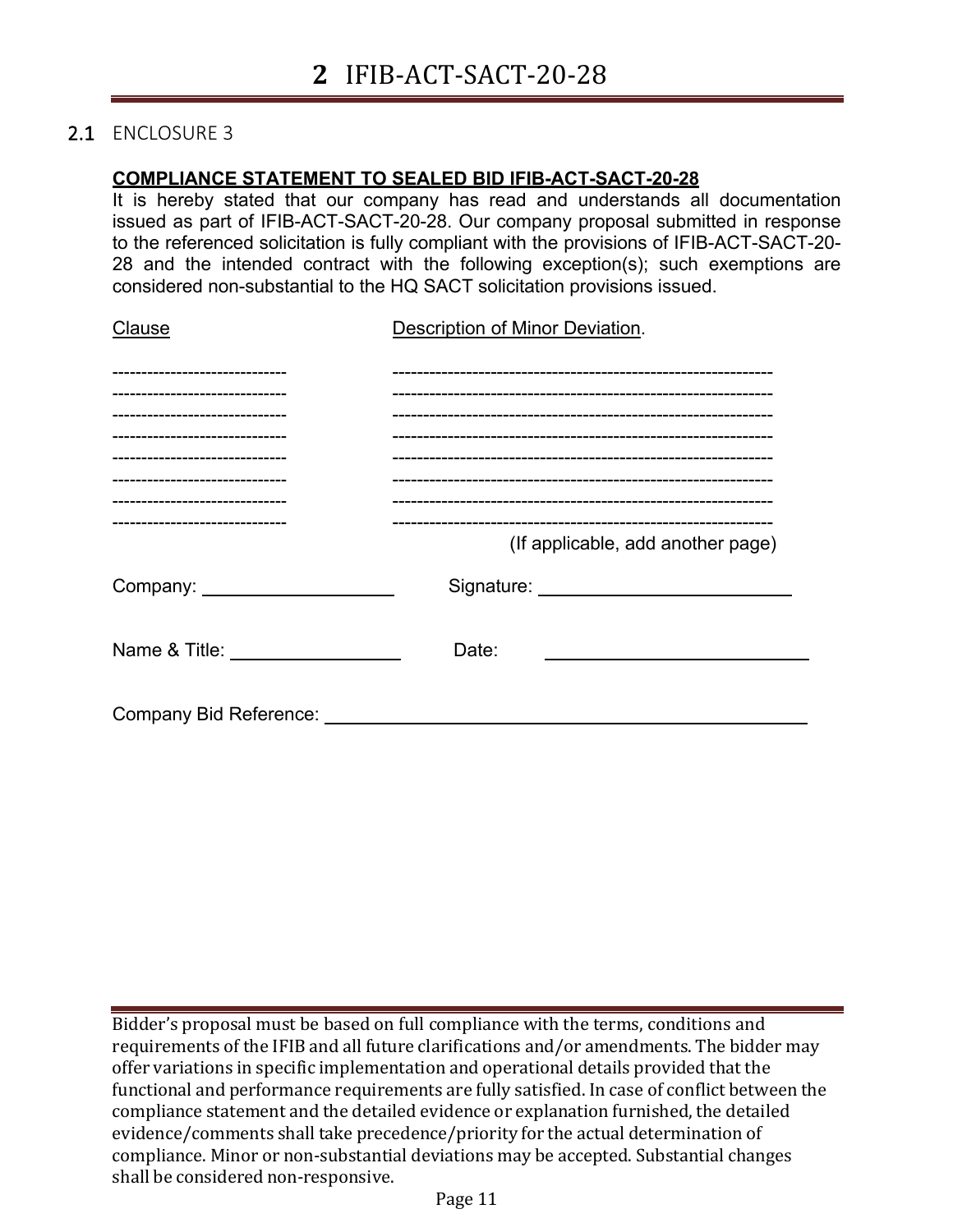### 3.1 ENCLOSURE 4

#### **PAST PERFORMANCE INFORMATION FORM**

- (a) Contracting Agency:
- (b) Contract No:
- (c) Type of Contract (Firm Fixed Price, IDIQ, Requirements):
- (d) Title of Contract:
- (e) Description of Work Performance and Relevance to Current Acquisition (Type of facility, capacity, estimated patronage, summary of staff used):
- (f) Contract Dollar Amount:
- (g) Period of Performance:
- (h) Name, Address, Fax and Telephone No. of Reference:
- (i) Indicate Whether Reference Acted as Prime or Sub-contractor:
- (j) Comments regarding compliance with contract terms and conditions:
- (k) Complete Contact Information for client:
- (l) Permission to contact client for reference: Yes/ No

Name/Signature of Authorized Company Official

This Enclosure is designed to assist the respective company provide HQ SACT with all necessary documents/information required. For clarification, please refer to Bidding instructions in part 1 of subject solicitation.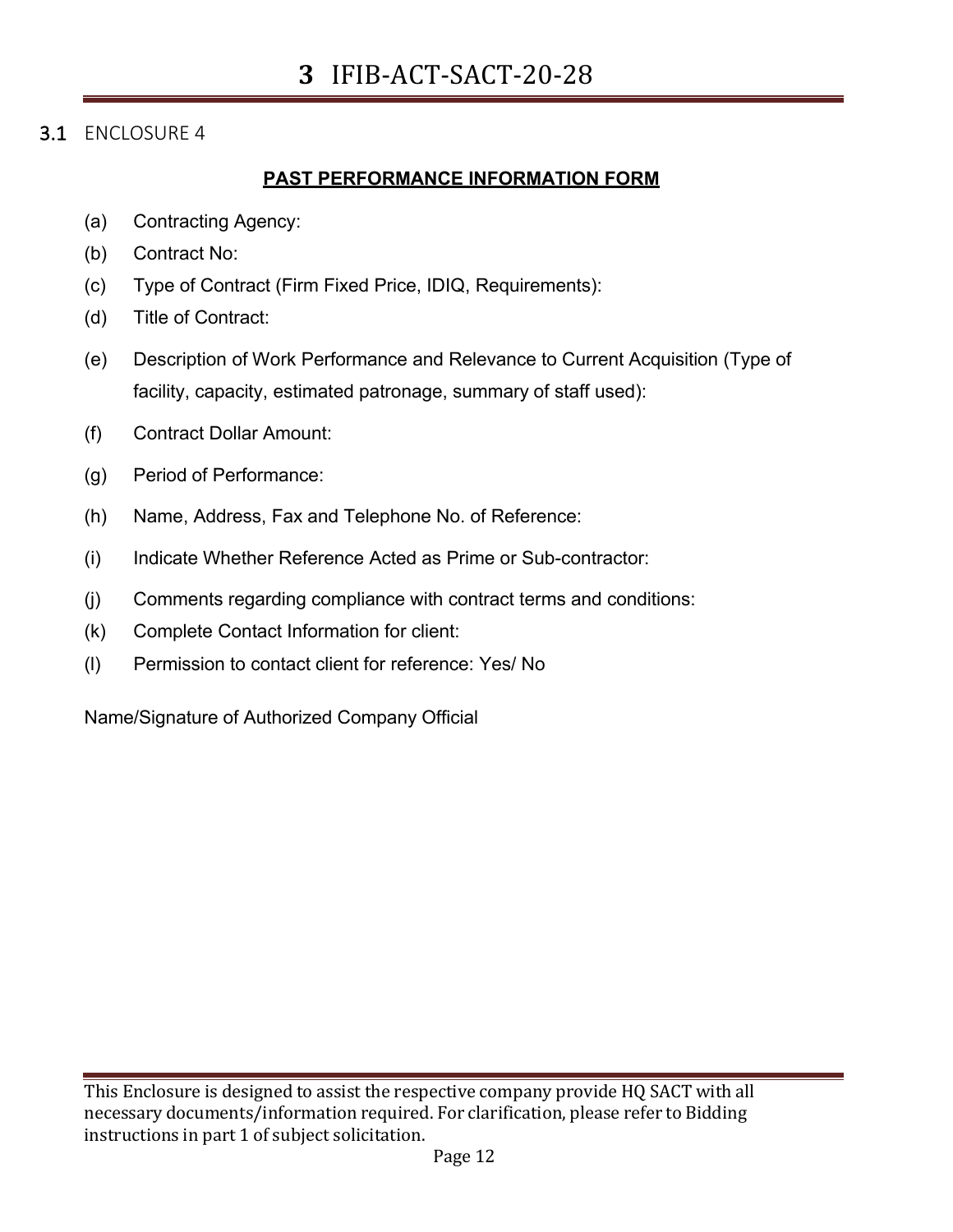### 3.2 ENCLOSURE 5

#### *IFIB-ACT-SACT-20-28 SEALED BID PRICE PROPOSAL*

*COMPANY NAME: ABC, Inc ADDRESS: Street,* CITY, POST CODE

**TO:** Chairman of Supreme Allied Commander Transformation, (HQ SACT) Contracts Award Committee. ATTN: Tonya Bonilla 7857 Blandy Road, Suite 100 Norfolk, VA 23551

Please verify and acknowledge propriety of above, by duly completing signatures below.

| Authorizing Company Official:<br>Printed<br>Position:<br>Title: | Name: $\_\_\_\_\_\_\_\_\_\$                                                                 |  |
|-----------------------------------------------------------------|---------------------------------------------------------------------------------------------|--|
| <b>Company name Witness Official:</b>                           | Authorizing Company (Signature): ---------------------------------, Date: ----------------- |  |
| Printed                                                         | Name:                                                                                       |  |
| Position:                                                       |                                                                                             |  |
| Title:                                                          |                                                                                             |  |
|                                                                 |                                                                                             |  |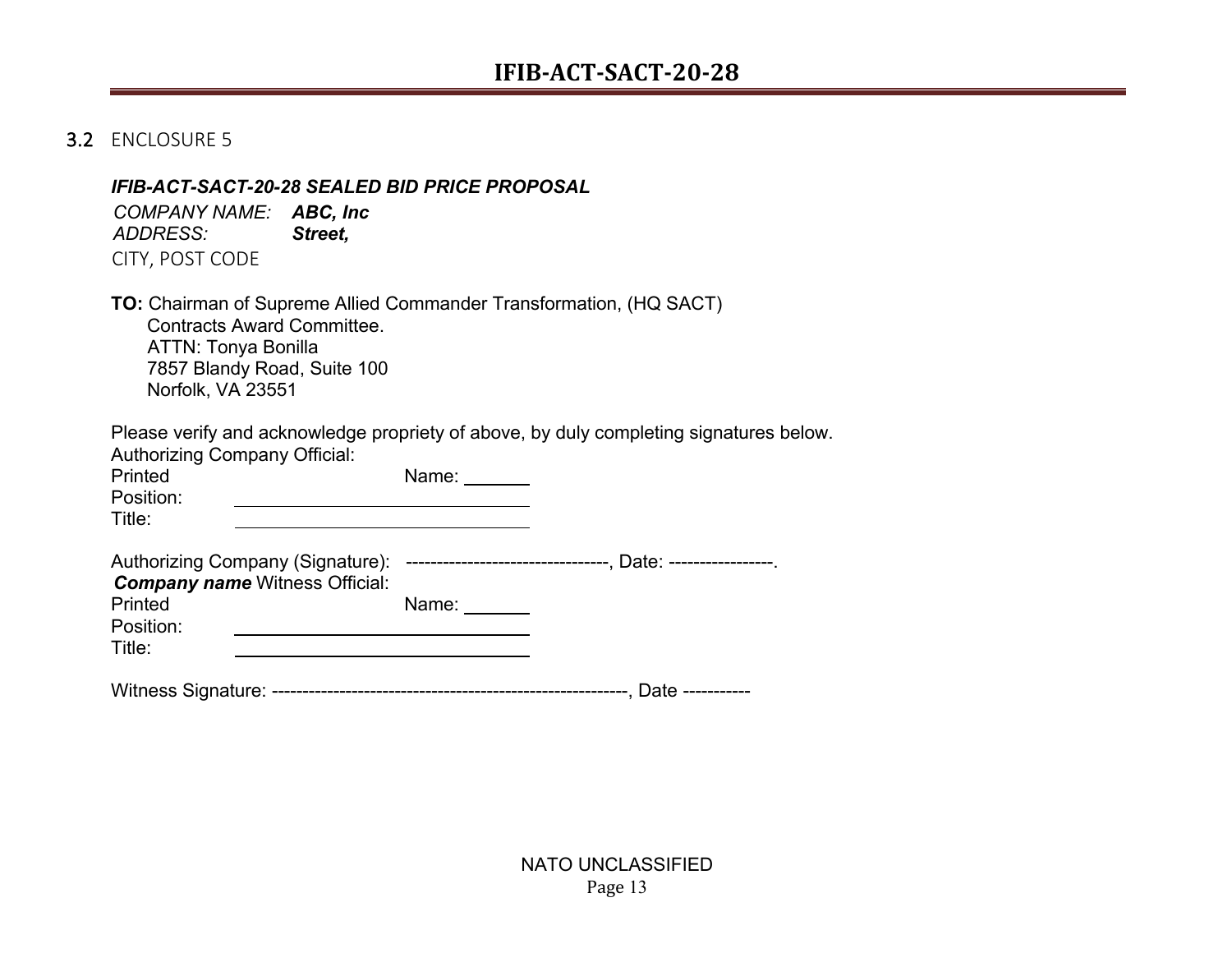## **IFIB-ACT-SACT-20-28**

PROPOSED RATES MUST BE FULLY "LOADED" [G&A, O/H ETC.], HOWEVER THEY MUST NOT INCLUDE PER DIEM (MEALS & LODGING) AND TRAVEL. TRAVEL (AND RELATED EXPENSES) WILL NOT BE COVERED UNDER THIS CONTRACT, BUT HANDLED SEPARATELY IN ACCORDANCE WITH THE ACT FINANCIAL MANUAL.

## **SUBJECT: IFIB-ACT-SACT-20-28 Sealed Bid Price Proposal**

Please find on behalf of **Insert: Company Name** to provide HQ SACT with services (collectively referred as "ITEMS"), subject to the provisions, terms and conditions stated in IFIB ACT-SACT-20-28 and the "**Insert** : **Company Name** Technical proposal", submitted in accordance with solicitation provisions.

| <b>Labor Category</b>                   | Base Period: 15 JUN 20 -<br>31 DEC 20<br>(1100 HOURS) | <b>Option Period 1: 1</b><br>January 2021 - 31<br>December 2021 (1800<br>hours) | <b>Option Period 2: 01 Jan</b><br>$2022 - 30$ June 2022<br><b>(900 HOURS)</b> | <b>Option Period 3: 1 July</b><br>2022 - 31 December 2022<br>(900 hours) |
|-----------------------------------------|-------------------------------------------------------|---------------------------------------------------------------------------------|-------------------------------------------------------------------------------|--------------------------------------------------------------------------|
|                                         | <b>Hourly Labor Rate</b>                              | <b>Hourly Labor Rate</b>                                                        | <b>Hourly Labor Rate</b>                                                      | <b>Hourly Labor Rate</b>                                                 |
| <b>REQUIREMENTS</b><br><b>MANAGER 1</b> |                                                       |                                                                                 |                                                                               |                                                                          |
| <b>REQUIREMENTS</b><br><b>MANAGER 2</b> |                                                       |                                                                                 |                                                                               |                                                                          |
| <b>REQUIREMENTS</b><br><b>MANAGER 3</b> |                                                       |                                                                                 |                                                                               |                                                                          |

Total of Base + Options \$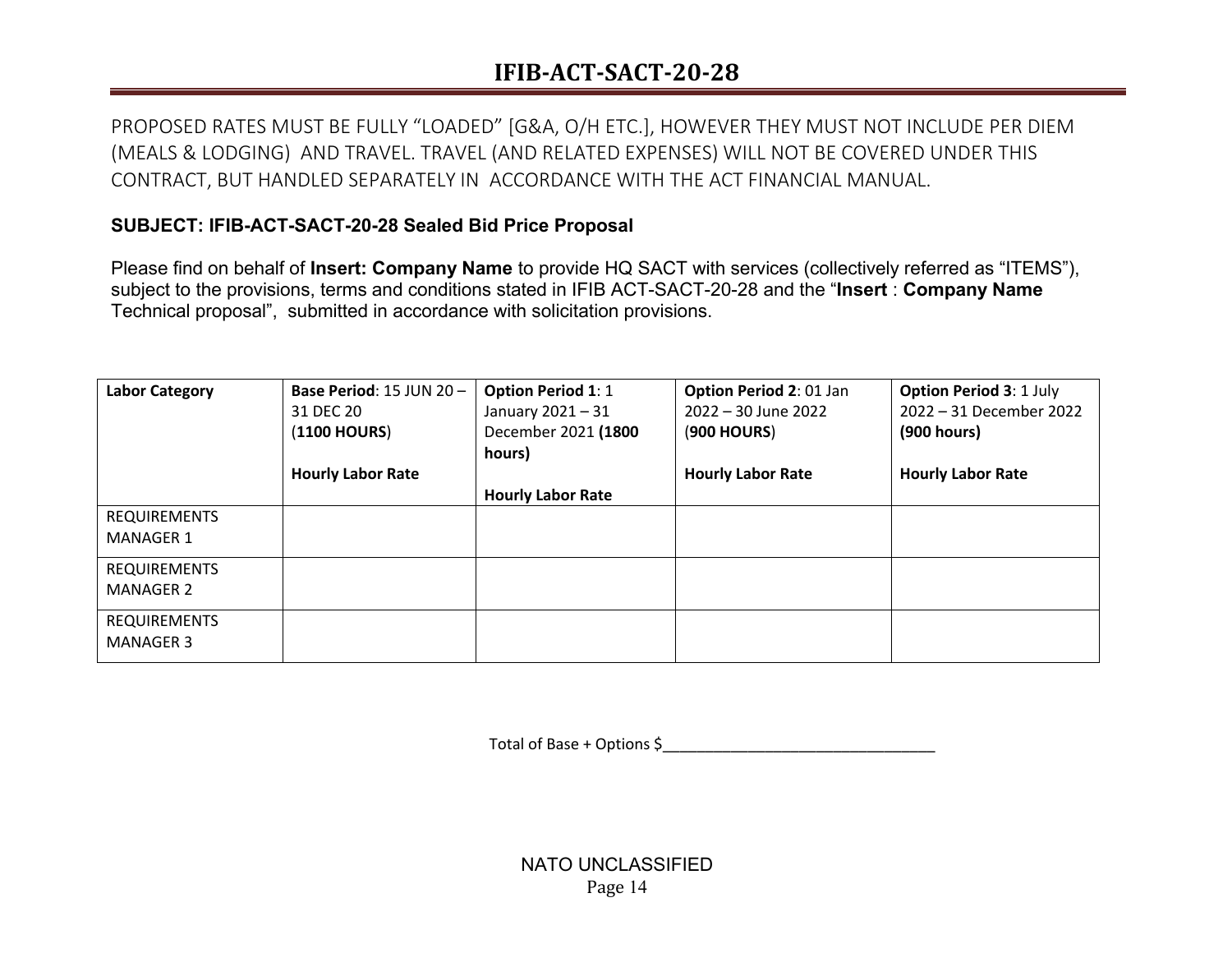## **IFIB-ACT-SACT-20-28**

Please verify and acknowledge propriety of above, by duly completing signatures below.

| Authorizing Company Official:<br>Printed<br>Position:                                        | Name: ______          |  |
|----------------------------------------------------------------------------------------------|-----------------------|--|
| Title:                                                                                       |                       |  |
| Authorizing Company (Signature): ---------------------------------, Date: -----------------. |                       |  |
| <b>Company name Witness Official:</b><br>Printed<br>Position:                                | Name: $\frac{\ }{\ }$ |  |
| Title:                                                                                       |                       |  |
|                                                                                              |                       |  |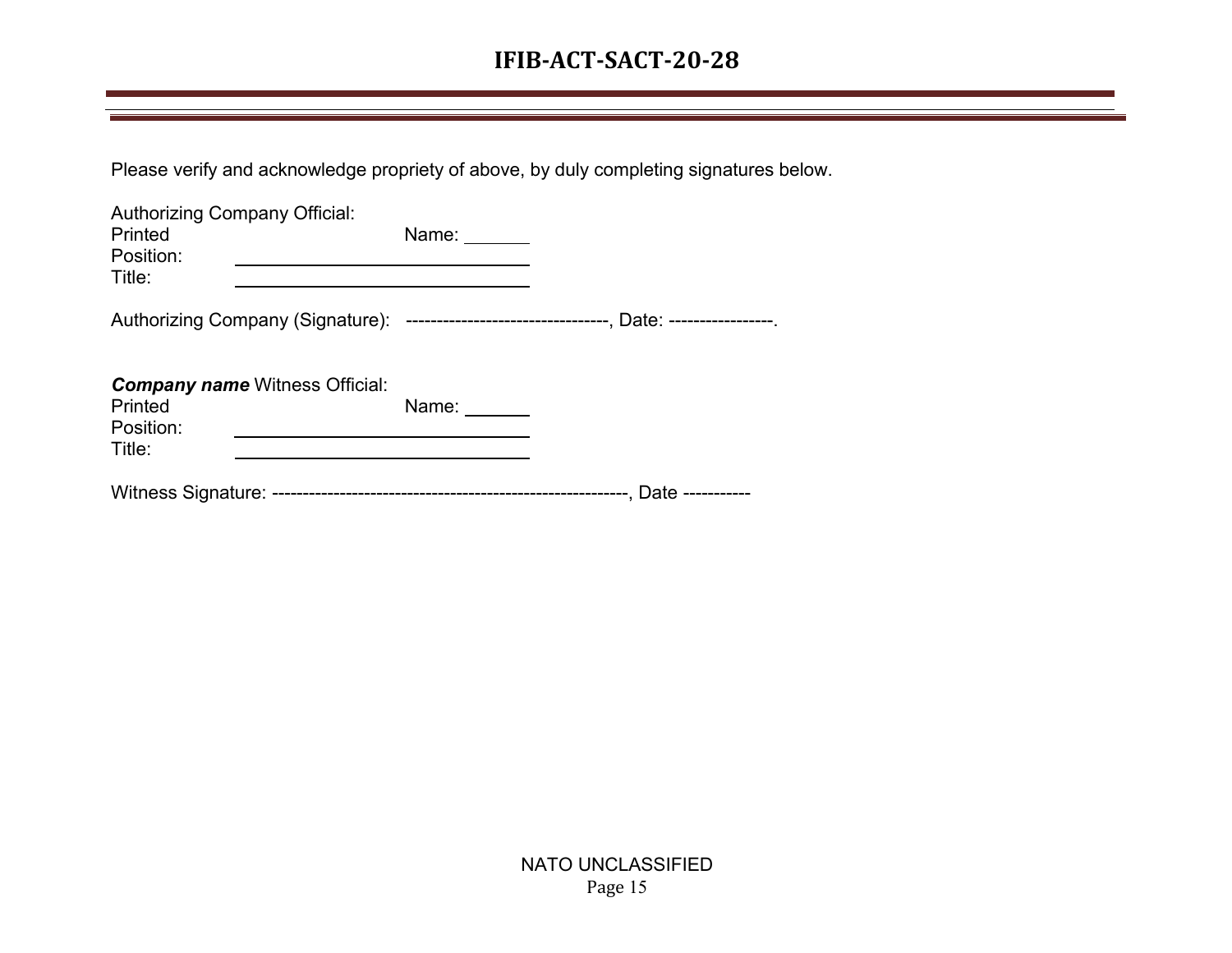## **STATEMENT OF WORK (SOW)**

#### **FOR**

### **REQUIREMENTS MANAGEMENT SUPPORT**

## **1.** INTRODUCTION

**Allied Command Transformation (ACT)** is NATO's leading agent for change: driving, facilitating, and advocating the continuous improvement of Alliance capabilities to maintain and enhance the military relevance and effectiveness of the Alliance. The main objectives of ACT are: providing appropriate support to NATO missions and operations; leading NATO military transformation; improving relationships, interaction and practical cooperation with partners, nations and international organisations. ACT therefore leads Alliance Warfare Development through undertaking concept development, capability development, training and lessons learned initiatives and provides unfettered military support to policy development within NATO.

**DCOS Capability Development (CAPDEV)** acts as the Supreme Allied Commander Transformation's Director for guidance, direction and co-ordination of the activities and resources of the Capability Development Directorate. CAPDEV is responsible to:

> Identify and prioritize Alliance capability shortfalls from short to long term, along a continuum of holistic capability development.

> Lead the determination of required capabilities and prioritization of shortfalls to inform the delivery of materiel and non-materiel solutions across the Doctrine, Organisation, Training, Material, and Leadership, Personnel, Facilities and Interoperability (DOTMLPFI) lines of effort to enable a holistic approach to capability development, ensuring improved interoperability, deployability and sustainability of Alliance Forces.

**The Requirements Division** will execute all tasks and activities needed to support requirements management for NATO capabilities. The Requirements Division will develop requirements, provide traceability and quality assurance of requirements, and analyse options across DOTMLPFI in order to satisfy capability needs.

**The Capability Requirements (CR) Branch** will develop the Capability Requirements Brief and recommended courses of action to resolve issues associated with through the life cycle management of requirements using matrixed, cross-functional project-specific Requirements Management Teams. The branch provides requirements development and requirements information to Capability Programme Managers and projects. The contractual support that is in direct support of this Branch will be based in Norfolk, Virginia, USA.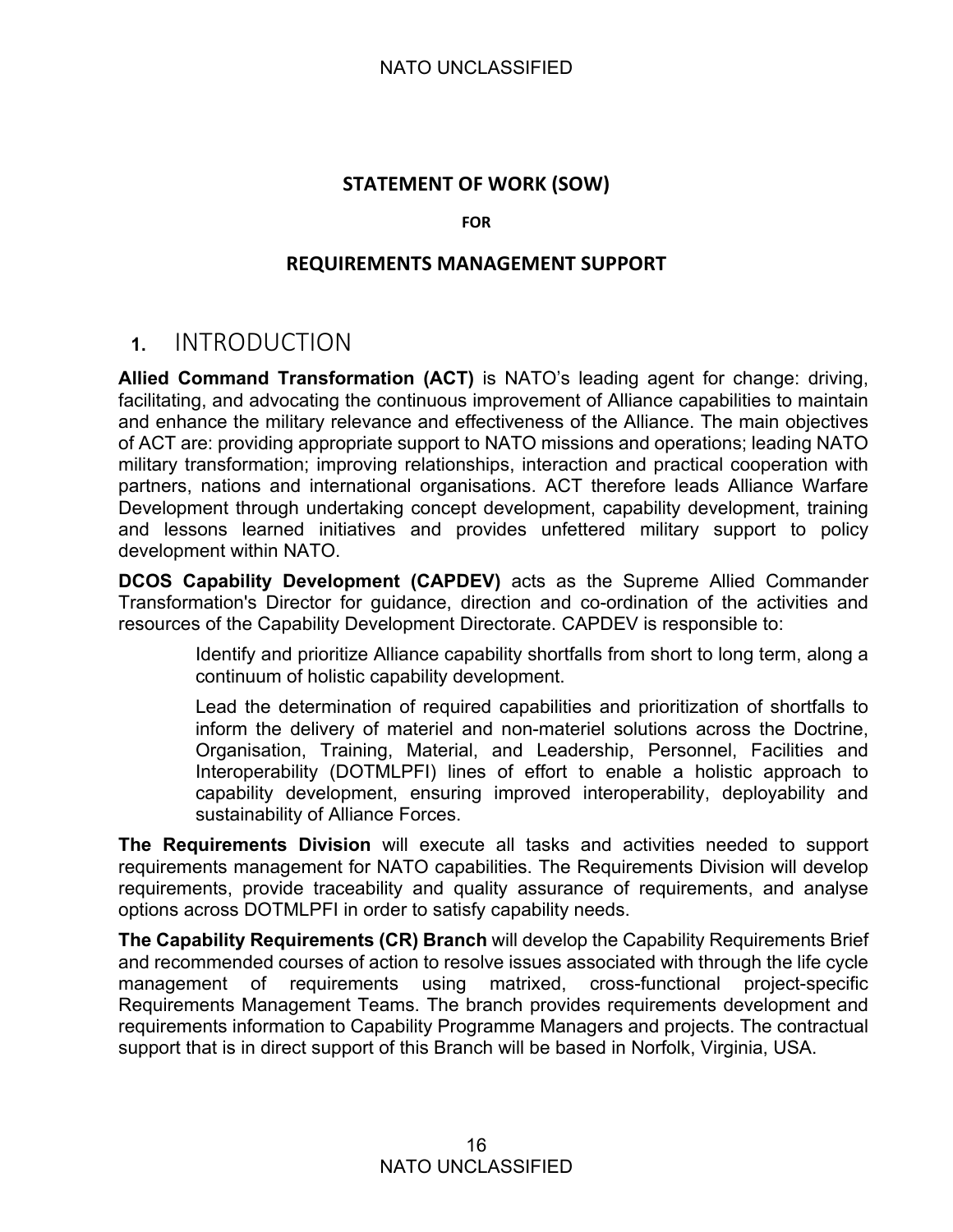## 4 BACKGROUND AND SCOPE OF WORK

As part of an adapted organisational structure, ACT is in the process of implementing an improved capability requirements capture process, including the support for traceability, quality assurance, analysis and interoperability standards, to ensure a clear separation between the requirements owner and the solution provider. This process will provide through life traceability and ensure the quality of the requirements using an efficient change management process. ACT will be responsible for tasks such as capability requirements definition, requirements management, systems engineering, architecture development, holistic through life cycle management, capability acceptance, Capability Programme management.

The outputs of the adapted structure are formed from requirements, portfolio, programme and project management principles and practices that enable the direction of capability programmes and a range of projects in a transparent through lifecycle capability approach. They include comprehensive traceable capability requirements that have been assessed and analysed for alternative solutions and quality assured to provide interoperability, and the delivery of multi-domain and multi-functional C4ISR focused programmes.

# **2.** TYPE OF CONTRACT AND PERIOD OF PERFORMANCE

# **A.** TYPE OF CONTRACT

Firm Fixed Price Personnel Services Contract in accordance with the General and Special Terms and Conditions: as such it is a Level of Effort contract with a maximum limit or fraction thereof as set forth in the Statement of Work. All employer responsibilities for the Contractor personnel performing under this Contract shall lie with the Contractor.

## **B.** PERIOD OF PERFORMANCE

A base period of 15 Jun 2020 – 31 DEC 2020, with one 12 month option: 01 JAN 2021 – 31 DEC 2021, and two six month options: 01 JAN 2022 – 30 JUN 2022, 01 JUL 2022 – 31 DEC 2022. Option periods shall be exercised at the sole discretion of the HQ SACT Contracting Officer, based on satisfactory work performance, available funding, and on-going/evolving requirements.

## **3.** LEVEL OF EFFORT

**HQ SACT is seeking three candidates for Labour Category 1**. One man year per annum with 1800 hours of service to be rendered for each candidate against the labour category. Man hours are further defined in para. 1(a) of Special Terms and Conditions.

## **4.** SURGE CAPABILITY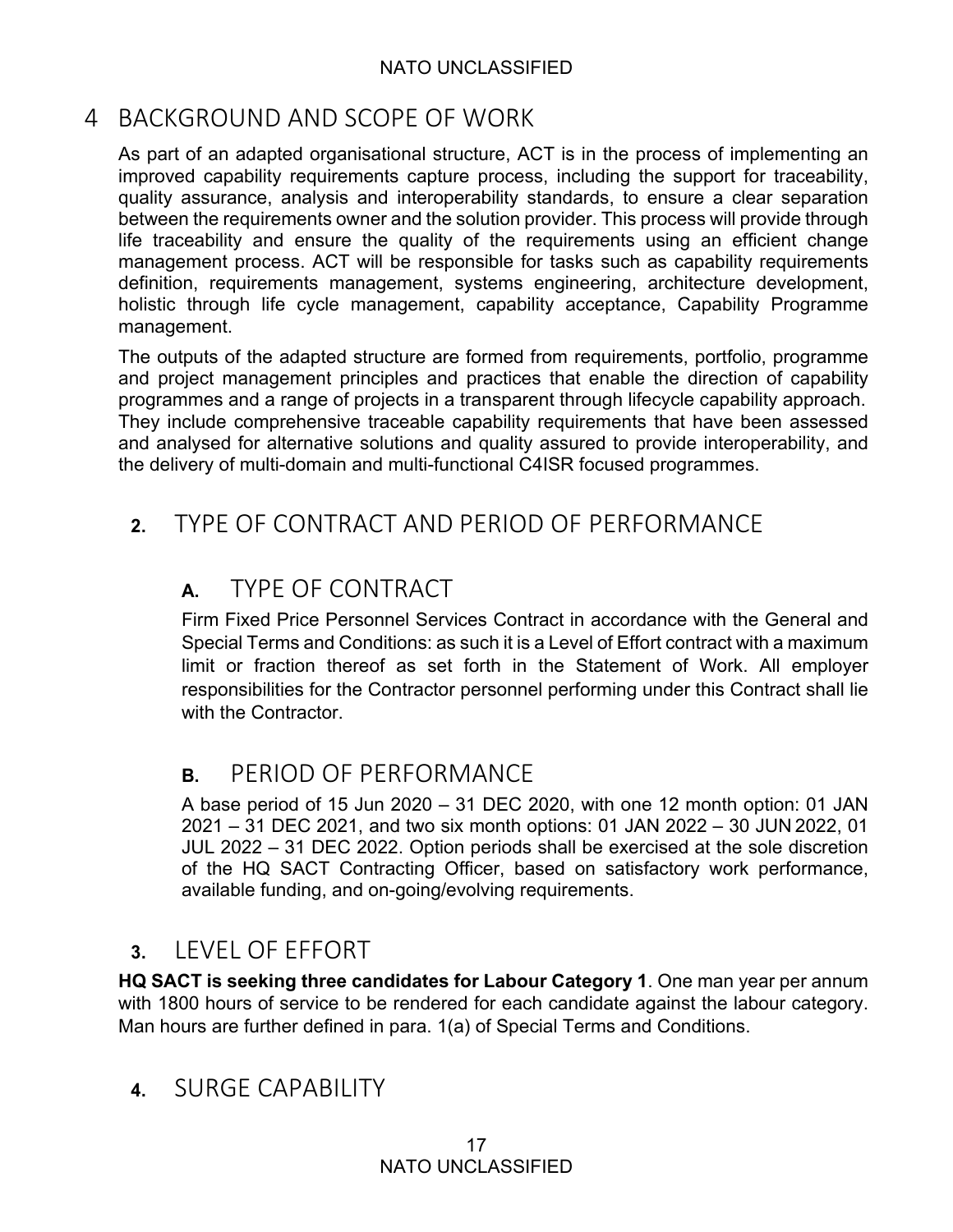The rate for surge effort shall not exceed the base/option year rate. A surge capability requirement is included to have a contract vehicle in place should emerging circumstances require a quick and temporary increase in contractor personnel or additional effort from existing personnel (to meet new requirements within the scope of the existing Statement of Work). The Contractor Company shall be prepared to provide support services per labour category described above. The contractor shall be prepared to evaluate requirements and submit a price proposal for any new requirement for consideration by HQ SACT but not limited to the related areas above. Surge proposals will be evaluated by the Contracting Officer for fair and reasonable pricing and should be developed based upon the same pricing structure as the original contract proposal. Surge efforts will be incorporated by formal contract modification. Requests for pricing do not constitute any commitment by HQ SACT to contract for additional work; contractor will not be reimbursed costs for preparing price proposals for consideration.

## **5.** PLACE OF PERFORMANCE

HQ SACT shall serve as the habitual residence for performance under this contract. The Contractor is expected to perform the majority of the required work in Norfolk, VA, and alternate locations as per requirements specified by the Contracting Officer's Technical Representative (COTR). It is anticipated that the contractor may travel 4-6 times per year to and from Europe/USA in support of this contract for durations of up to 30 days.

## **6.** PARTIAL BIDDING

## *Partial bidding is allowed per individual labour categories independent of location.*

## **7.** LABOUR CATEGORIES

HQ SACT is seeking **three** candidates for Labour Category 1

## **LABOUR CATEGORY 1 - SENIOR CONTRACTOR SUPPORT TO REQUIREMENTS MANAGEMENT (NORFOLK, VA, USA)**

#### **Tasking**

- Elicit, capture, develop, analyse and evaluate capability requirements.
- Support the elicitation, capture, development, analysis and evaluation of higher and lower level requirements (such as capability targets, operational requirements, system specifications, interoperability requirements, etc.).
- Support or perform modelling, architecture and design activities to ensure completeness,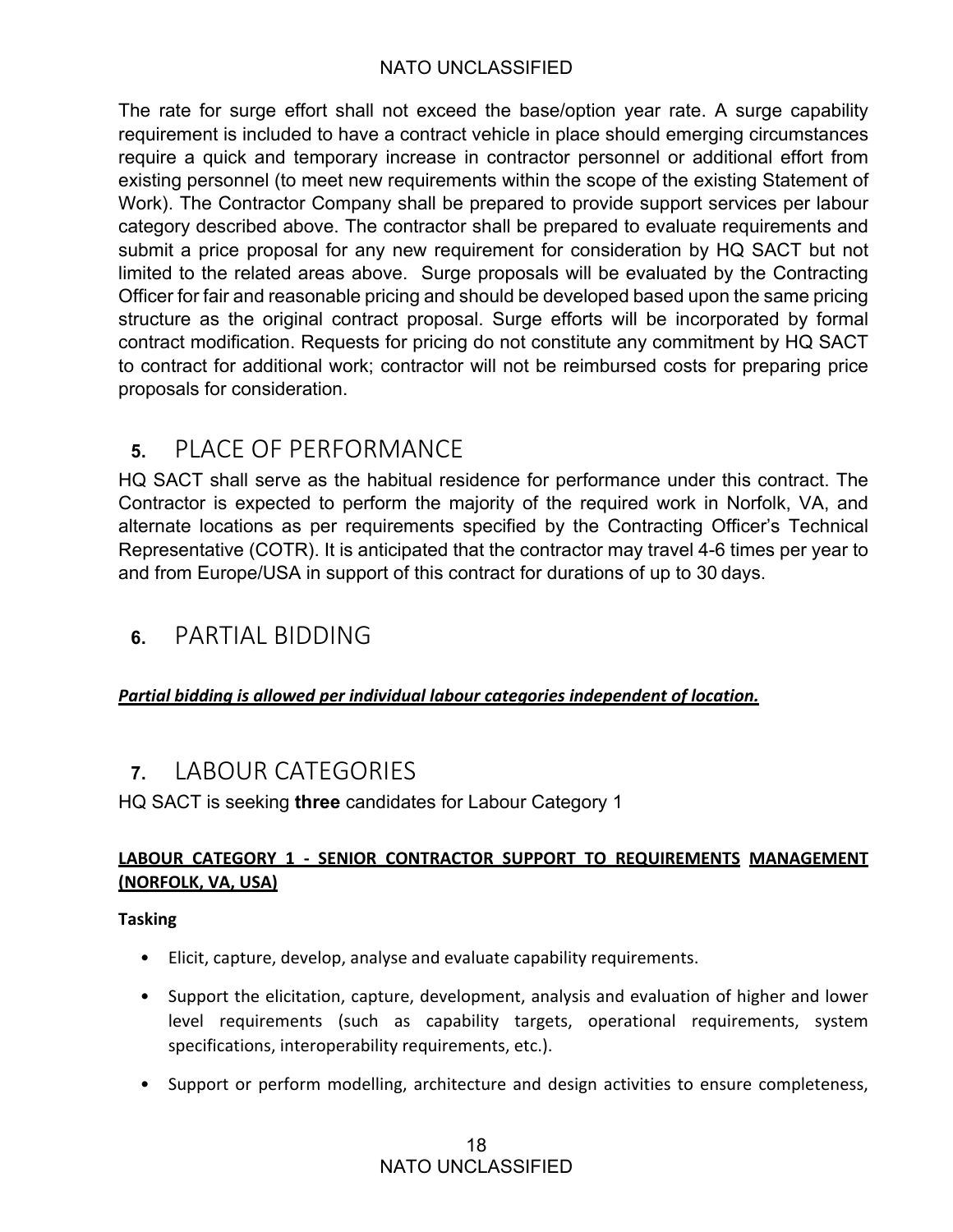consistency and clarity of requirements related work.

- Support Programme and Project planning activities to ensure that the dependencies between requirements and the other elements of the plans are understood and taken into consideration.
- Coordinate and contribute to the activities of Requirements Management Teams in support of the tasks above.
- Maintain the requirements in their repositories ensuring version and configuration control.
- Support to the creation and maintenance of traceability for capability requirements.
- Provide technical guidance and mentoring to other requirements managers.
- Support the development, analysis and review of concepts of operation, courses of action and alternatives.
- Develop, coordinate and monitor the execution of plans in support of all aspects of requirements management.
- Contribute and participate in the development of policies, directives and process refinement related to requirements.
- Coordinate DOTMLPFI development and implementation synchronization; support the development of recommended courses of action to resolve issues relating capability development.
- Organise and participate to workshops, seminars, conferences and meetings in support of the activities above.
- Collaborate with National and international military and civilian organizations, including Centres of Excellence and academia, in support of the activities above.
- Identify Lessons and contribute to their Learning within the organization.
- Support to other requirements management activities across the capability lifecycle.
- Support to change and configuration management of requirements across the lifecycle.
- Support the coordination of requirements related products with Management and Governance.
- Support the Branch Head CR and travel to meetings and conferences both within and outside NATO's boundaries for up to 30 days per year.
- Perform additional tasks as required by the COTR related to the labour category.

#### **Mandatory Qualifications**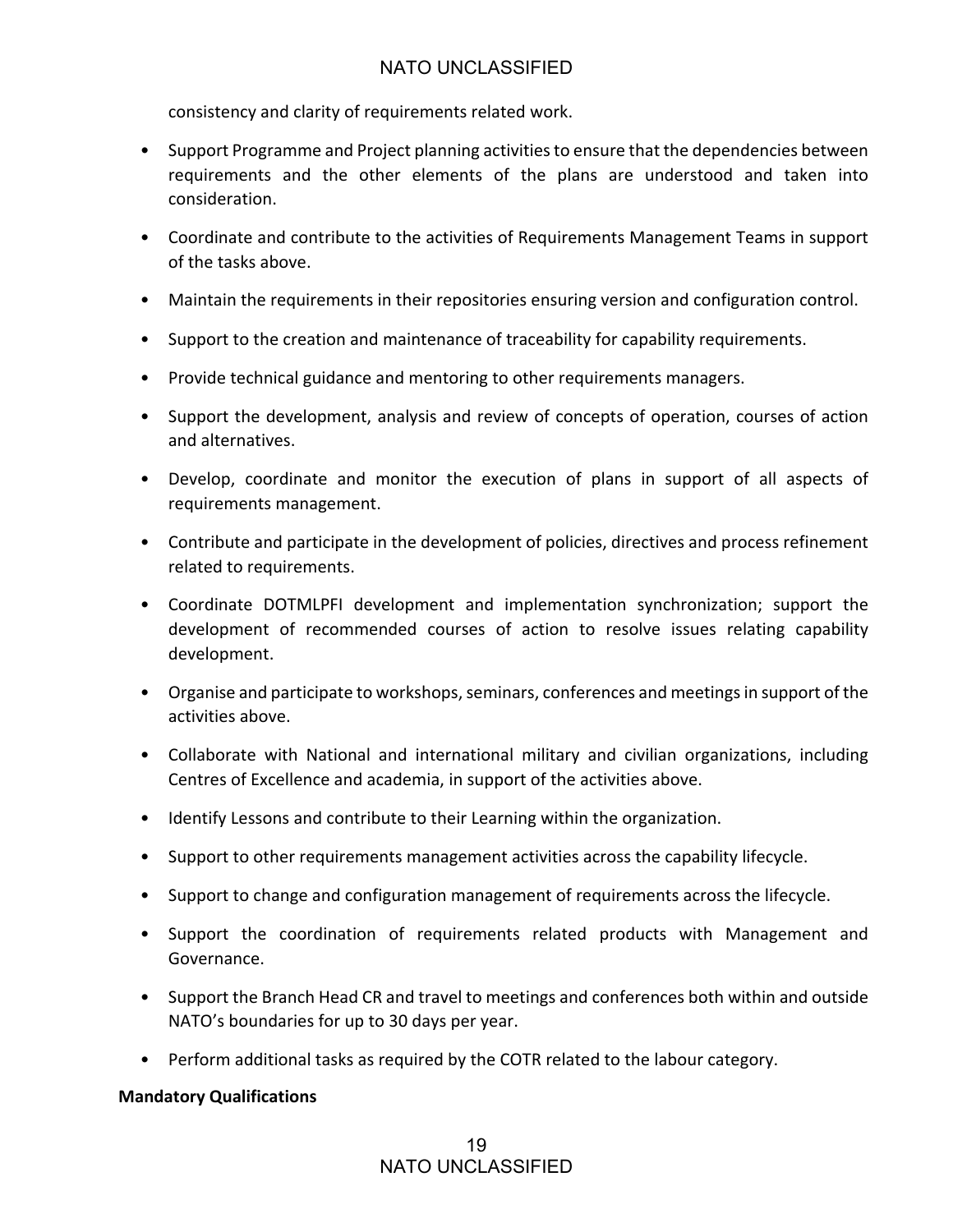- 5 years in the last 10 in the field of requirements engineering to include elicitation, capture, development, analysis and evaluation of requirements at the capability level. Specific experience in elicitation, capture, development, analysis and evaluation of capability requirements.
- One or more Requirements Management related certifications such as the ones required to support the US JCIDS Process or the equivalent from other Nations, or the ones recognised by leading organizations in the field such as the IIBA or the IREB.
- NATO Secret Security Clearance.
- Nationality of one of the NATO Countries.
- Demonstrated proficiency in English as defined in STANAG 6001 (Standardized Linguistic Profile (SLP) 3333 - Listening, Speaking, Reading and Writing) or equivalent.

#### **Essential Qualifications**

- A University Degree in engineering, management, information systems, accounting, economics, finance, business administration, public administration, operations research, project management or related disciplines.
- Demonstrable recent (i.e. in the last 10 years) experience in procurement programs in the defence sector. In particular, experience in participation to Programme/Project boards, development of decision support briefings, studies of best procurement alternatives, and risk management.
- Demonstrable recent (i.e. in the last 10 years) experience in managing requirements in accordance with formal configuration and change management processes. In particular, participation in change configuration boards, development of engineering change impact analysis, and version control of requirement baselines.
- Enterprise Architecture related certifications such as TOGAF. Demonstrable recent (i.e. in the last 10 years) experience in development or exploitation of Enterprise or Capability level Architectures in support of defence procurement.
- Knowledge of project management principles and demonstrated success in applying them to deliver capabilities. In particular, experience in initiation and management of programmes and projects, development of exception and routine reports, and management of work breakdown packages. Program and Project Management related certifications such as MSP and PRINCE2, or, preferably, PMP and PgMP.
- Demonstrable experience working in a multinational organization or NATO Command Structure (NCS) / NATO Force Structure (NFS) and familiarity with NATO agencies' role in system development.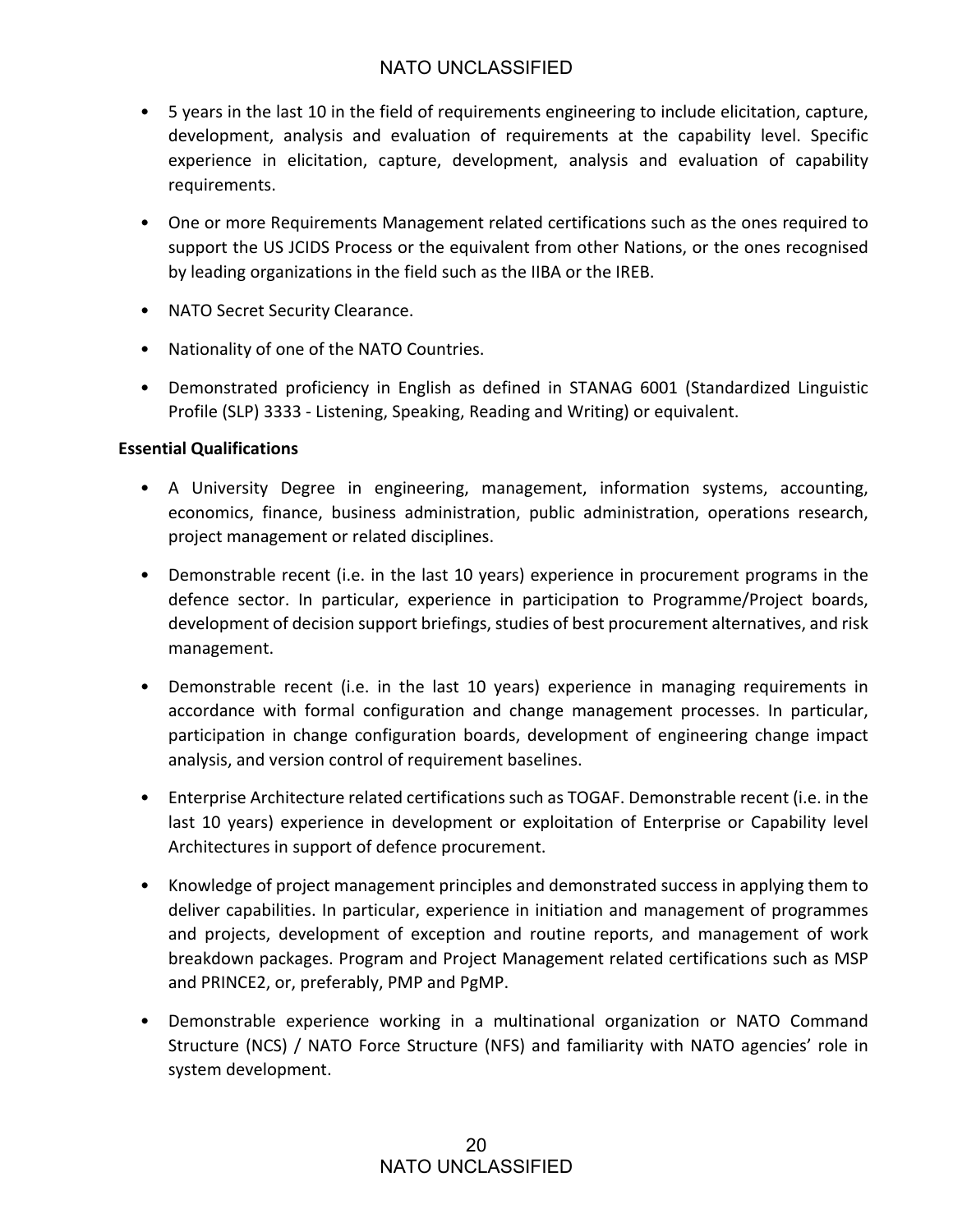- Demonstrable recent (i.e. in the last 10 years) experience working in support of processes that were formally certified in accordance with the ISO 9001 standard.
- Quality related certifications such as the ones provided by CQI-IRCA.
- Demonstrable recent (i.e. in the last 10 years) experience in the development and maintenance of interoperability requirements, including interface control documents.
- Demonstrable recent (i.e. in the last 10 years) experience in applying Operational Research techniques in support of Analysis of Alternatives, trade-off studies and Course of Action comparisons. Experience should include techniques like hypothesis testing, MCDA, experimentation, wargaming and simulation.

# **5.** PROOF OF PAST PERFORMANCE

The Contractor is to provide a minimum of one (1) past performance citations (for work within the past ten years) to show that it has successfully completed work that is similar to the requirements outlined in this SOW. References may be submitted in lieu of past performance citations. The citations/references shall include the following information at a minimum:

- Summary of work performed that is similar to or directly relates to this SOW in size, scope and value.
- Status of work (i.e. on-going, complete).
- Date of work performance.
- Name of client/reference.
- Complete contact information for client/reference.
- Permission to contact client for reference.

# **6.** CONTRACTOR TECHNICAL EVALUATION / CONTRACTOR

SUPERVISION Contractor personnel shall report to and receive technical guidance from the COTR while executing this SOW. The COTR can recommend to the Contracting Officer (who has final authority) that the contract/SOW be amended, extended, or cancelled for evolving requirements, new tasking, and/or technical non-performance. The COTR shall provide direction, guidance, access to subject matter experts (SMEs) and support information, as needed (within scope). The COTR shall:

- Resolve outstanding disputes, problems, deficiencies, and/or questions on the technical aspects of the SOW.

- Review (and approve) all contractor tasking and deliverables for completeness andaccuracy.

The COTR shall review the Contractor's work at regular intervals as required. The COTR's written approval of work reported and deliverables submitted is mandatory for Contractor invoices to be successfully processed.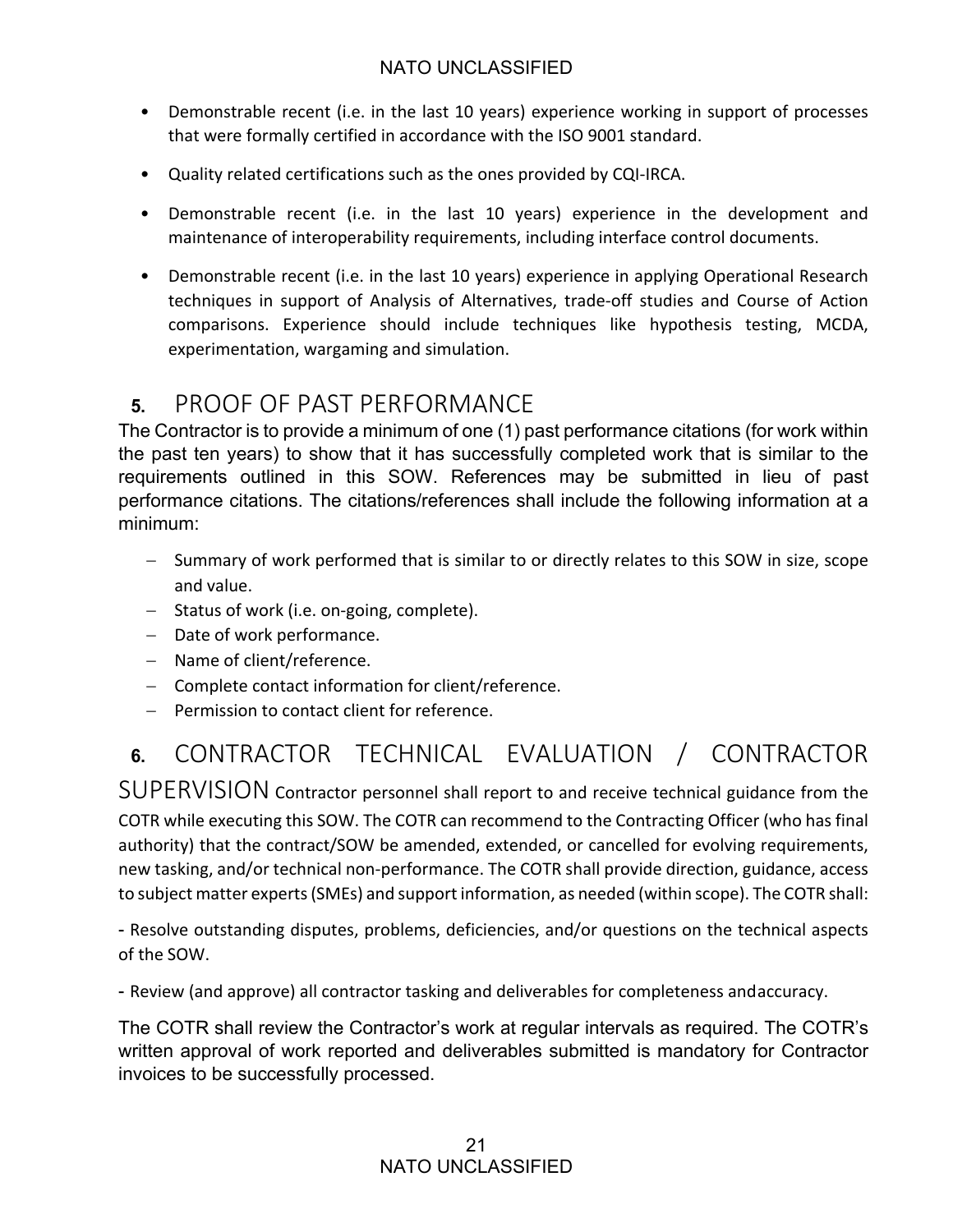# **7.** CONTRACT REPORTING

The Contractor shall submit a monthly report to the COTR and the Contracting Officer, detailing progress on the SOW for the reporting period. The report shall include, but not be limited to, the following information:

- Summary of work (by contractor position) for tasking and deliverables for the reporting period.
- Contract hours expended showing a comparison with budgeted hours.
- Current or anticipated problems/deficiencies and recommended solution.

The COTR may amend the reporting requirements to receive alternate and/or additional data and information on a more frequent or less frequent basis, and may request other reports that detail designated aspects of the work or methods to remedy problems and deficiencies. The Contracting Officer shall receive a minimum of a monthly report, regardless of COTR changes. However, note that the report is NOT a deliverable subject to acceptance. The Contractor is expected to work closely with ACT personnel, ACO staff, the user community and SMEs. Consequently, the Contractor is expected to promptly address all identified problems and deficiencies, providing the COTR with written information on how problem shall be corrected and any impact to on-going work.

## **8.** INTELLECTUAL PROPERTY RIGHTS (IPR)

Specific information to IPR is articulated in the General Terms and Conditions that support this contract (see Annex C, esp. clauses #32 and #33).

## **9.** RELEASABILITY

NATO nations have regulations and laws applying to the export of defence related goods by domestic commercial sources to outside entities (such as NATO). The products or services under this SOW will need to be releasable to entities identified under the statements made with regard to both the IPR and any applicable export control laws (see paragraph 20 below and Annex C, esp. clause #21).

## **10.** WORKING MATERIALS

For on-site work, HQ SACT shall provide all necessary working space, office furniture, telephones, computers, software, peripherals, support equipment, office supplies, classified/unclassified storage space, and access to unclassified and classified NATO wide area networks (WAN, granted on an as needed basis to individuals with appropriate security clearances) and the Internet for work to be performed at all NATO sites. Contractor personnel are not authorized to make any permanent/semi-permanent physical modifications to the HQ SACT facilities. Contractors shall have full access to the Microsoft Office Suite as well as to Microsoft Project.

## **11.** SECURITY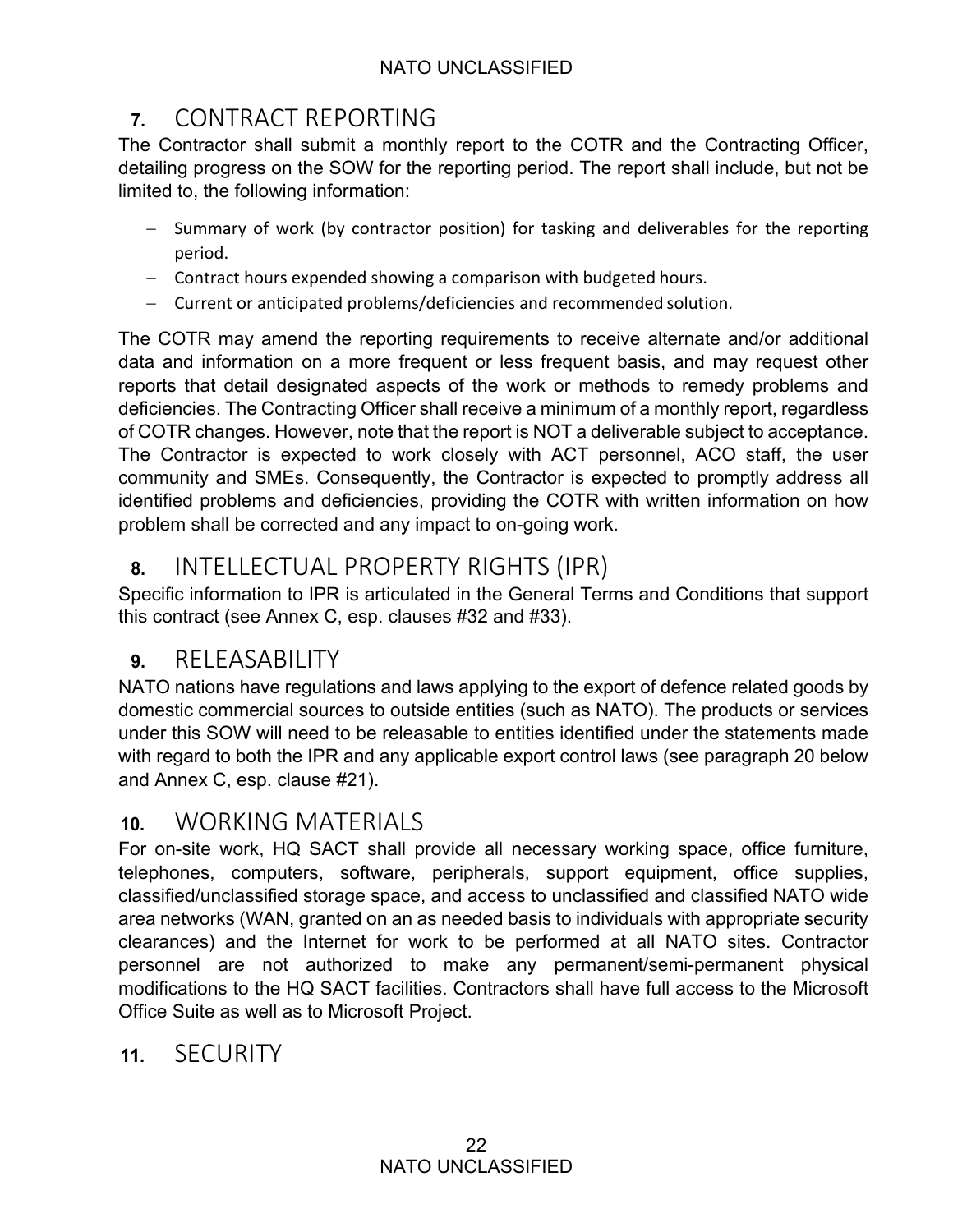# **A.** PERSONNEL CLEARANCES

Contractor personnel shall be responsible for obtaining all needed security clearances prior to starting work at HQ SACT. All Contractors shall have a minimum of a SECRET security clearance (see 11.3) as issued by NATO or the respective national Department of Defence (DOD). No clearance or waiver to this requirement shall be granted, and no Contractor shall be assigned without having the needed clearance in place. If the Contractor Company cannot assign personnel with the required SECRET security clearance on the start date, the company shall be liable for bid non-compliance or immediate contract termination. The Contractor Company must provide advance written proof of the ability to assign fully cleared personnel prior to contract award/start. The Contractor Company is fully responsible for arranging all work visas.

# **B.** SECURITY CONDITIONS

The Contractors must adhere to current security conditions at SACT HQ and other work sites. Contractor personnel shall comply with all local host nation and NATO security provisions and other policies and procedures, as required. The possible security classification of the deliverables under this contract may range from not classified through NATO Secret.

# **C.** BUILDING / INSTALLATION ACCESS

The Contractors are fully responsible for ensuring that they have all needed vehicle passes and decals, and individual access badges and documents for appropriate access to HQ SACT facility. The Contractor Company shall submit requests for site access to SACT HQ, Attention Security Office, 7857 Blandy Road, Suite 100, Norfolk, VA 23551-2490.

# **D.** ELECTRONIC DEVICES

All Contractor personnel shall abide by the security restrictions regarding carrying and using electronic devices (e.g., laptops, cell phones) in HQ SACT. The Contractor shall be responsible for satisfying the necessary clearance from the HQ SACT Security Office before bringing any such device into HQ SACT work environment.

## **12.** EXPORT CONTROL

NATO nations have regulations and laws applying to the export of defence related goods and services originating from domestic commercial sources to foreign entities. Usually under those laws and regulations, NATO is considered a foreign entity. The following requirements of this SOW are provided in order to allow the bidder/contractor the opportunity to assess the applicability of their pertinent national laws and regulations and take action, as required, Ref.: Part One A, Special Terms & Conditions. The services provided under this SOW generically support requirements generation activities. The services will be rendered at a maximum in the following locations: NATO member nations and future NATO member nations. Persons exposed to the services performed under this SOW will be nationals of NATO member nations working for NATO nation governments.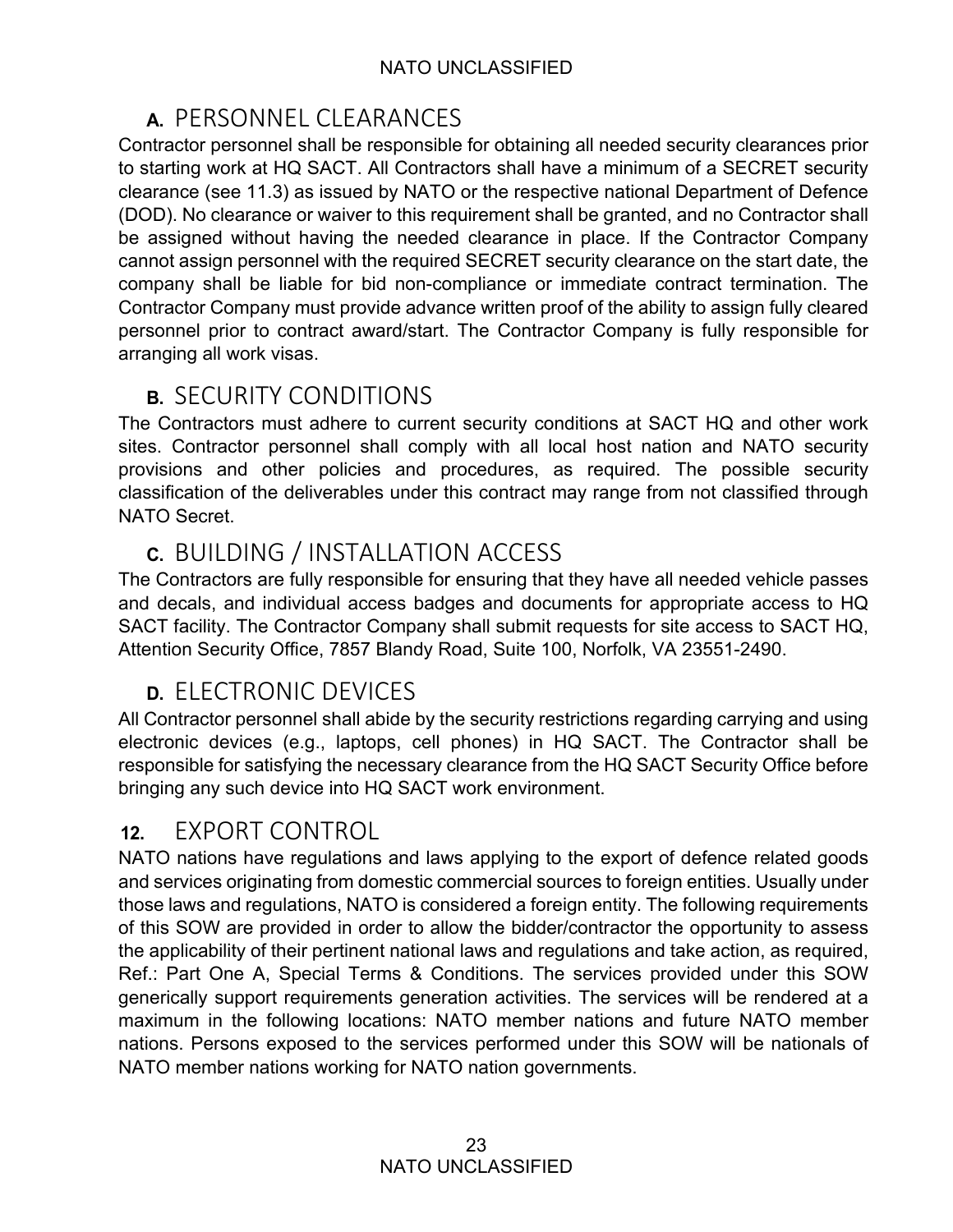ANNEX A

### TO STATEMENT OF WORK Senior Contractor Support to Requirements Management

#### **Statement of Work for Senior Contractor Support to Requirements Management**

Contractor's technical proposals will be assessed on the qualifications of the individuals proposed to perform the work. Individuals' résumés will be measured against each of the criteria specified below in order to ascertain whether the individuals have adequately rate the candidates' qualifications. (HQ SACT reserves the right to conduct technical discussions of nominated candidates). **Examples of how detailed knowledge levels were attained are expected. Ultimately Contractor companies shall clearly demonstrate by providing unequivocal reference to where candidates meet the criteria set forth in this solicitation (please include page number, reference to CV or links as applicable).**

Point values assignment (up to 100) will be based both on level of knowledge/experience in relation to the tasks contained in the SOW and on the number of years' experience.

Bidder Name \_\_\_\_\_\_\_\_\_\_\_\_\_\_\_\_\_\_\_\_\_\_\_\_\_\_\_\_\_

Candidates Name Each candidate MUST have a separately completed Annex A

| ltem                                                                                                                                                                                                                                                                  | <b>Compliant</b> | <b>Non-Compliant</b> |
|-----------------------------------------------------------------------------------------------------------------------------------------------------------------------------------------------------------------------------------------------------------------------|------------------|----------------------|
| Minimum of 5 years in the last 10 of<br>experience in the field of requirements<br>engineering at the capability level. Specific<br>experience in elicitation, capture,<br>development, analysis and evaluation of<br>capability requirements.                        |                  |                      |
| At least one Requirements Management<br>related certifications such as the ones<br>required to support the US JCIDS Process or<br>the equivalent from other Nations, or the<br>ones recognised by leading organizations in<br>the field such as the IIBA or the IREB. |                  |                      |
| Nationality of one of the NATO Countries.                                                                                                                                                                                                                             |                  |                      |
| <b>NATO SECRET Personal Security</b><br>Clearance.                                                                                                                                                                                                                    |                  |                      |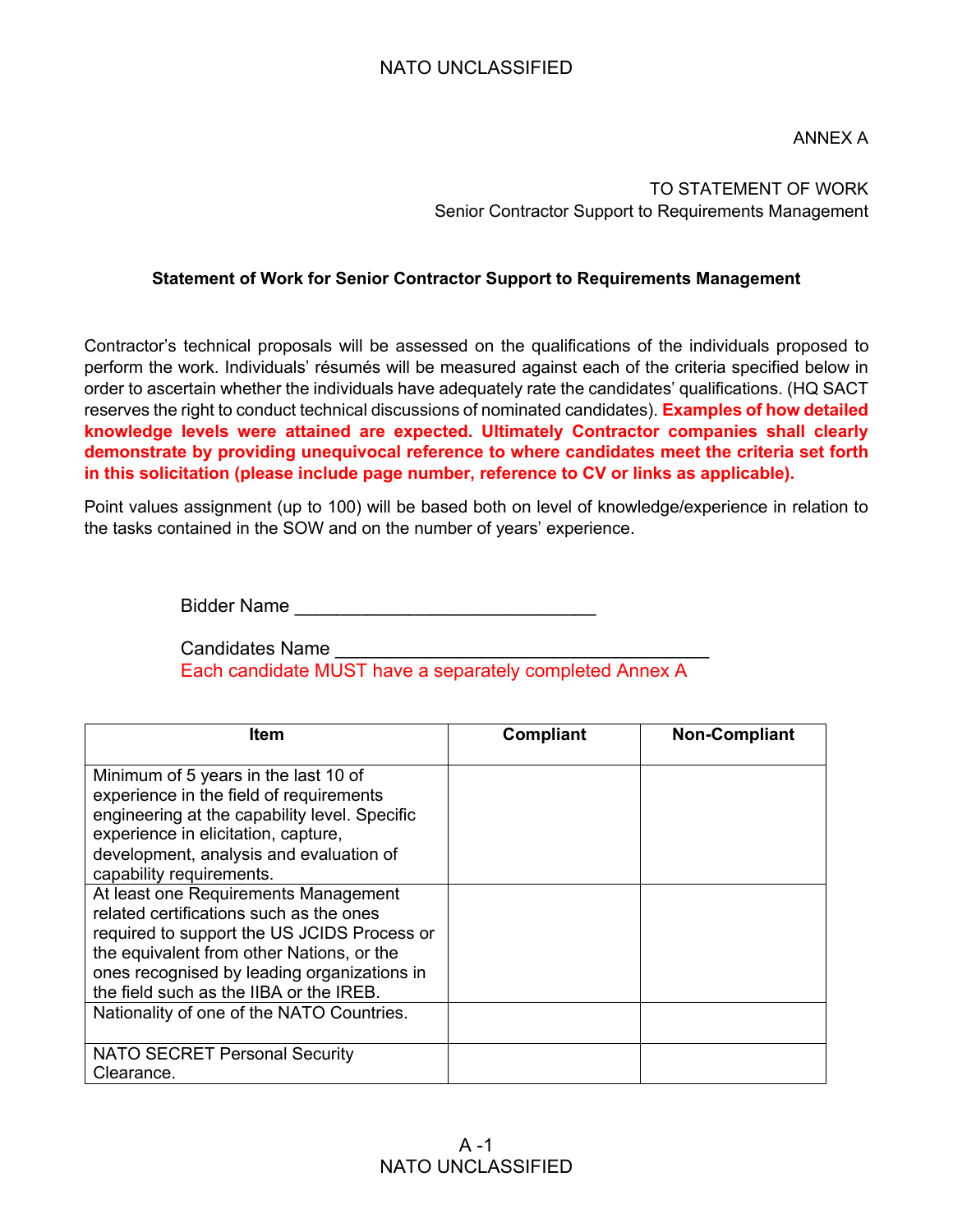| Minimum proficiency in the English language<br>of SLP3333 (Listening, Speaking, Reading & |  |
|-------------------------------------------------------------------------------------------|--|
| Writing).                                                                                 |  |

## **Note: A score of zero in any qualification will deem that candidate non-compliant and will result in disqualification.**

| Item                                                                                                                                                                           | Range                                                                                                 | <b>Score</b> |
|--------------------------------------------------------------------------------------------------------------------------------------------------------------------------------|-------------------------------------------------------------------------------------------------------|--------------|
| University Degree, preferably in engineering,<br>operations research or information systems,<br>or, as an alternative, management,<br>accounting, economics, finance, business | <b>0</b> for no university degree and<br>less than 10 years experience in<br>requirements engineering |              |
| administration, public administration, project<br>management or related disciplines.                                                                                           | 1-5 for no university degree but<br>more than 10 years experience in<br>requirements engineering      |              |
|                                                                                                                                                                                | 6-8 for undergraduate degree                                                                          |              |
|                                                                                                                                                                                | 9-10 for master degree                                                                                |              |
| Demonstrable recent (i.e. in the last 10 years)<br>experience in procurement programs in the                                                                                   | <b>0</b> less than 3 years                                                                            |              |
| defence sector. In particular, experience in<br>participation to Programme/Project boards,                                                                                     | 1-5 for $3-5$ years                                                                                   |              |
| development of decision support briefings,<br>studies of best procurement alternatives and                                                                                     | 6-9 for 6-9 years                                                                                     |              |
| risk management.                                                                                                                                                               | 10 for $10+$ years                                                                                    |              |
| Demonstrable recent (i.e. in the last 10 years)<br>experience in managing requirements in                                                                                      | <b>0</b> less than 1 year                                                                             |              |
| accordance with formal configuration and<br>change management processes. In particular,                                                                                        | 1-5 for 1-2 years                                                                                     |              |
| participation in change configuration boards,<br>development of engineering change impact                                                                                      | 6-9 for 3-5 years                                                                                     |              |
| analysis, and version control of requirement<br>baselines.                                                                                                                     | <b>10-14 for 6-9 years</b>                                                                            |              |
|                                                                                                                                                                                | 15 for $10+$ years                                                                                    |              |
| Multiple Requirements Management related<br>certifications such as the ones required to                                                                                        | <b>0</b> for foundations level certification                                                          |              |
| support the US JCIDS Process or the                                                                                                                                            | 1-4 for one or more advanced                                                                          |              |
| equivalent from other Nations, or the ones                                                                                                                                     | level certifications                                                                                  |              |
| recognised by leading organizations in the                                                                                                                                     |                                                                                                       |              |
| field such as the IIBA or the IREB.                                                                                                                                            | 5 for expert level certification                                                                      |              |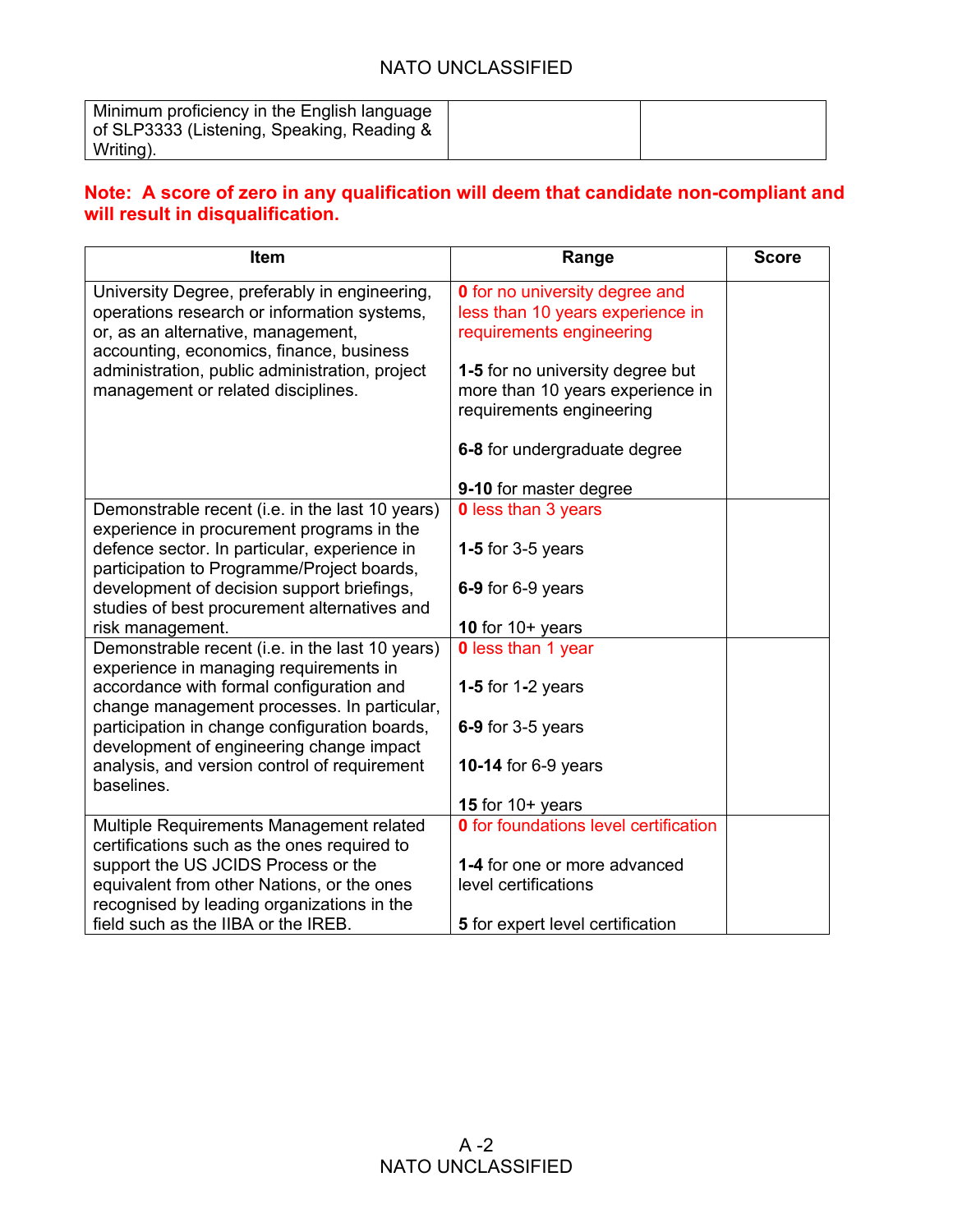| Item                                                                                                                                                                                   | Range                                                                                                                         | <b>Score</b> |
|----------------------------------------------------------------------------------------------------------------------------------------------------------------------------------------|-------------------------------------------------------------------------------------------------------------------------------|--------------|
| Enterprise Architecture related certifications<br>such as TOGAF coupled with demonstrable<br>recent (i.e. in the last 10 years) experience in                                          | <b>0</b> for no certification with less than<br>5 years of experience                                                         |              |
| development or exploitation of Enterprise or<br>Capability level Architectures in support of<br>defence procurement.                                                                   | 1-10 for no certification and at<br>least 5 years of experience OR<br>certification with less than 5 years<br>of experience   |              |
|                                                                                                                                                                                        | 10-15 for certification and more<br>than 5 years of experience                                                                |              |
| Knowledge of project management principles<br>and demonstrated success in applying them<br>to deliver capabilities. In particular,                                                     | <b>0</b> for at less than 5 years and no<br>certification                                                                     |              |
| experience in initiation and management of<br>programmes and projects, development of<br>exception and routine reports, and<br>management of product and work breakdown<br>structures. | <b>1-5</b> for at least 5 years and no<br>certification OR certification and<br>less of 5 years of demonstrable<br>experience |              |
|                                                                                                                                                                                        | 6 - 8 for at least 5 years of<br>demonstrable experience and<br><b>MSP or PRINCE 2 Certification</b>                          |              |
|                                                                                                                                                                                        | 9-10 for at least 5 years of<br>demonstrable experience and<br>PMP and PgMP Certification                                     |              |
| Demonstrable experience working in a<br>multinational organization or NATO                                                                                                             | <b>0</b> less than 1 year                                                                                                     |              |
| Command Structure (NCS) / NATO Force<br>Structure (NFS) and familiarity with NATO                                                                                                      | 1-2 for 1-3 years                                                                                                             |              |
| agencies' role in system development.                                                                                                                                                  | <b>3-4 for 4-5 years</b>                                                                                                      |              |
|                                                                                                                                                                                        | 5 for $5+$ years                                                                                                              |              |
| Demonstrable recent (i.e. in the last 10 years)<br>experience in applying Operational Research                                                                                         | <b>0</b> less than 1 year                                                                                                     |              |
| techniques, in support of Analysis of<br>Alternatives, trade-off studies and Course of                                                                                                 | 1-4 for 1-3 years                                                                                                             |              |
| Action comparisons. Experience should<br>include techniques like hypothesis testing,                                                                                                   | $5-9$ for 4-5 years                                                                                                           |              |
| MCDA, experimentation, wargaming and<br>simulation.                                                                                                                                    | 10 for $5+$ years                                                                                                             |              |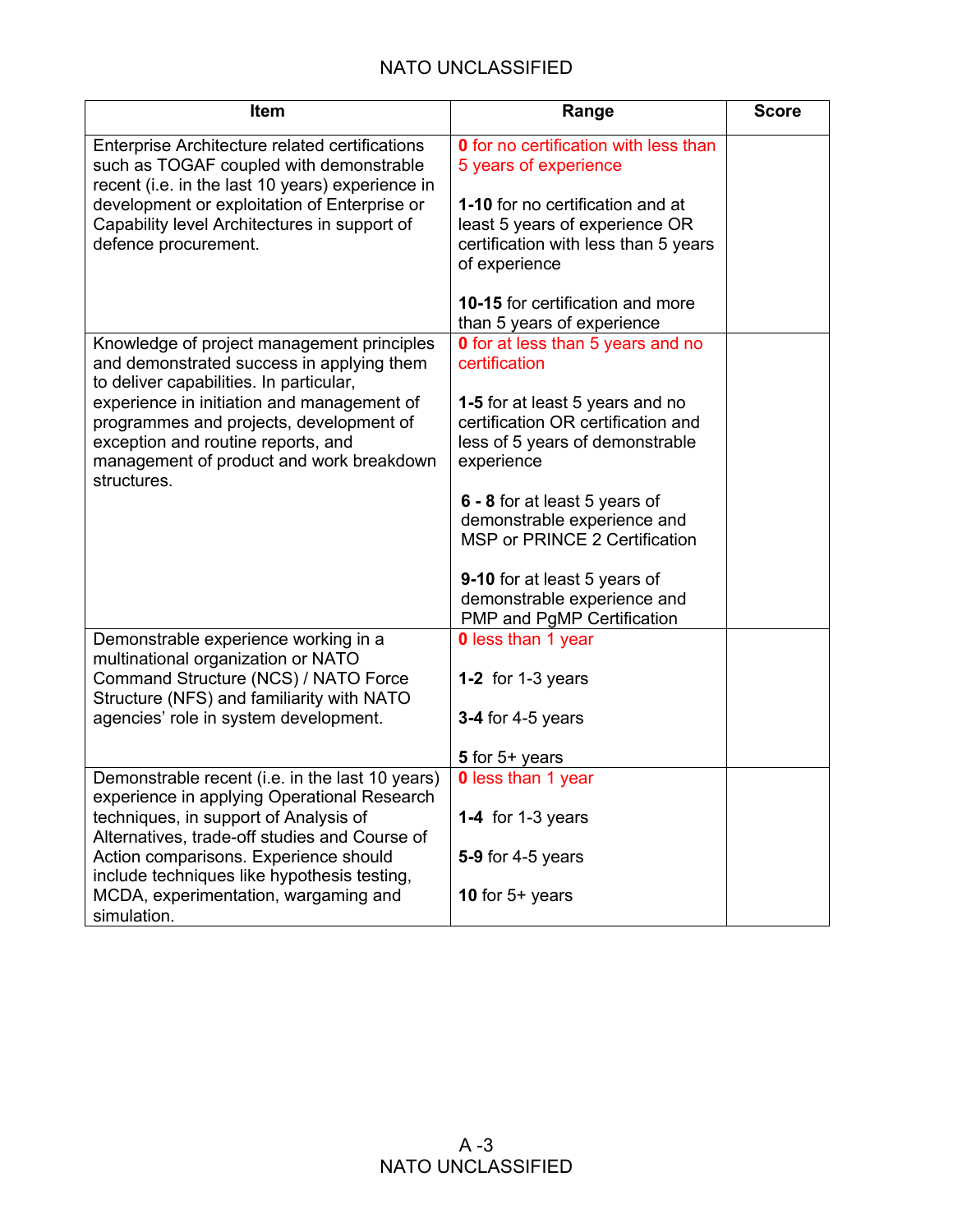| Item                                                                                                                                            | Range                                                                                                                       | <b>Score</b> |
|-------------------------------------------------------------------------------------------------------------------------------------------------|-----------------------------------------------------------------------------------------------------------------------------|--------------|
| One or more quality related certifications such<br>as the ones provided by CQI-IRCA coupled<br>with demonstrable recent (i.e. in the last 10    | <b>0</b> less than 3 years experience<br>and no certification                                                               |              |
| years) experience working in support of<br>processes that were formally certified in<br>accordance with the ISO 9001 standard or<br>equivalent. | <b>1-2</b> No certification with at least 3<br>years of experience OR<br>certification with less than 3 years<br>experience |              |
|                                                                                                                                                 | <b>3-6</b> for certification and at least 3<br>years of experience                                                          |              |
|                                                                                                                                                 | <b>7-10</b> for certification and more<br>than 5 years of experience                                                        |              |
| Demonstrable recent (i.e. in the last 10 years)<br>experience in the development, negotiation                                                   | <b>0</b> less than 1 year                                                                                                   |              |
| and maintenance of interoperability<br>requirements, including interface control                                                                | 1-5 for 1-3 years                                                                                                           |              |
| documents.                                                                                                                                      | 6-9 for 4-5 years                                                                                                           |              |
|                                                                                                                                                 | 10 for $5+$ years                                                                                                           |              |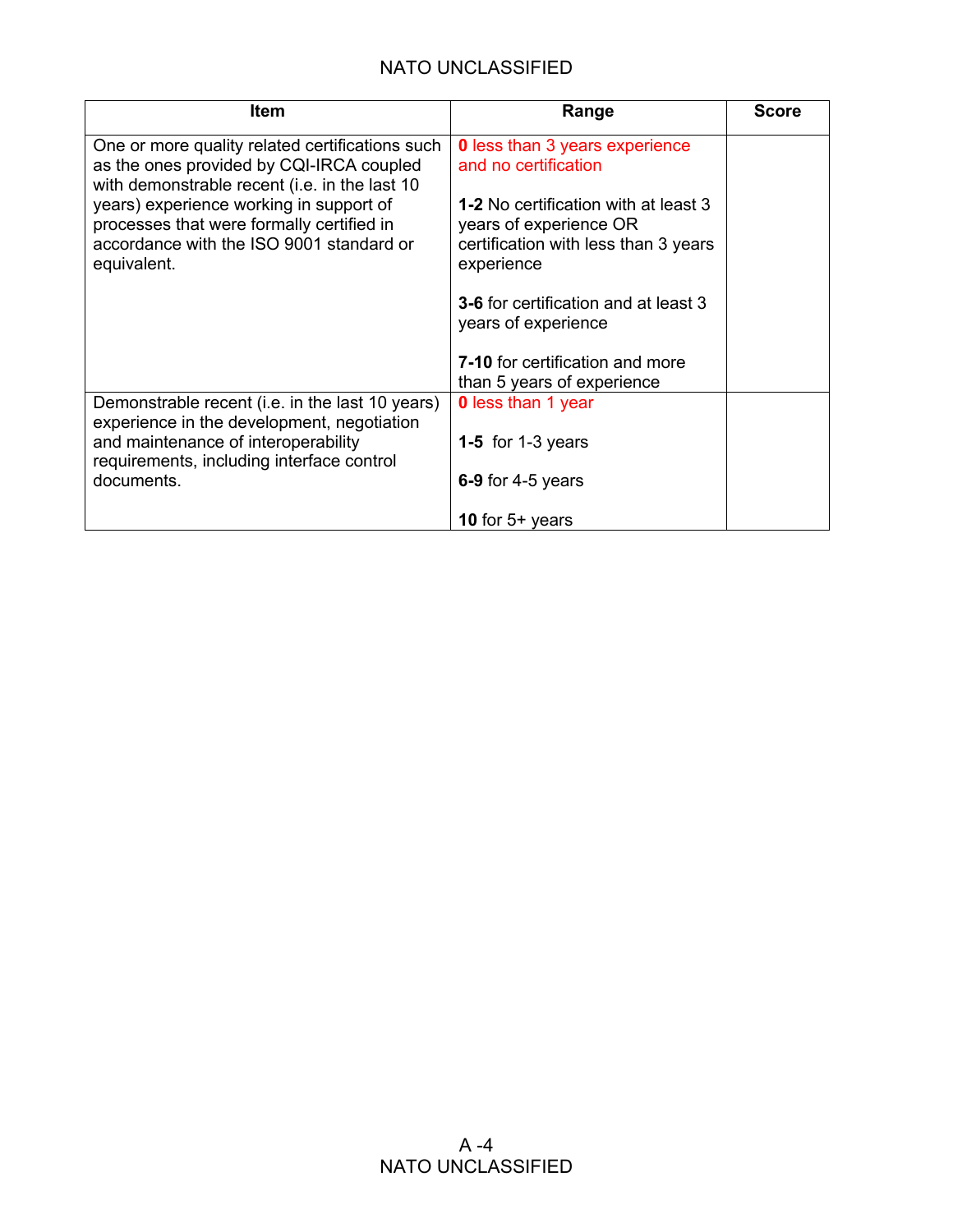ANNEX B to the Statement of Work for Senior Contractor Support to Requirements Management

### **HQ SACT GENERAL CONTRACT TERMS AND CONDITIONS**

**Index of Clauses**

- **1. Definitions**
- **2. Applicable Law**
- **3. Assignment**
- **4. Acceptance**
- **5. Service and Parts Availability**
- **6. Preferred Customer**
- **7. Notice of Shipment**
- **8. Security**
- **9. Inspection**
- **10. Title**
- **11. Supply Warranty**
- **12. Invoices**
- **13. Payment**
- **14. Taxes**
- **15. Excusable Delays**
- **16. Indemnity**
- **17. Disputes**
- **18. Termination for Convenience**
- **19. Termination for Default**
- **20. Limitation of Liability**
- **21. Export Control**
- **22. Risk of Loss**
- **23. Authorization to Perform**
- **24. Performance**
- **25. Travel**
- **26. Proposed Candidates**
- **27. Partial Awards**
- **28. Competition**
- **29. Contractor Notice Regarding Delay**
- **30. Notice of Assistance with respect to Patent and Copy Right Infringement**
- **31. Health and Safety and Accident Prevention**
- **32. Patent Indemnity**
- **33. Rights in Technical Data and Computer Software**
- **34. Software Releases and Updates**
- **35. Inconsistency between English version and Translation of Contract**
- **36. Contract Effective Date**
- **37. Enforcement**
- **38. Order of Precedence**
- **39. Entire Agreement**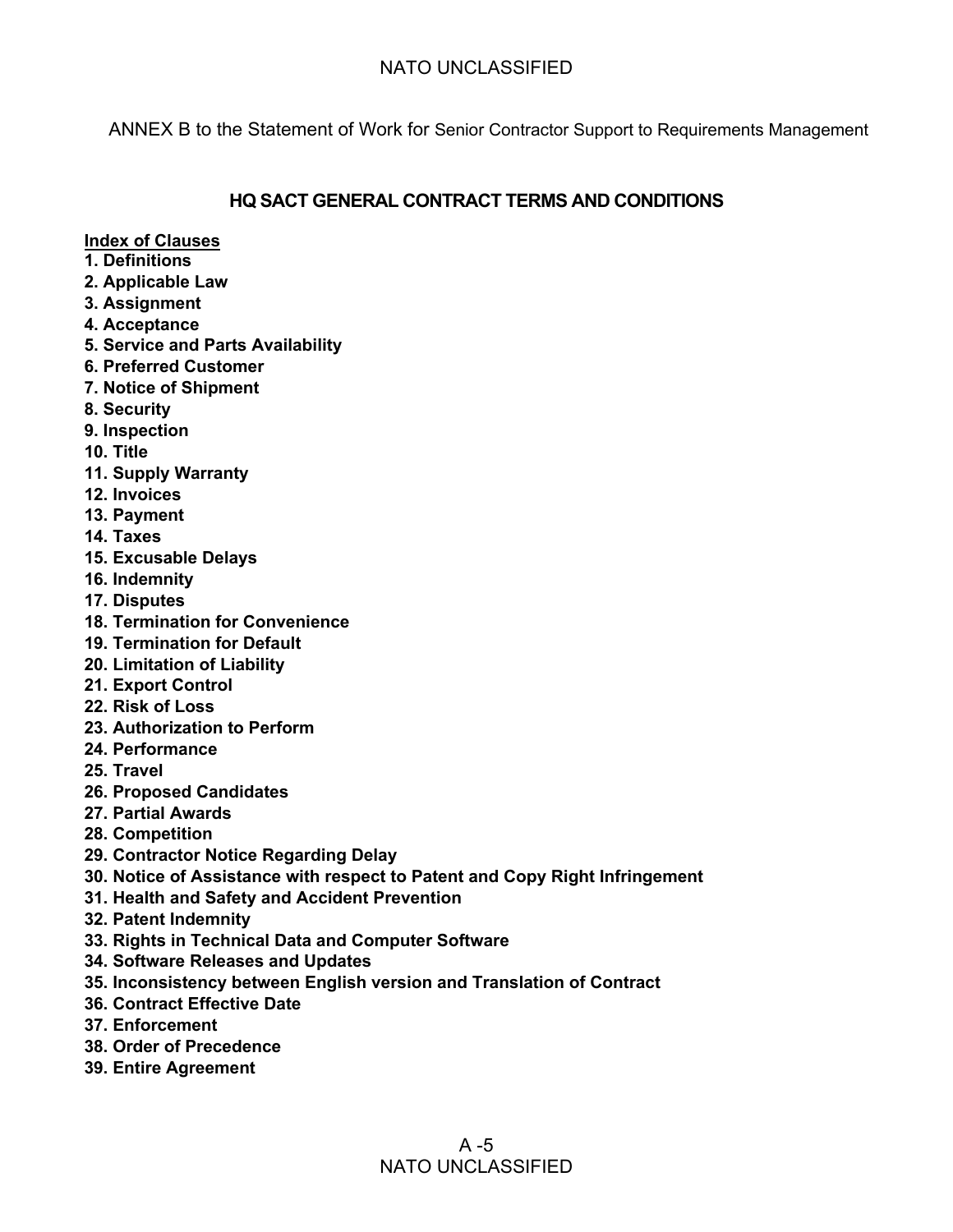**1. Definitions**. As used throughout this contract, the following terms shall have meanings as set forth below:

a. "HQ SACT" means the Supreme Headquarters Allied Command Transformation, located at 7857, Blandy Road, Suite 100, Norfolk, Virginia, United States of America. Wherein a subordinate command is referred, it shall have equal meaning and representation as HQ SACT. (HQ SACT SEE, JALLC, JWC, JFTC).

b. Contracting Officer means the person executing and managing this contract on behalf of HQ SACT.

c. Inspector means a person appointed by the Contracting Officer for the purpose of determining compliance with the technical requirements of the contract.

d. The North Atlantic Treaty Organization is hereafter referred to as "NATO".

e. The term "days" shall be interpreted as meaning calendar days

**2. Applicable law**. Except as otherwise provided in this contract, this contract shall be governed, interpreted and construed with the laws of the commonwealth of Virginia of the United States of America.

**3. Assignment**. This agreement is not assignable by the Contractor either in whole or in part unless agreed in writing by HQ SACT Contracting Officer in accordance with;

a. Any modifications, including changes, additions or deletions and instructions under this contract shall not be binding unless issued in writing by the Contracting Officer

b. Sub-contractors shall be limited to citizens or legal entities of member nations of NATO, unless specifically authorized by the Contracting Officer.

c. The Contractor shall determine that any sub-contractor proposed by him for the furnishing of supplies or services which shall involve access to classified information in the Contractor's custody has been granted an appropriate facility security clearance by the sub-contractor's national authorities, which is still in effect, prior to being given access to such classified information.

## **4. Acceptance**

a. Acceptance or rejection of the supplies shall be made as promptly as practicable after delivery, except as otherwise provided in this contract.

b. Acceptance shall be conclusive, except for latent defects, fraud, gross mistakes amounting to fraud, or otherwise stated in the Contract. It is the action by which HQ SACT acknowledges that the Contractor has fully demonstrated that the deliveries are HQ SACT General Terms & Conditions complete and operational. The formal acceptance will

take place when the following requirements have been met: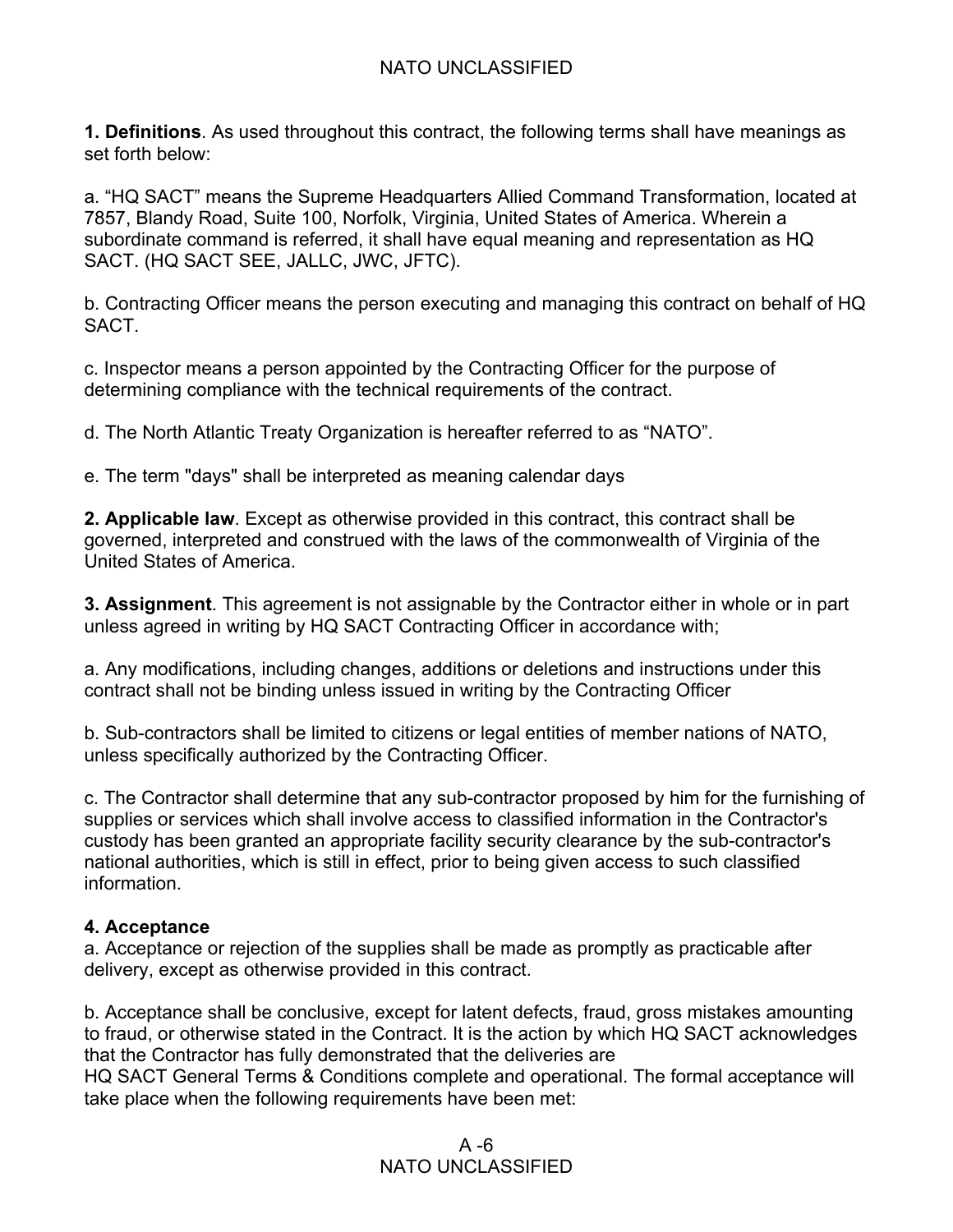- Availability at final destination of all deliverables.
- Successful completion of acceptance testing.
- Verification of the inventory.

- Satisfactory completion of all training or other services, if any, required by that date.

- Agreement between the Contracting Officer and the Contractor on a discrepancy list (if necessary) and corresponding clearance dates.

c. When discrepancies exist and if these do not prevent satisfactory use or operation of the supplies, the Contracting Officer may declare the acceptance provisional. In this case he will withhold from payment an amount commensurate with the importance of the discrepancies but in any case not less than ten (10) percent of the total contract value and this until all discrepancies have been cleared; at that time the acceptance becomes final.

**5. Service and Parts Availability.** Unless as specified otherwise in the Technical Specifications, the Contractor and his subcontractors will maintain and furnish a source of an adequate supply of services, components, spare parts and sub-assemblies to properly maintain the supplies for a period of minimum five (5) years from Contract Effective Date.

#### **6. Preferred Customer**

a. The Contractor warrants that the prices set forth in this contract are as favourable as those extended to any Government, Agency, Company, Organization or individual purchasing like quantities covered by the contract under similar conditions. In the event that prior to complete delivery under this contract the Contractor offers any of such items in substantially similar quantities to any customer at prices lower than those set forth herein, the Contractor shall so notify HQ SACT and the prices of such items shall be correspondingly reduced by a supplement to this contract.

b. Prices in this sense means "Base Price" prior to applying any bonuses.

#### **7. Notice of Shipment**

a. At the time of delivery of any supplies to a carrier for transportation, the Contractor shall give notice of shipment to the Contracting Officer and to such other persons or installations as are designated by the Contracting Officer. If such instructions have not been received by the Contractor at least one working day prior to such delivery to a carrier, the Contractor shall request instructions from the Contracting Officer concerning notice of shipment to be given. b. The following information shall be included in such notification:

- (1) Contract Number
- (2) Shipping address

From: (Name and complete address of consignor) To: (Name and complete address of consignee)

### $A - 7$ NATO UNCLASSIFIED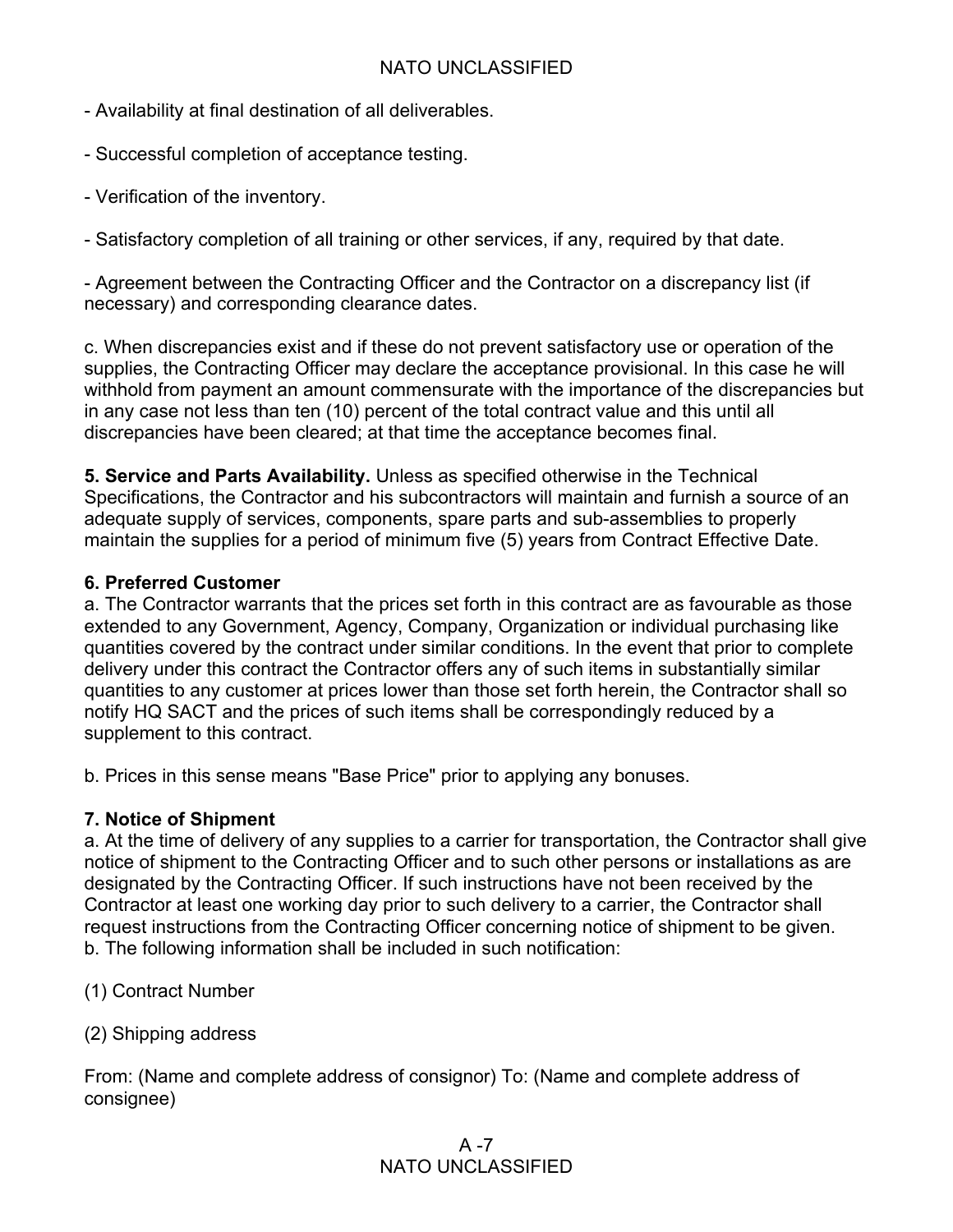- (3) Listing of supplies by Contract Items(s)
- (4) Number of and marking on packages(s)
- (5) Weight and dimensions of packages(s)

(6) Name and address of Carrier, mode and date of shipment with waybill number,

(7) Customs documents required by Contractor (if applicable).

## **8. Security**

a. The Contractor shall comply with all security requirements prescribed by HQ SACT and the National Security Authority or designated security agency of each NATO country in which the contract is performed.

b. The Contractor shall be responsible for the safeguarding of NATO classified information, material and equipment entrusted to him or generated by him in connection with the performance of the contract.

c. Any known or suspected breaches of security or other matters of security significance shall be reported by the Contractor to the Contracting Officer and to the National Security Authority or designated security agency.

d. The Contractor shall apply to the Contracting Officer for approval before sub- contracting any part of the work, if the sub-contract would involve the sub-contractor in access to classified information. The Contractor shall place the sub-contractor under security obligations no less stringent than those applied to his own contract

## **9. Inspection**

a. Unless otherwise specifically provided for in the specifications, all equipment, materials and articles incorporated in the work covered by this contract are to be new and of the most suitable grade of their respective kinds for the purposes intended. All workmanship shall be first class.

b. All supplies (which terms throughout this clause includes without limitation raw materials, components, intermediate assemblies, and end products) shall be subject to inspection and test by HQ SACT, to the extent practicable at all times and places including the period of manufacture, and in any event prior to acceptance.

c. In case any supplies are defective in material or workmanship or otherwise not in conformity with the requirements of this contract, HQ SACT shall have the right either to reject them (with or without instructions as to their disposition) or to require their correction or to accept them against reduction in price which is equitable under the circumstances.

d. If any inspection or test is made by HQ SACT on the premises of the Contractor or subcontractor, the Contractor without additional charge shall provide all reasonable facilities and assistance to inspectors in the performance of their duties. If HQ

## A -8 NATO UNCLASSIFIED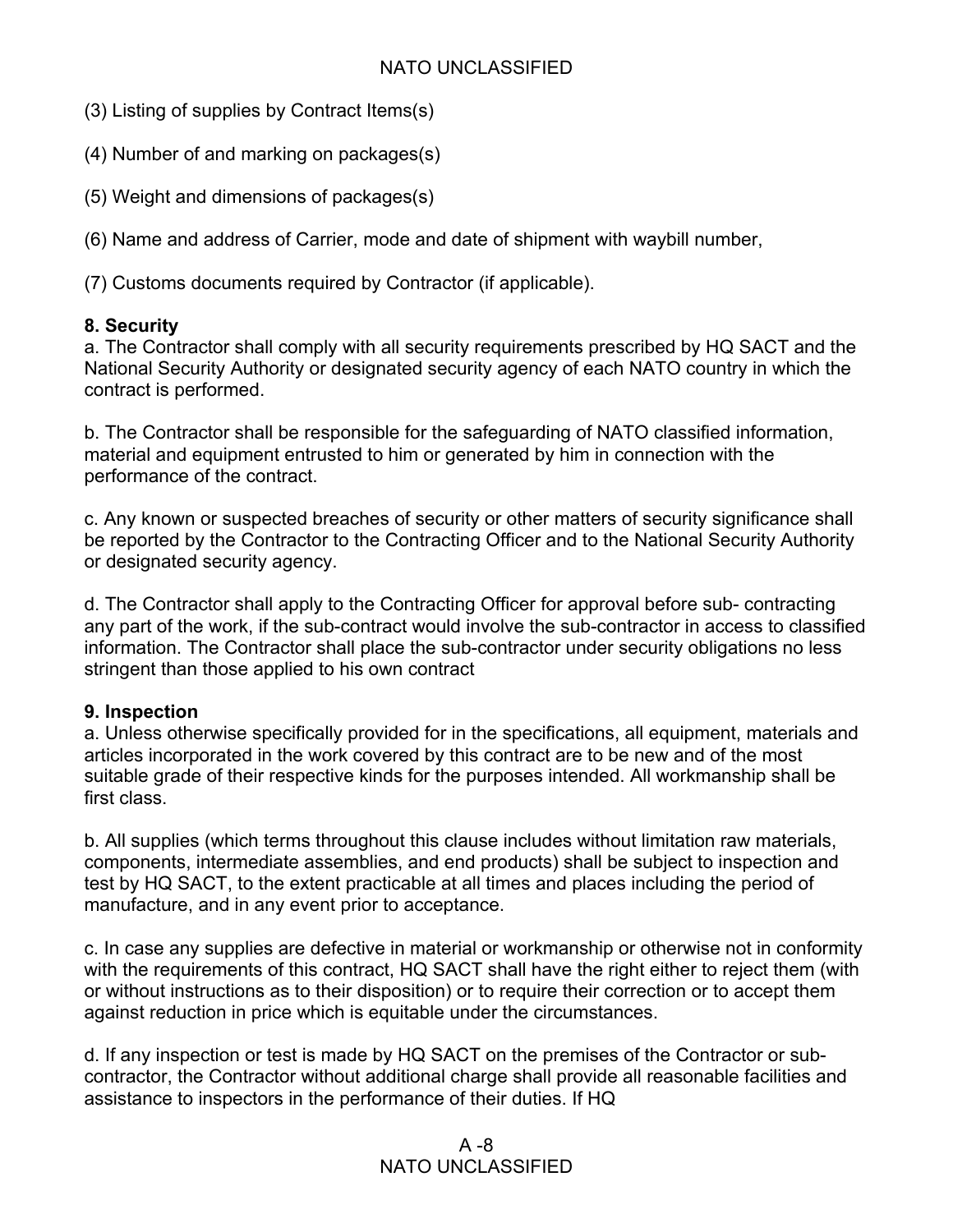SACT inspection or test is made at a point other than the premises of the Contractor or a subcontractor, it shall be at the expense of HQ SACT except as otherwise provided in this contract. In case of rejection HQ SACT shall not be liable for any reduction in value of samples used in connection with such inspection or test. HQ SACT reserves the right to charge to the Contractor any additional cost of HQ SACT inspection and test when supplies are not ready at the time such inspection, when test is requested by Contractor or when re-inspection or retest is necessitated by prior rejection. Failure to inspect supplies shall neither relieve the Contractor from responsibility for such supplies as are not in accordance with the contract requirements nor impose liability on HQ SACT therefore.

e. The inspection and test by HQ SACT of any supplies does not relieve the Contractor from any responsibility regarding defects or other failures to meet the contract requirements which may be discovered prior to acceptance. Except as otherwise provided in the contract, acceptance shall be conclusive except as regards latent defects, hidden deficiencies, fraud, or such gross mistakes as amount to fraud.

**10. Title**. Unless specified elsewhere in this contract, title to supplies furnished under this contract shall pass to HQ SACT upon acceptance, regardless of when or where HQ SACT takes physical possession.

## **11. Supply Warranty**

a. Notwithstanding inspection and acceptance by HQ SACT of supplies furnished under the contract or any provision of this contract concerning the conclusiveness thereof, the Contractor warrants that for a period of twelve (12) months following the date of acceptance: (1) All supplies furnished under this contract will be free from defects in material or workmanship and will conform with the specifications and all other requirements of this contract; and

(2) The preservation, packaging, packing and marking and the preparation for and method of shipment of such supplies will conform with the requirements of this contract.

b. The Contracting Officer shall give written notice to the Contractor of any breach of the warranties in paragraph a. of this clause within thirty (30) days after discovery of any defect.

c. Within a reasonable time after such notice, the Contracting Officer may either:

(1) By written notice require the prompt correction or replacement of any supplies or part thereof (including preservation, packaging, packing and marking) that do not conform with requirements of this contract within the meaning of Paragraph a. of this clause; or

(2) Retain such supplies, whereupon the contract price thereof shall be reduced by an amount equitable under the circumstances and the Contractor shall promptly make appropriate payment.

d. When return, correction or replacement is required, the Contracting Officer shall return the supplies and transportation charges and responsibility for such supplies while in transit shall be borne by the Contractor. However, the Contractor's liability for such transportation charges

## A -9 NATO UNCLASSIFIED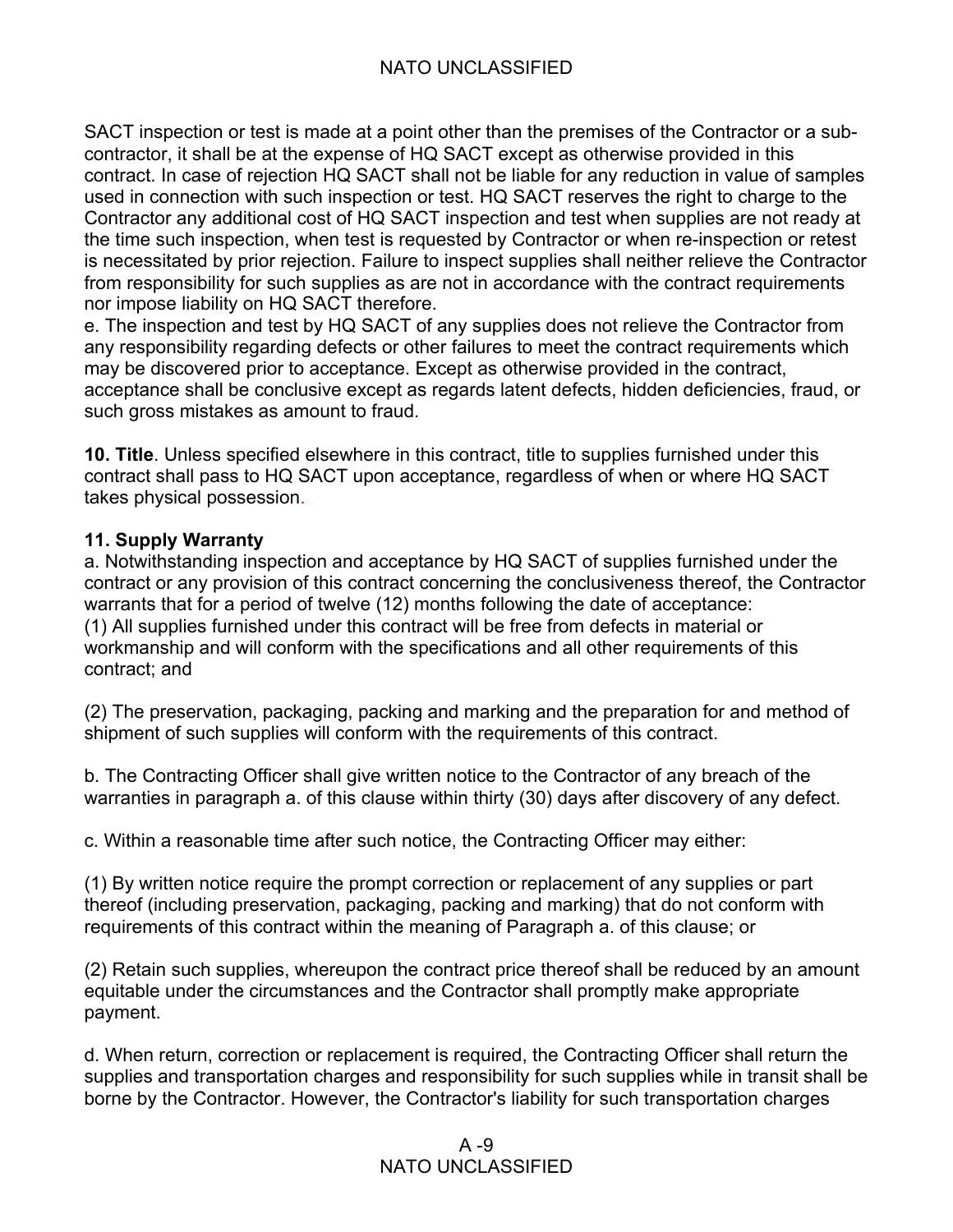shall not exceed an amount equal to the cost of transportation by the usual commercial method of shipment between the designated destination point under this contract and the Contractor's plant and return.

e. If the Contractor does not agree as to his responsibility to correct or replace the supplies delivered, he shall nevertheless proceed in accordance with the written request issued by the Contracting Officer per paragraph c to correct or replace the defective or nonconforming supplies. In the event it is later determined that such supplies were not defective or nonconforming within the provisions of this clause, the contract price will be equitably adjusted. Failure to agree to such an equitable adjustment of price shall be a dispute concerning a question of fact within the meaning of the clause of this contract entitled "Dispute".

f. Any supplies or parts thereof furnished in replacement pursuant to this clause shall also be subject to all the provisions of this clause to the same extent as supplies initially delivered. Corrected parts will be warranted for a period not less than six (6) months starting at the time the part is received back at the user's location.

g. In case of a provisional acceptance the warranty period starts at the date of provisional acceptance and ends twelve (12) months after the date of provisional acceptance. h. Failure to agree upon any determination to be made under this clause shall be a dispute concerning a question of fact within the meaning of the "Disputes" clause of this contract.

i. The word "supplies" as used herein includes related services.

j. The rights and remedies of HQ SACT provided in this clause are in addition to and do not limit any rights afforded to HQ SACT by any other clause of the contract.

#### **12. Invoices**

a. The contractor shall submit an original invoice and three (3) copies (or electronic invoice, if authorized) to the address designated in the contract to received invoices. All invoices shall be submitted no later than 30 days upon completion of work or services performed. Standard Payment Terms are NET 30 days. An invoice must include: 1) Name and address of the Contractor; 2) Invoice date; 3) Purchase Order number and Purchase Order or Contract line item number; 4) Description, quantity, unit of measure, unit price and extended price of the items delivered; 5) Shipping number and date of shipment including the bill of lading number and weight of shipment if shipped on a bill of lading; 6) Terms of any prompt payment discount offered; 7) Name and address of official to whom payment is to be sent: and 8) Name, title, and phone number of person to be notified in event of defective invoice. All invoices shall be certified by the signature of a duly authorized company representative. Invoices for Contractor Travel shall include: 1) Contractor name; 2) Date of Travel; 3) Number of days; 4) Destinations. All invoices shall be submitted to:

HQ SACT Accounts Payable 7857 Blandy Road Suite 100, SR-82, Norfolk, VA 23551-2490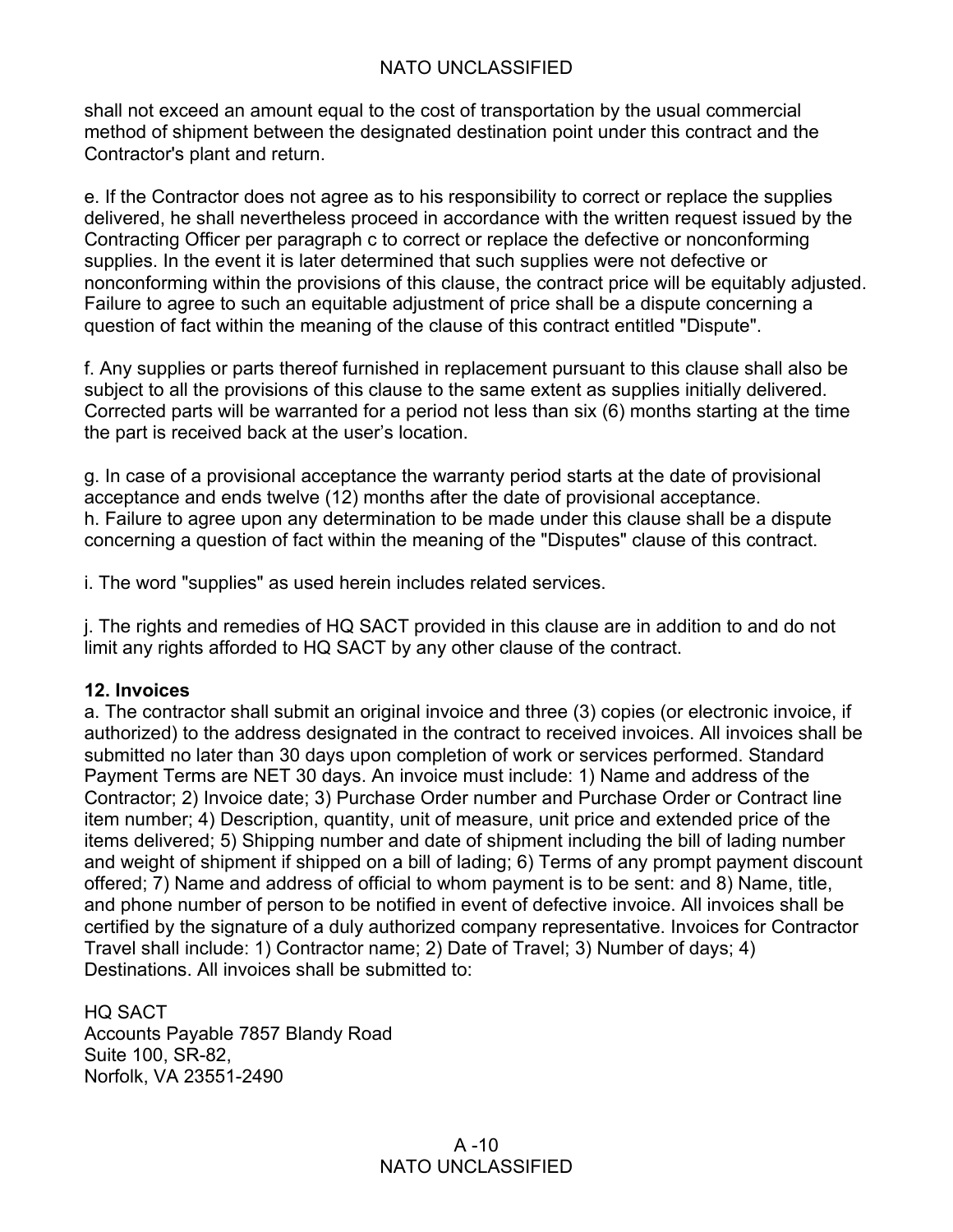b. Electronic Fund Transfer is the prescribed method of payment for HQ SACT. Contractors are requested to submit copies of banking information. Such information shall be submitted to HQ SACT 14 days prior to any contract award.

**13. Payment**. Payment shall be made for items accepted by HQ SACT that have been delivered to the delivery destinations set forth in this contract. Payments under this contract may be made by HQ SACT by electronic funds transfer payments or (check in exceptional cases) and shall submit this designation to the contracting officer as directed. In the event the Contractor, during the performance of this contract, elects to designate a different financial institution for receipt of any payment made using electronic funds transfer procedures, notification of such change and the required information must be obtained by HQ SACT thirty (30) days prior to the date such change is to become effective. The documents furnishing the information required in this clause must be dated and contain the signature, title, and telephone number of the Contractor official authorized to provide it, as well as the Contractor's name and Purchase Order number. Contractor failure to properly designate a financial institution or to provide appropriate payee bank account information may delay payments of amounts otherwise properly due. Discount time will be computed from date of delivery at place of acceptance or from receipt of correct invoice at the office specified by HQ SACT, whichever is later. For the purpose of computing the discount earned, payment shall be considered to have been made on the date which appears on the payment check or the specified payment date if an electronic funds transfer payment is made.

**14. Taxes**. The contract excludes all applicable Federal, State, and local taxes and duties. HQ SACT is a tax-exempt organization.

**15. Excusable Delays**. The Contractor shall be liable for default unless non-performance is caused by an occurrence beyond the reasonable control of the Contractor and without its fault or negligence such as, acts of God or the public enemy, acts of HQ SACT in its sovereign or contractual capacity, fires, floods, epidemics, quarantine restrictions, strikes, unusually severe weather, and delays of common carriers. The Contractor shall notify the contracting Officer in writing as soon as is reasonably possible after the commencement of any excusable delay, setting forth the full particulars in connection therewith, shall remedy such occurrence with all reasonable dispatch, and shall promptly give written notice to the Contracting Officer of the cessation of such occurrence.

**16. Indemnity**. The contractor shall indemnify HQ SACT and its officers, employees and agents against liability, including costs for actual or alleged direct or contributory infringement of or inducement to infringe, any United States or foreign patent, trademark, copyright, or other intellectual property right, arising out of the performance of this contract, provided the Contractor is reasonably notified of such claims and proceedings.

**17. Disputes**. Except as otherwise provided, during the period of performance, any dispute between the parties arising out of the performance of this contract which is not disposed of by agreement shall be decided by the HQ SACT Contracting Officer, who shall reduce his decision to writing and mail or otherwise furnish a copy thereof to the Contractor. The decision of HQ SACT shall be final and conclusive unless, within thirty (30) days from the date of receipt of such copy, the Contractor mails or otherwise furnishes to HQ SACT a written appeal.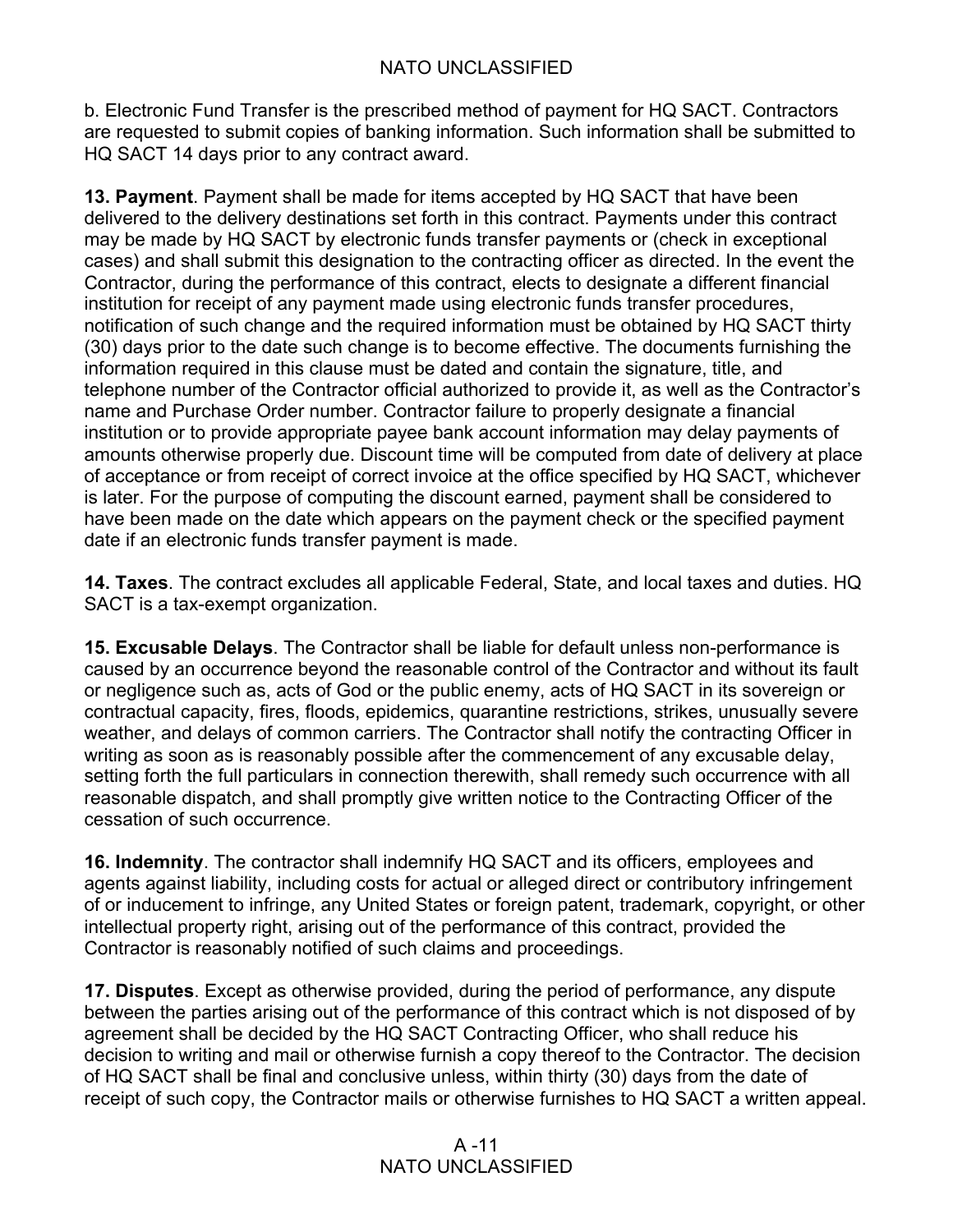In connection with any appeal of HQ SACT decision under this paragraph, the Contractor shall be afforded an opportunity to be heard and to offer evidence in support of its appeal. A decision shall be rendered within thirty (30) days of receipt of appeal. HQ SACT FC decision is final.

**18. Termination for Convenience**. HQ SACT reserves the right to terminate this contract, or any part hereof, for its sole convenience. In the event of such termination, the Contractor shall immediately stop all work hereunder and shall immediately cause any and all of its suppliers and subcontractors to cease work. Subject to the terms of this contract, the Contractor shall be paid a percentage of the contract price reflecting the percentage of the work performed prior to the notice of termination, plus reasonable charges the Contractor can demonstrate to the satisfaction of HQ SACT using its standard record keeping system have resulted from the termination. In the event of the failure of the Contractor and the Contracting Officer to agree as provided in paragraph

d. upon the whole amount to be paid to Contractor by reason of the termination of work pursuant to this clause, the Contracting Officer shall pay to the Contractor the amounts determined by the Contracting Officer. The Contractor shall not be required to comply with the cost accounting standards or contract cost principles for this purpose. This paragraph does not give SACT any right to audit the Contractor's records. The Contractor shall not be paid for any work performed or costs incurred which reasonably could have been avoided.

## **19. Termination for Default**

a. HQ SACT may, subject to the provisions or paragraph c. below, by written notice of default to the Contractor, terminate the whole or any part of this contract in any one of the following circumstances:

(1) If the Contractor fails to make delivery of the supplies or to perform the Services within the time specified herein or any extension thereof; or

(2) If the Contractor fails to perform any of the other provisions of this contract, or so fails to make progress as to endanger performance of this contract in accordance with its terms and in either of these two circumstances does not cure such failure within a period of ten days (or such longer period as the Contracting Officer may authorize in writing) after receipt of notice from the Contracting Officer specifying such failure.

b. In the event HQ SACT terminates this contract in whole or in part as provided in paragraph a. of this clause, HQ SACT may procure supplies or services similar to those so terminated and the Contractor shall be liable to HQ SACT for any excess costs for such similar supplies or services. The Contractor shall continue the performance of this contract to the extent not terminated under the provisions of this clause.

c. Except with respect to defaults of sub-contractors, the Contractor shall not be liable for any excess costs if the failure to perform the contract arises out of causes beyond the control and without the fault or negligence of the contractor. If the failure to perform is caused by the default of a sub-contractor, and if such default arises out of causes beyond the control of both the Contractor and sub-contractor, without the fault or negligence of either of them, the

## $A - 12$ NATO UNCLASSIFIED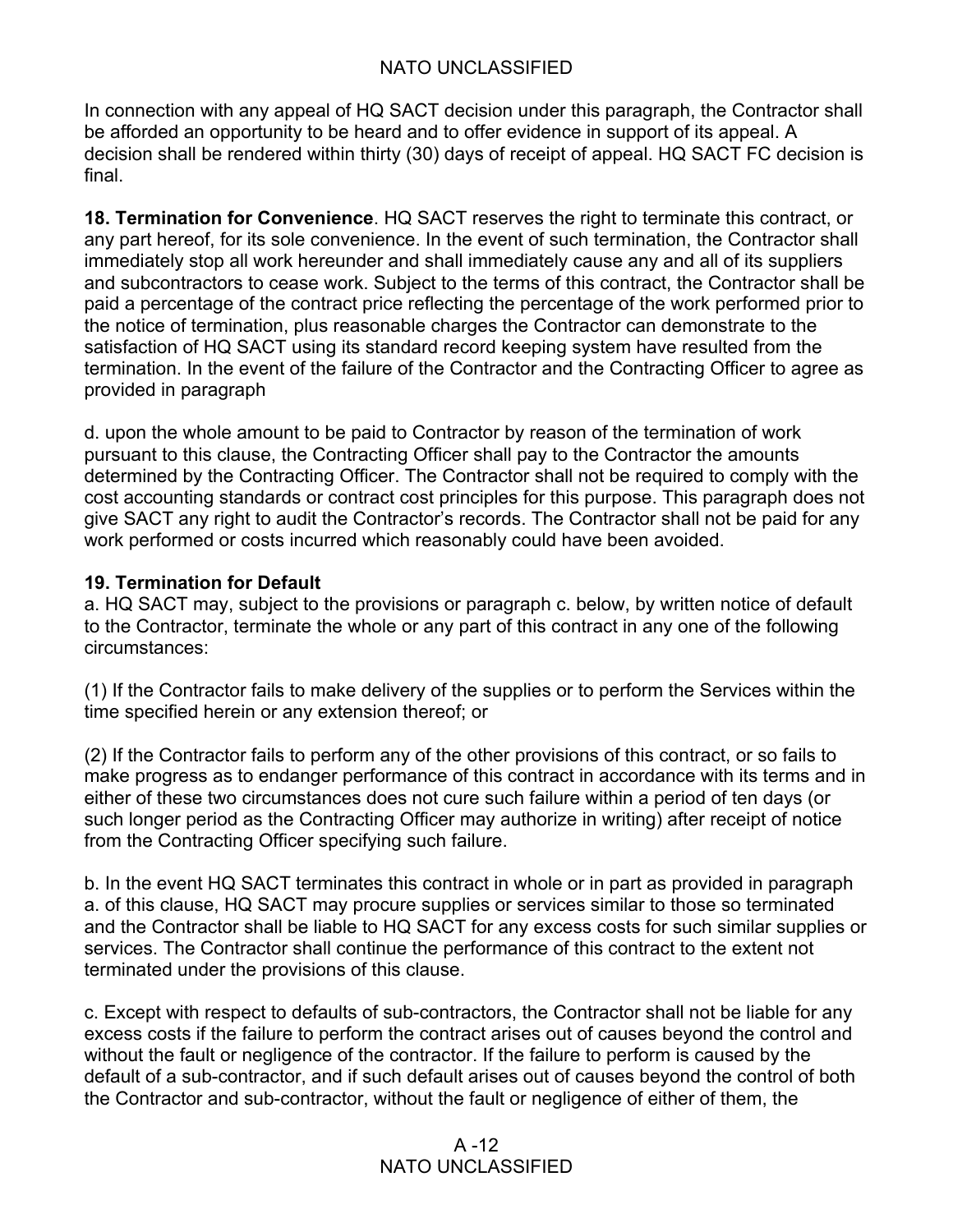Contractor shall not be liable for any excess costs for failure to perform unless the supplies or services to be furnished by the sub-contractor were obtainable from other sources in sufficient time to permit the Contractor to meet the required delivery schedule.

d. If this contract is terminated as provided in paragraph a. of this clause, HQ SACT, in addition to any other rights provided in the clause, may require the Contractor to transfer title and deliver to HQ SACT in the manner and to the extent directed by the Contracting Officer:

## (1) Any completed supplies and

(2) Such partially completed supplies and materials, parts, tools, die, jigs, Fixtures, plans, drawings, information and contract rights (hereinafter called "Manufacturing materials") as the Contractor has specifically produced or Specifically acquired for the performance of such part of this contract as has been terminated; and the Contractor shall, upon direction of the Contracting Officer, protect and preserve property in the possession of the Contractor in which HQ SACT has an interest. Payment for completed supplies delivered to and accepted by HQ SACT shall be at the contract price. Payment for manufacturing materials delivered to and accepted by HQ SACT and for the protection and preservation of property shall be in an amount agreed upon by the Contractor and Contracting Officer; failure to agree such amount shall be a dispute concerning a question of fact within the meaning of the clause of this contract entitled "Dispute". HQ SACT may withhold from amounts otherwise due the Contractor for such completed supplies or manufacturing materials such sum as the Contracting Officer determines to be necessary to protect HQ SACT against loss because of outstanding liens or claims of former lien holders.

e. If, after notice of termination of this contract under the provisions of this clause, it is determined for any reason that the Contractor was not in default under the provisions of this clause, or that the default was excusable under the provisions of this clause, the rights and obligations of the parties shall, if the contract contains a clause providing for termination for convenience of HQ SACT, be the same as if the notice of termination had been issued pursuant to such clause. If, after such notice of termination of this contract under the provisions of this clause, it is determined for any reason that the Contractor was not in default under the provisions of this clause, and if this contract does not contain a clause providing for termination for convenience of HQ SACT the contract shall be equitably adjusted to compensate for such termination and the contract modified accordingly; failure to agree to any such adjustment shall be a dispute concerning a question of fact within the meaning of the clause of this contract entitled "Disputes".

f. Both parties are under duty of good faith. The contract includes not only the specific terms, but also law and customary practice applicable in the place where the contract is to be carried out and to the Type of Trade to which the contract relates.

**20. Limitation of Liability**. Except as otherwise provided by an express or implied warranty, the Contractor will not be liable to HQ SACT for consequential damages resulting from any defects or deficiencies in accepted items

**21. Export Control**. Contractor warrants that, if applicable all necessary technical assistance agreements (TAA), export control or other associated arrangements shall be valid prior to

## $A - 13$ NATO UNCLASSIFIED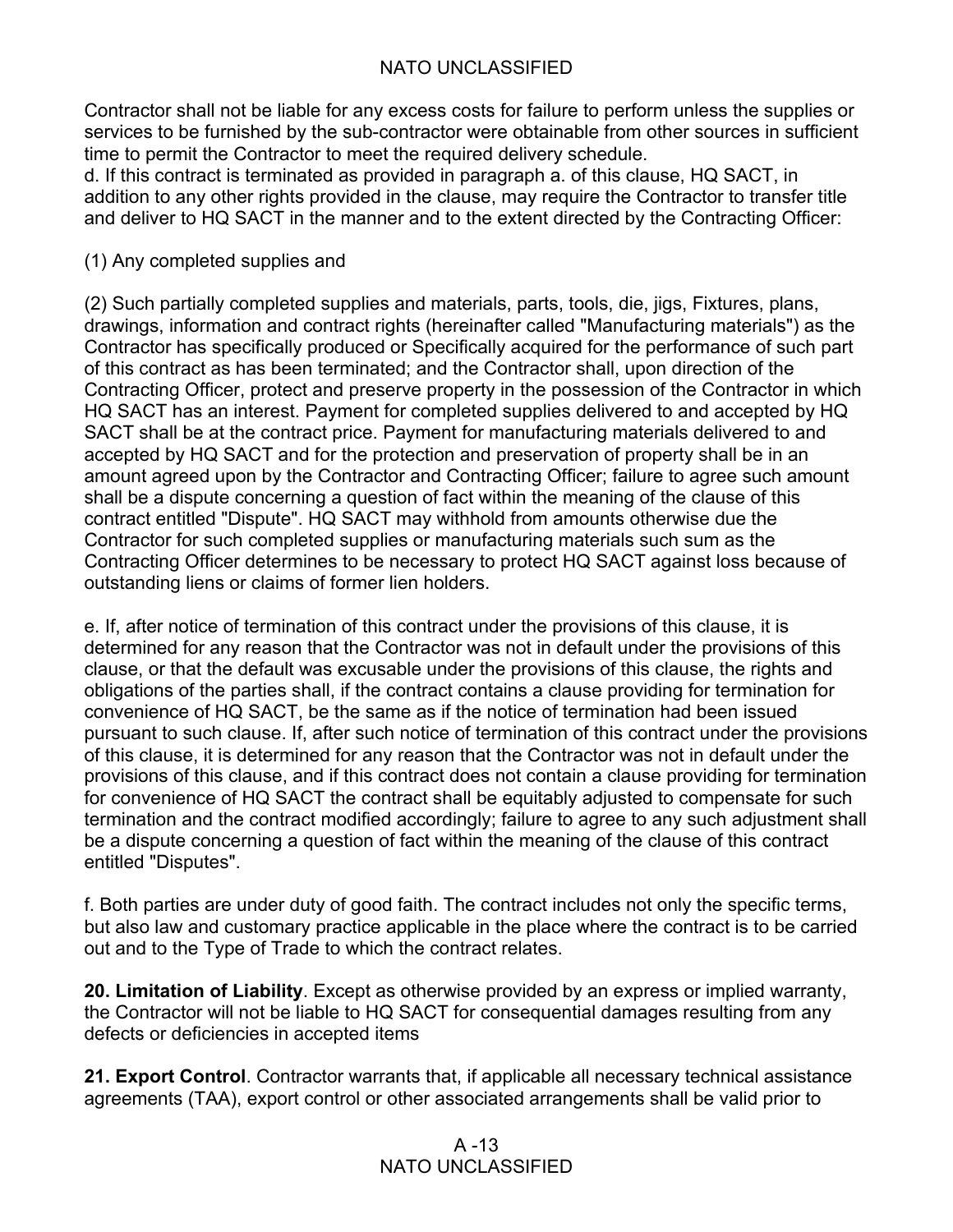contract award. Should a Contractor require export pre-approval HQ SACT legal staff will be provided a preview of said companies request PRIOR to the companies submission to a Government entity. Upon validation of request by HQ SACT Legal staff, subject agreement or request may be submitted to appropriate authority. (Please note: There are no specified time delays regarding TAA, aor export control request being processed. However, experience has shown request can take anywhere from 30 days to 90 days depending on complexity of request, and administrative preparedness).

**22. Risk of Loss**. Unless the contract specifically provides otherwise, risk of loss or damage to the supplies provided under this contract shall remain with the Contractor until, and shall pass to HQ SACT upon: 1) Delivery of the supplies to a carrier, if transportation is f.o.b. origin; or 2) Delivery of the supplies to HQ SACT at the destination specified in the contract, if transportation is f.o.b. destination.

**23. Authorization to Perform**. The Contractor warrants that he and his sub- contractors have been duly authorized to operate and do business in the country or countries in which this contract is to be performed; that he and his sub-contractors have obtained all necessary licenses and permits required in connection with the contract; that he and the sub-contractors will fully comply with all the laws, decrees, labour standards and regulations of such country or countries during the performance of this contract; and that no claim for additional moneys with respect to any authorizations to perform will be made upon HQ SACT.

**24. Performance**. Candidates/contractors who accept HQ SACT issued contracts, shall, at a minimum, serve in a designated capacity for no less than 180 calendar days from commencement of contract period of performance. Contracts' with performance periods having less than 180 days in totality shall require contractors to serve a minimum of 50% of estimated performance period. Should a candidate vacate the contract in less time than described, HQ SACT reserves the right to cancel the contract in whole or part. Replacement candidates, if acceptable to HQ SACT, shall be reviewed by HQ SACT for compliance, and, or technical acceptance per the original Statement of Work and final acceptance by HQ SACT Contracting Officer.

**25. Travel**. In accordance with AFM Section 24, Contractor Travel, travel by contractors in support of the HQ SACT mission will only be performed when a member of the approved International HQ SACT Peacetime Establishment is unable to perform the mission. Once contractor travel has been established under a contract and a contractor is tasked to travel, the HQ SACT Contractor Travel Request form must be filled out and approved prior to any travel being conducted. The in-house Travel Agency will set the Transport Ceiling Cost and at that time the contractor may elect to book their transportation with the in-house travel agency. (Please refer to Clause Number 7 above).

Transport tickets purchased through the in-house travel agency will be reimbursed by the HQ SACT entity directly to the in-house travel agency, and the applicable travel line of the contract will be charged. These costs will not be invoiced by, or paid to, the contractor company. When transport tickets are purchased through another source only the ceiling cost allocated by the in-house travel agency will be reimbursed to the contractor company. Per Diem is based on the NATO Group One subsistence allowance, which covers meals, lodging, incidental expenses and any applicable overhead and/or fees. Per Diem Reimbursement will only be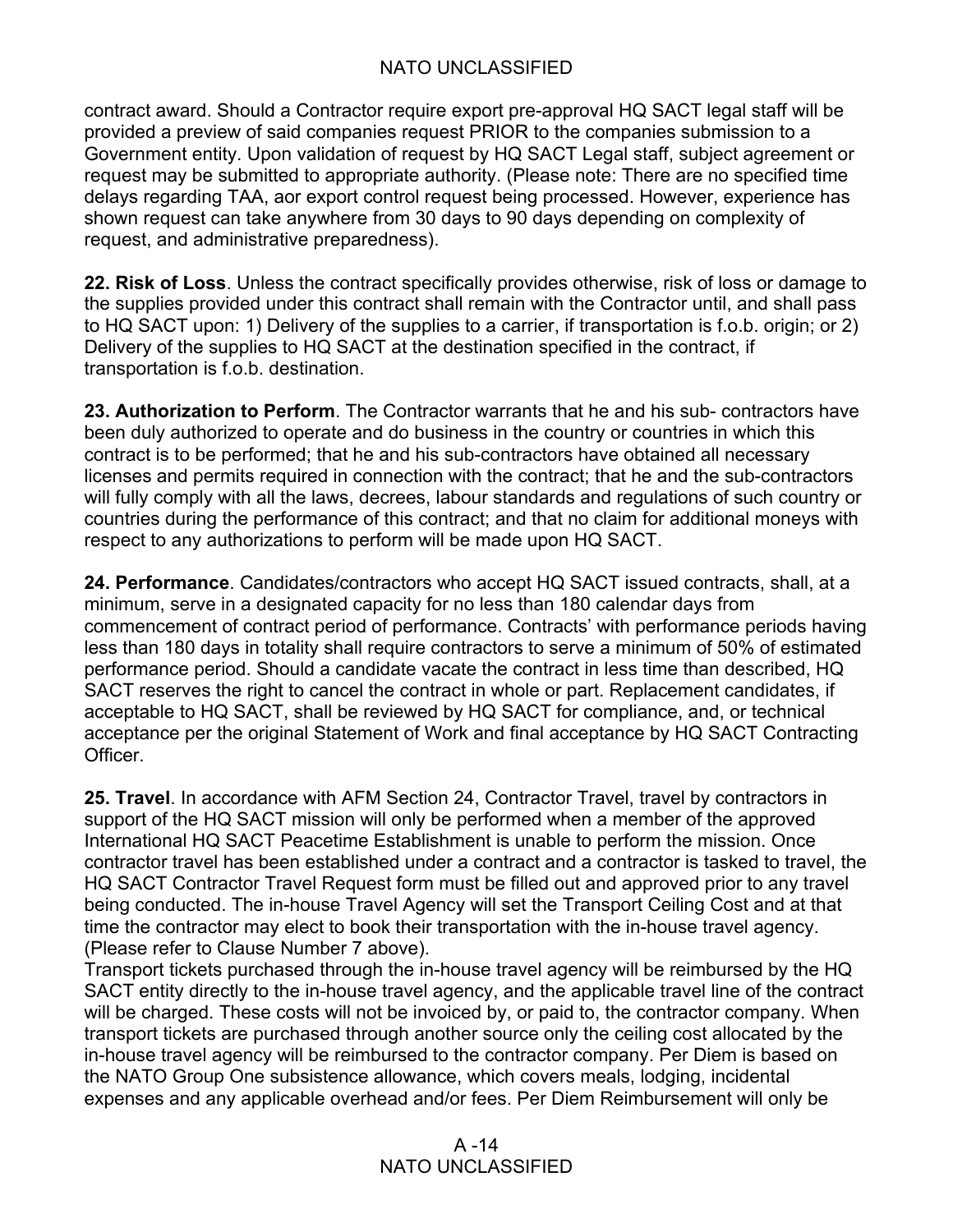made at these rate amounts. NATO Group III daily subsistence allowances are posted on HQ SACT website at http://www.act.nato.int/contracting.

**26. Proposed Candidates**. No proposals shall be accepted or considered for candidates already assigned to an existing contract with HQ SACT, without the prior permission of the Contracting Officer. .

**27. Partial awards** will be allowed when determined in the best interests of NATO. The Contracting Awards Board and the Contracting Officer, when deemed prudent and necessary have the authority to make this determination. Partial bidding shall be consistent with released solicitation.

**28. Competition**. HQ SACT reserves the right to engage in Full and Open Competition after exclusion of sources.

**29. Contractor Notice Regarding Delay**. In the event the Contractor encounters difficulty in meeting performance requirements, or when he anticipates difficulty in complying with the contract delivery schedule or date, he shall immediately notify the Contracting Officer in writing, giving pertinent details; provided, however, that this data shall be informational only in character and that this provision shall not be construed as a waiver by HQ SACT of any delivery schedule or date, or of any rights or remedies provided by law or under this contract.

## **30. Notice and Assistance regarding Patent and Copyright Infringement**

a. The Contractor shall report to the Contracting Officer, promptly and in reasonable written detail, each notice or claim of patent or copyright infringement based on the performance of this contract of which the Contractor has knowledge.

b. In the event of any claim or suit against HQ SACT on account of any alleged patent or copyright infringement arising out of the performance of this contract or out of the use of any supplies furnished or work or services performed hereunder, the Contractor shall furnish to HQ SACT, when requested by the Contracting Officer, all evidence and information in possession of the Contractor pertaining to such suit or claim. Such evidence and information shall be furnished at the expense of HQ SACT except where the Contractor has agreed to indemnify HQ SACT.

c. This clause shall be included in all sub-contracts.

**31. Health, Safety and Accident Prevention**. If the Contracting Officer notifies the Contractor in writing of any non-compliance in the performance of this contract, with safety and health rules and requirements prescribed on the date of this contract by applicable national or local laws, ordinances and codes, and the Contractor fails to take immediate corrective action, the Contracting Officer may order the Contractor to stop all or part of the work until satisfactory corrective action has been taken. Such an order to stop work shall not entitle the Contractor to an adjustment of his contract price or other reimbursement for resulting increased costs, or to an adjustment of the delivery or performance schedule.

**32. Patent Indemnity**. If the amount of this contract is in excess of \$1,000,000 , the Contractor shall indemnify HQ SACT and its officers, agents and employees against liability, including

## A -15 NATO UNCLASSIFIED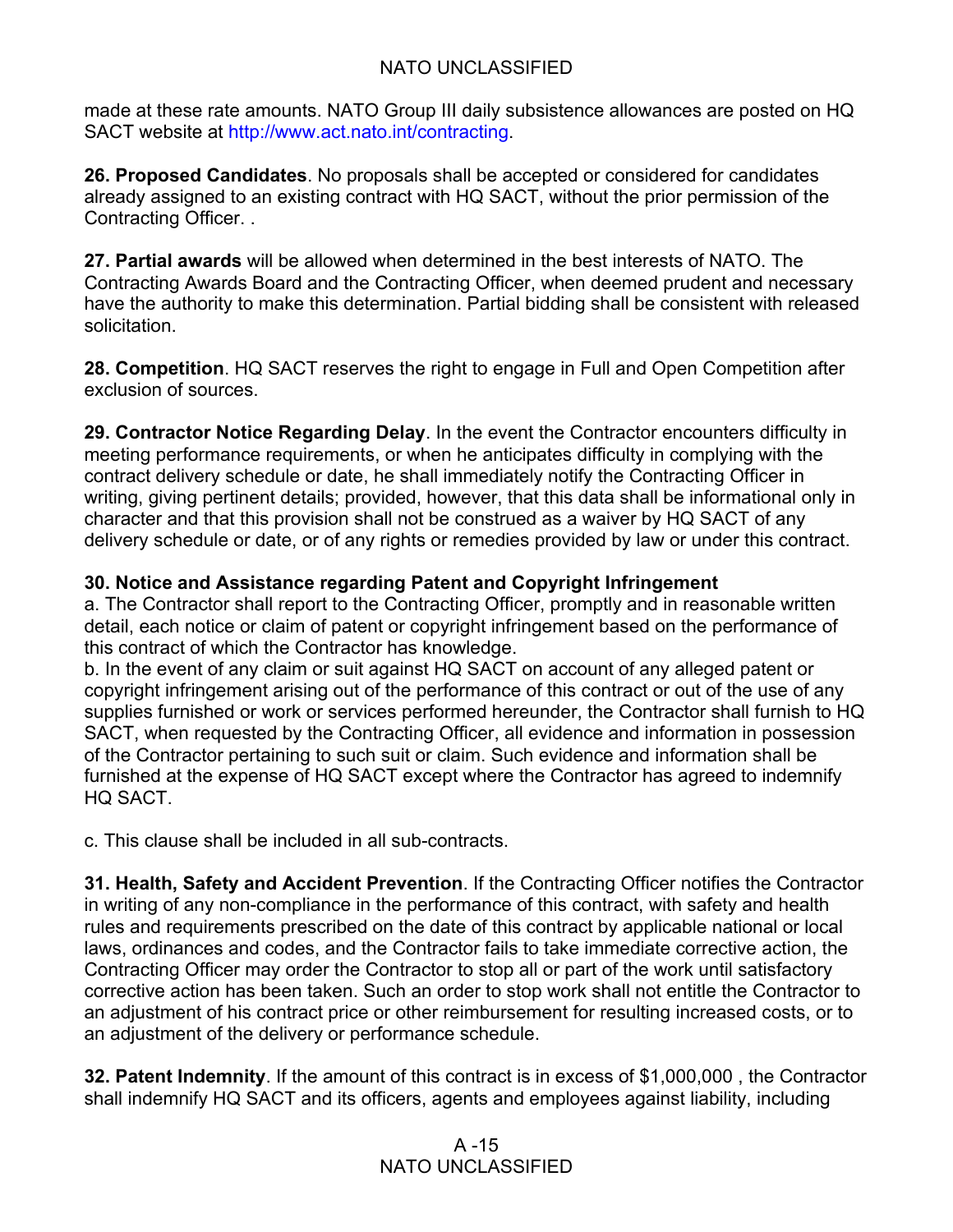costs, for infringement of any letters patent (except letters patent issued upon an application which is now or may hereafter be kept secret or otherwise withheld from issue by order of the government which issued the letters patent) arising out of the manufacture or delivery of supplies under this contract, or out of the use or disposal by or for the account of HQ SACT of such supplies. The foregoing indemnity shall not apply unless the Contractor shall have been informed as soon as practicable by HQ SACT of the suit or action alleging such infringement and shall have been given such opportunity as is afforded by applicable laws, rules, or regulations to participate in the defence thereof; and further, such indemnity shall not apply to:

a. An infringement resulting from compliance with specific written instructions of the Contracting Officer directing a change in the supplies to be delivered or in the materials or equipment to be used or directing a manner of performance of the Contract not normally used by the Contractor;

b. An infringement resulting from an addition to, or change in, such supplies or components furnished which addition or change was made subsequent to delivery or performance by the Contractor; or

c. A claimed infringement which is settled without the consent of the Contractor, unless required by a court of competent jurisdiction.

#### **33. Rights in Technical Data and Computer Software**

a. Ownership of Work Product. HQ SACT is and shall be the sole and exclusive owner of all right, title, and interest throughout the world in and to all the results and proceeds of the Research performed under this Agreement, including but not limited to inventions, derivative works, documents, reports, summaries, raw data, algorithms, charts, graphs, research results, methods, models, maps or drawings, tools, software (including source code), and other works which are created due to or as part of the Research by the Foundation, and including all patents, copyrights, trademarks, trade secrets and other Work Product (all of the abovedescribed results and proceeds of the Research are herein referred to as "Work Product") and shall be deemed to be work made for hire. Accordingly, Sponsor may modify, protect, publish, incorporate into other documents, share with others, or otherwise use without restriction all aspects of the Work Product as HQ SACT deems fit in its sole discretion. The Foundation will not in any way use, license, or allow third parties to use the Work Product or any portion thereof without the express prior written consent of Sponsor.

b. Technical data and software delivered under this contract shall be marked with the number of this contract, name of Contractor and the rights transferred to HQ SACT.

#### **34. Software Releases and Updates.**

a. All software implemented on or delivered with the supplies shall be at the start of acceptance, the most recent versions or releases as available.

b. The Contractor shall for a duration of minimum five (5) years after acceptance, and upon their availability, offer to HQ SACT all software changes, fixes and new releases. These shall be offered at no cost when they are offered free of charge on the commercial market.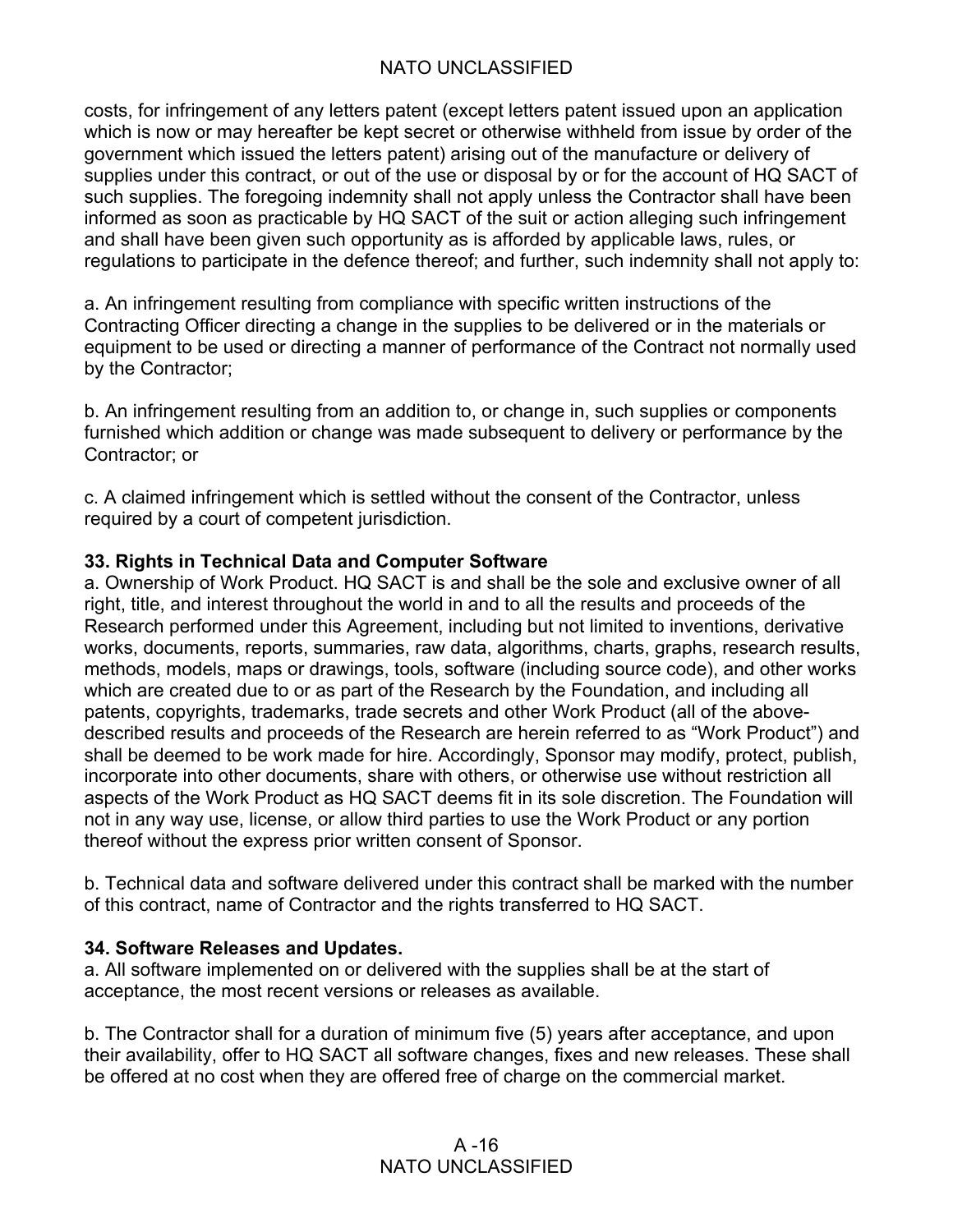**35. Inconsistency between English Version and Translation of Contract**. In the event of inconsistency between any terms of this contract and any translation thereof into another language, the English language meaning shall control

**36. Contract Effective Date (CED).** The effective date of the contract is the date of last signature by the contracting parties, or a specific date set forth in the Contract.

**37. Enforcement**. Failure by either party to enforce any provision of this contract will not be deemed a waiver of future enforcement of that or any other provision. The invalidity or unenforceability of any provision of this contract shall not affect the other provisions hereof, and this contract shall be construed in all respects if such invalid or unenforceable provisions were omitted

**38. Order of Precedence**. Any inconsistencies in the solicitation or contract shall be resolved by giving precedence in the following order: (1) Special Terms and Conditions;

(2) General Terms and Conditions and Purchase Order terms; (3) solicitation provisions if this is a solicitation; (4) the specification/statement of work; (5) other HQ SACT documents, exhibits and attachments; (6) addenda to this solicitation or contract, including any license agreements for computer software, or other Contract agreements.

**39. Entire Agreement**. This contract sets for the entire agreement between the parties with respect to the subject matter hereof, and supersedes all prior agreements or representations, oral or written, regarding such subject matter. HQ SACT shall not be bound by, and specifically objects to any term, condition, or other provision inconsistent with or in addition to any provision of this contract that is submitted by Contractor in any correspondence or any document unless HQ SACT specifically agrees to such provision in a written instrument signed by an authorized representative of HQ SACT.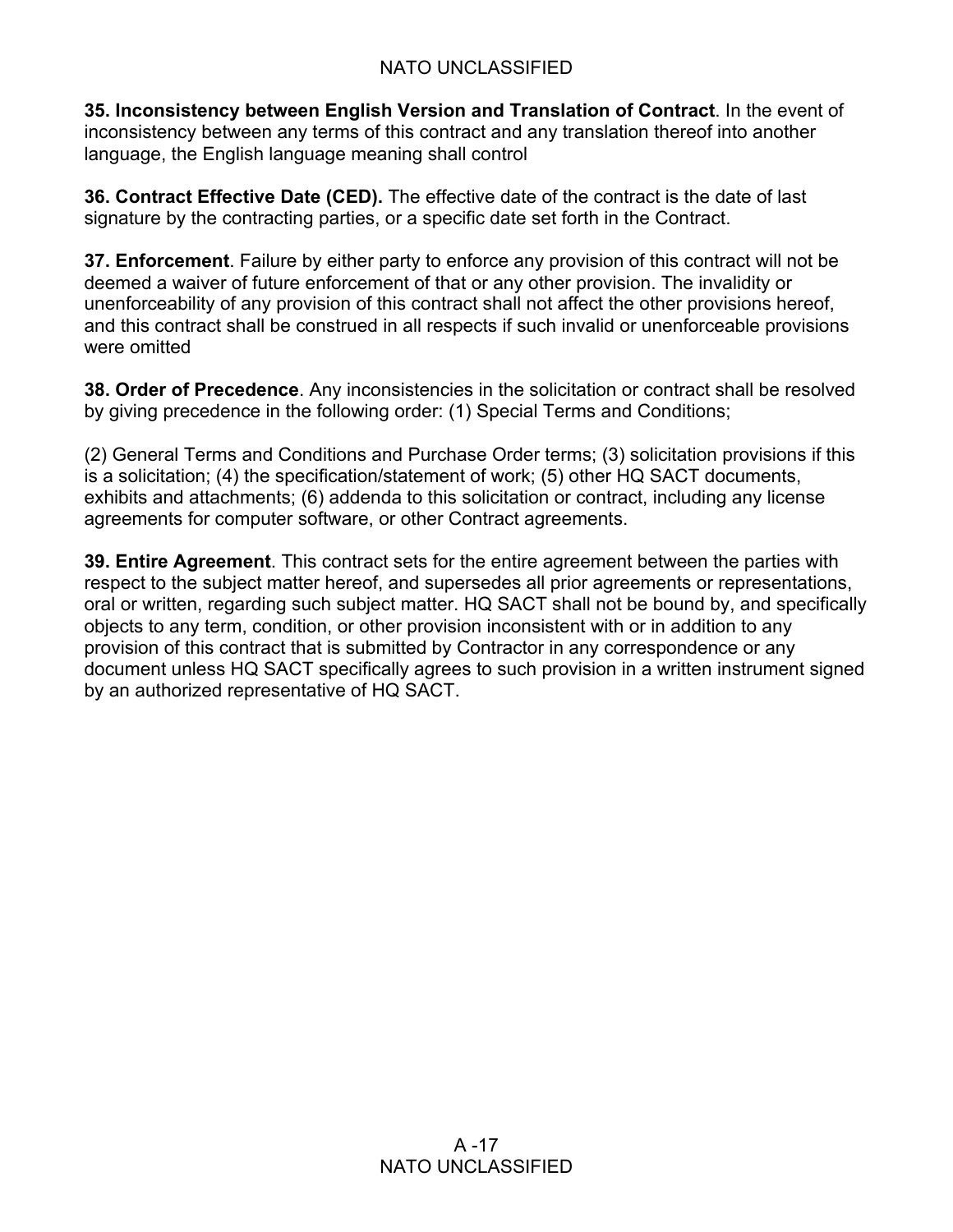## ANNEX C

to the Statement of Work Senior Contractor Support to Requirements Management

#### **HQ SACT SPECIAL TERMS AND CONDITIONS FOR COMMERCIAL PERSONNEL SERVICES CONTRACTS**

1**. Scope**. These special terms and conditions address all issues pertaining to the Commercial Personnel Services to be rendered by the Contractor to HQ SACT under this Contract, thereby taking precedence over the HQ SACT General Terms and Conditions.

2. **Type of Contract**. As far as the Commercial Personnel Services under this Contract are concerned this is a Level of Effort Contract with a not to exceed limit presented by the man years or fraction thereof, as provided in the SOW. This Contract establishes a contractual relationship strictly between the Contractor and HQ SACT. All employer responsibilities for the Contractor Personnel performing under this Contract shall lie with the Contractor.

## 3. **Definitions.**

a. **Billable Hours**. As further specified in these Special Terms and Conditions, hours spent by Contractor Personnel in the immediate performance of this Contract for which the Contractor may bill HQ SACT at the hourly rate set out in this contract.

b. **Commercial Personnel Services**. As specified in the SOW, the continuous performance to be provided by Contractor Personnel. The amount of Commercial Personnel Services is calculated on the basis of Man Years or a fraction thereof.

c. **Contractor Personnel**. An individual employed by the Contractor to perform the services required under this Contract for HQ SACT.

d. **HQ SACT Work Days**. Mondays through Fridays with the exception of HQ SACT Holidays. The number of HQ SACT Holidays may vary from year to year. A list may be obtained through the Contracting Officer.

e. **HQ SACT Working Hours**. On HQ SACT Work Days, 7.5 hours daily between 0800 and 1700 hours.

f**. Man Year**. 1800 hours of service to be rendered by one Contractor Personnel within one calendar year. The basis of this calculation is 46 weeks of contract performance at 37.5 hours assuming 5 HQ SACT work days per week. As a baseline the further assumption is: 15 days of HQ SACT holidays and 15 days as the minimum individual leave, thus allowing for the allocation of a minimum of 75 hours per year as possible overtime. As, in particular, the number of individual leave days may be greater and the number of HQ SACT holidays may vary, the allowable overtime figure will change accordingly. In no event shall the ceiling of 1800 hours per man year or corresponding fraction thereof be exceeded.

g. **Overtime.** Hours within the contracted man year or fraction thereof (1800 hours maximum for full years' service) served by Contractor Personnel outside of the limitations of the Delivery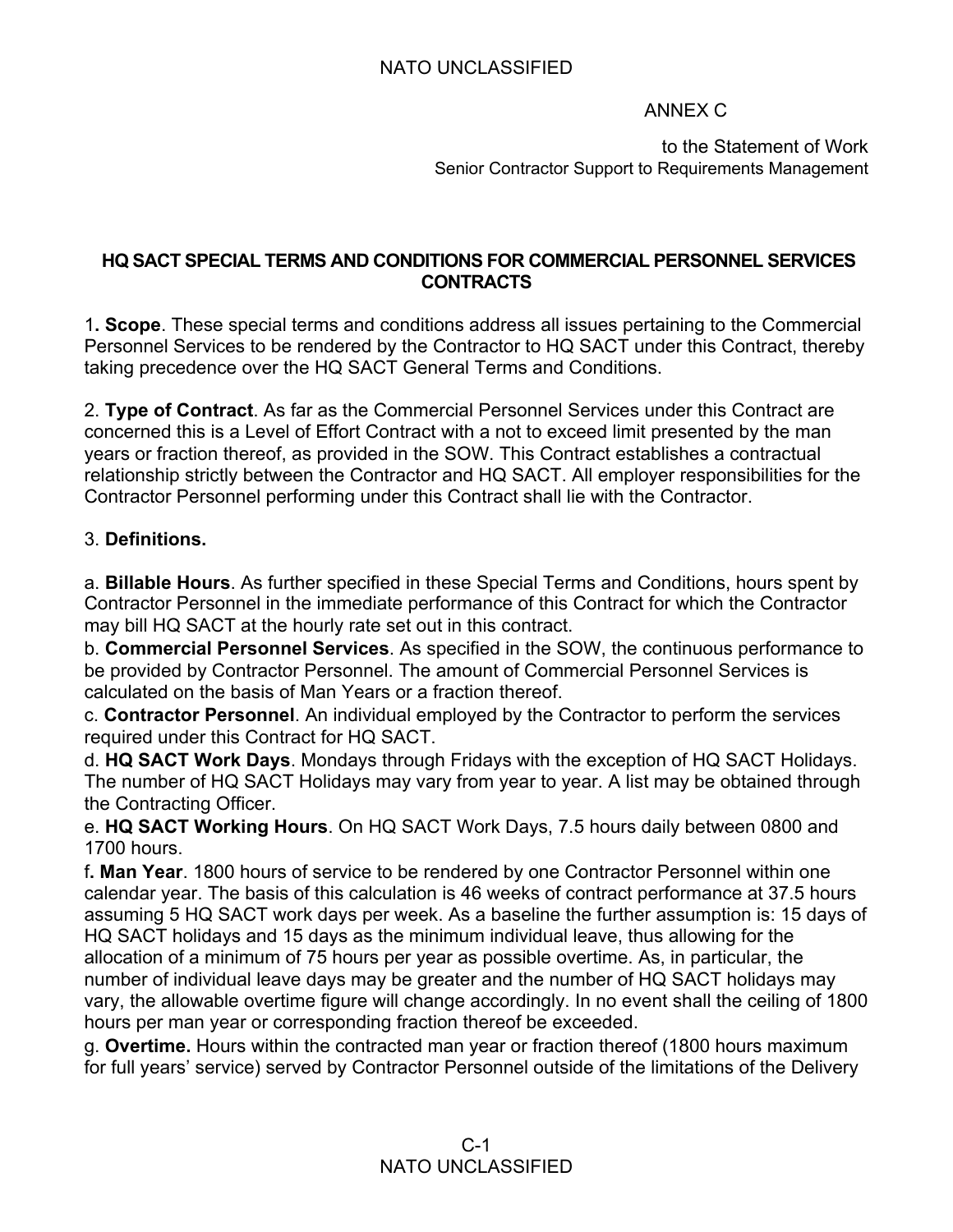of Service stated in paragraph 4 and the SOW, as for each occasion requested by the COTR in writing.

h. **Products**. Any item, document, writing, study, briefing, data base, piece of software or any other physical or intellectual result of the performance of the commercial personnel service or the associated interaction with NATO staff which may be subject to ownership rights.

4. **Delivery of Service**. All Commercial Personnel Services under this Contract will be performed only on HQ SACT Work Days and during HQ SACT Working Hours to total no more than 7.5 hours per HQ SACT Work Day.

5. **Exceptions from Delivery of Service.** Under exceptional circumstances Commercial Personnel Services may be provided outside of the limitations for the Delivery of Services stated in paragraph 4.

a. Overtime requires a specific written request to the Contractor by the COTR.

b. Permanent deviation has to be in writing in the SOW with the signature of the Contracting Officer.

6. **Coordination of Delivery of Service and Personal Leave**. In order to ensure a balanced professional performance of the Contractor Personnel employed by the Contractor, during their performance for HQ SACT, the Contractor shall ensure that each Contractor Personnel will take a minimum of 15 and not more than 30 HQ SACT Work Days as personal leave during the course of a calendar year.

7. **Coordination of Absence**s. To ensure the uninterrupted flow of HQ SACT projects, any absence by Contractor Personnel requires earliest possible coordination with the COTR. Generally, such absence requires the approval by the COTR.

a. **Personal Leave**. At the beginning of the Contract the Contractor and the COTR will establish a leave plan for each Contractor Personnel.

b. **Sickness**. Should absences caused by sickness affect the performance of an HQ SACT project, the Contractor, upon request by the Contracting Officer, shall immediately replace the incapacitated Contractor Personnel with an equally qualified individual.

c. **Other Absences**. Unless otherwise arranged for, the Contractor shall ensure the full presence of the Contractor Personnel in accordance with the Delivery of the Service set out in paragraph 4.

8. **Billable Hours**. Only time spent by Contractor Personnel in the immediate performance of this Contract.

a**. Billable hours on travel**. Billable hours for travel performed as a service under this Contract will be any time spent away from the primary location of duty, between 0800 and 1700 hours local time up to a maximum total of 7.5 hours for any given work day at the destination of the travel.

b**. Overtime**. All overtime within the limit of the contracted man-year or fraction thereof (total of 1800 hours for full years' service) shall be billed at the normal hourly rate set out in this contract.

c. **Non-performance**. Personal leave, closing of the Headquarters by the order of the HQ SACT Chief of Staff, sickness, company coordination, company reports, training, lunch, breaks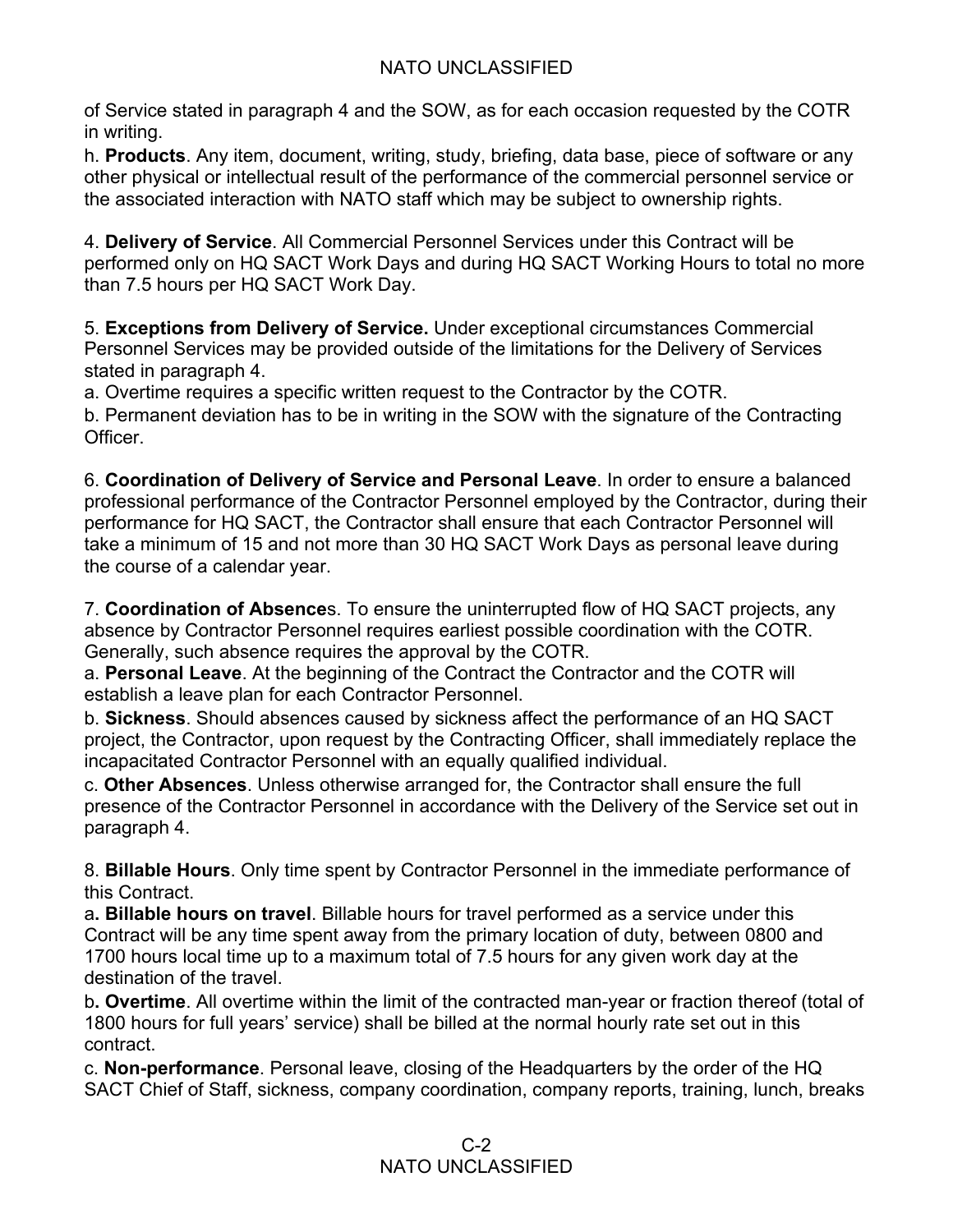or any other activity not immediately related to the performance of the services required under this Contract do not constitute billable hours.

9. **Commitment of Contractor Personnel**. The Contractor warrants that the Contractor Personnel initially presented for the performance of this Contract will perform this Contract for its duration. Any exchanges of Contractor Personnel shall meet the requirements of the SOW and be performed only with written consent by the Contracting Officer.

10. **Deficient performance**. Should committed Contractor Personnel perform unsatisfactorily the Contractor will exchange such Contractor Personnel, at the request of HQ SACT Contracting Officer for Contractor Personnel meeting the quality requirements set out in the SOW.

11. **Contractor Responsibility for Contractor Personnel**. The Contractor, and in the case being, the sole proprietor, as the employer of the Contractor Personnel performing the services under this Contract shall be fully responsible for all insurances, emoluments as well as taxes and payments to the health, social security and workmen's compensation schemes due.

12. **Billing**. The Contractor shall bill time for Contractor Personnel at the hourly rate set out in this contract ONLY for billable hours.

13. **Billing for Travel**. Travel by Contractor Personnel shall be authorised and reimbursed in accordance with ACT Financial Manual Section 24, "Contractor Travel".

a. The in-house Travel Agency will set the transport ceiling cost.

b. Transport tickets purchased through the in-house travel agency will be reimbursed by HQ SACT directly to the in-house travel agency. These costs will not be invoiced by, or paid to, the contractor company. When transport tickets are purchased by the Contractor through another source only the ceiling cost allocated by the in-house travel agency will be reimbursed to the Contractor.

c. All incidental expenses to include overhead for the performance of travel will be reimbursed through a flat NATO Civilian subsistence allowance.

14. **Invoices.** All invoices shall be provided by the Contractor in accordance with the General Terms and Conditions to this Contract. Additionally, the invoices for Commercial Personnel Services shall contain, at a minimum,

- a. A breakdown of the Contractor Personnel;
- b. The billable hours performed by each of them by day; and also
- c. Indicating travel, absences our other relevant information; as well as
- d. Any overtime shall be provided together with the requisite COTR request.

15. **Instructions for safety and management of the HQ**. The Contractor shall ensure that the Contractor Personnel honour all HQ SACT Directives and further guidance by the Chief of Staff regarding the safety and management of HQ SACT.

16. **Work Space.** If provided for in the SOW, HQ SACT will provide working spaces for the Contractor Personnel. Should these spaces not be considered adequate by the Contractor, the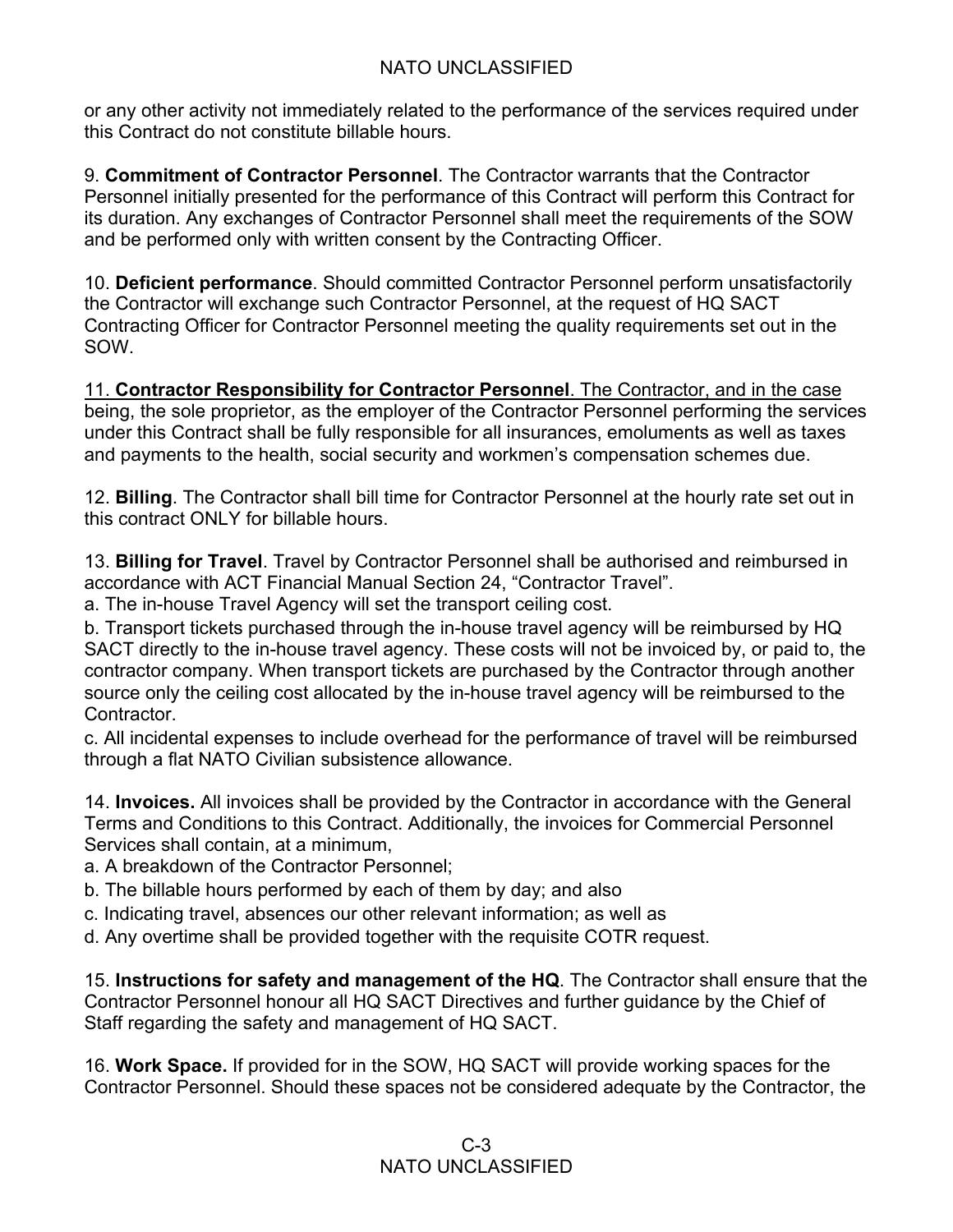Contractor will at its own expense ensure working spaces in the immediate vicinity of the identified location of performance.

17. **Representation of HQ SACT/NATO**. When dealing with third parties during the execution of this Contract, the Contractor Personnel shall present themselves as representatives of the Contractor working under contract for HQ SACT/NATO. Contractor Personnel shall not take decisions or commitments for HQ SACT/NATO.

18. **Ownership of Work Products**. All Products created by Contractor Personnel under this contract are to be original and are the property and under the copyright of HQ SACT, unless otherwise specifically stated in this Contract.

## 19. **Disclosure of Information.**

'Information' means all information or material, whether in oral, written, visual, electronic and/or other form disclosed to one party by or on behalf of the other party under or in connection with the Contract.

19.1. Subject to this clause each party shall;

(a) Treat in confidence all information it receives from the other party;

(b) Agree not to disclose any of that Information to any third party without the prior written consent of the other party, which consent shall not unreasonably be withheld, except that the Contractor may disclose Information in confidence, without prior consent, to such persons and to such extent as may be necessary for the performance of the Contract.

(c) shall, upon request from the other party, return any Information or erase any electronic files in its possession.

(d) shall not use any of that Information otherwise than for the purpose of the Contract

(e) shall not copy any of that Information except to the extent necessary for the

19.2 The Contractor shall take all reasonable precautions necessary to ensure that all Information disclosed to the Contractor by or on behalf of HQ SACT under or in connection with the Contract:

(a) Is disclosed to its employees and sub-contractors, only to the extent necessary for the performance of the Contract.

(b) Is treated in confidence by them and not disclosed except with prior written consent or used otherwise than for the purpose of performing work or having work performed for HQ SACT under the Contract or any sub-contract under it.

19.3 The Contractor shall ensure that his employees are aware of his arrangements for discharging the obligations of this Clause before they receive Information and take such steps as may be reasonably practical to enforce such arrangements.

19.4 Neither party shall be in breach of this Clause where it can show that any disclosure of Information was made solely and to the extent necessary to comply with a statutory or judicial obligation. Where such a disclosure is made, the party making the disclosure shall ensure that